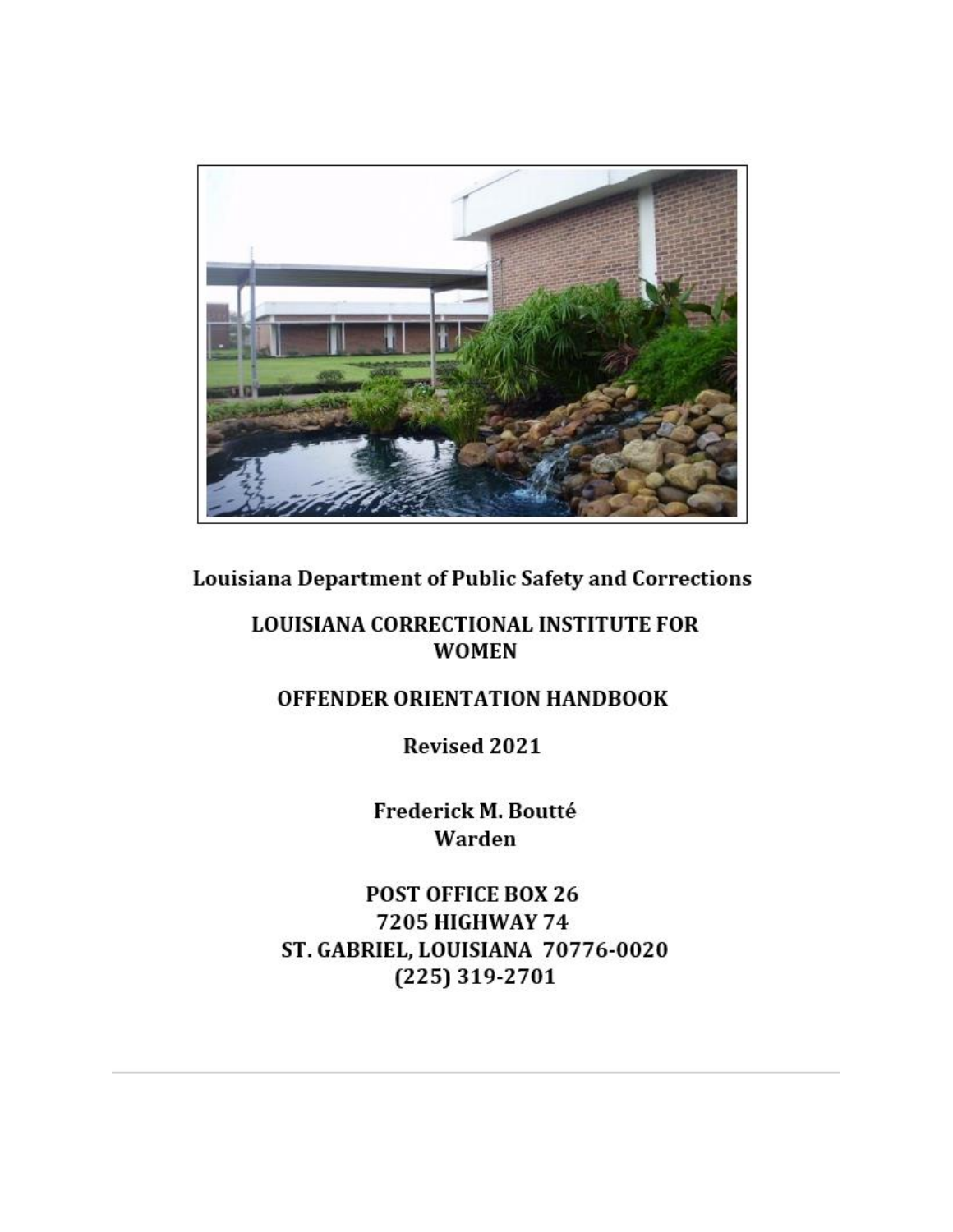#### **TABLE OF CONTENTS**

| Forward                                                     |    |  |
|-------------------------------------------------------------|----|--|
| Administration                                              | 5  |  |
| Admission, Reception, and Orientation                       | 5  |  |
| Accommodation                                               | 6  |  |
| Prison Rape Elimination Act (PREA)                          | 6  |  |
| Classification                                              | 7  |  |
| <b>Identification Cards</b>                                 | 13 |  |
| Non-Smoking Facility                                        | 14 |  |
| Visiting                                                    | 14 |  |
| Personal and State Property                                 | 18 |  |
| <b>Finance Procedures</b>                                   | 18 |  |
| <b>Food Services</b>                                        | 20 |  |
| <b>Medical Services</b>                                     | 20 |  |
| <b>Mental Health Services</b>                               | 23 |  |
| Religious Services                                          | 26 |  |
| <b>Offender Mail</b>                                        | 28 |  |
| Offender Packages                                           | 28 |  |
| Appliances                                                  | 29 |  |
| <b>Indigent Supplies</b>                                    | 29 |  |
| Possession of Federal and/or State Income Tax Forms         | 29 |  |
| <b>Canteen Services</b>                                     | 29 |  |
| <b>Snack Shack</b>                                          | 30 |  |
| <b>Laundry Services</b>                                     | 30 |  |
| <b>Library Services</b>                                     | 31 |  |
| <b>Telephone Usage</b>                                      | 31 |  |
| <b>Cosmetology Services</b>                                 | 32 |  |
| <b>Recreational Services</b>                                | 32 |  |
| <b>Count Procedures</b>                                     | 33 |  |
| Offender Discipline                                         | 33 |  |
| <b>Grievance Procedures</b>                                 | 33 |  |
| <b>Administrative Remedy Procedure</b>                      | 34 |  |
| Offender Advisory Council                                   | 40 |  |
| <b>Emergency Procedures</b>                                 | 41 |  |
| <b>Educational Programs</b>                                 | 41 |  |
| Dissemination of Policies/Information Relevant To Offenders | 43 |  |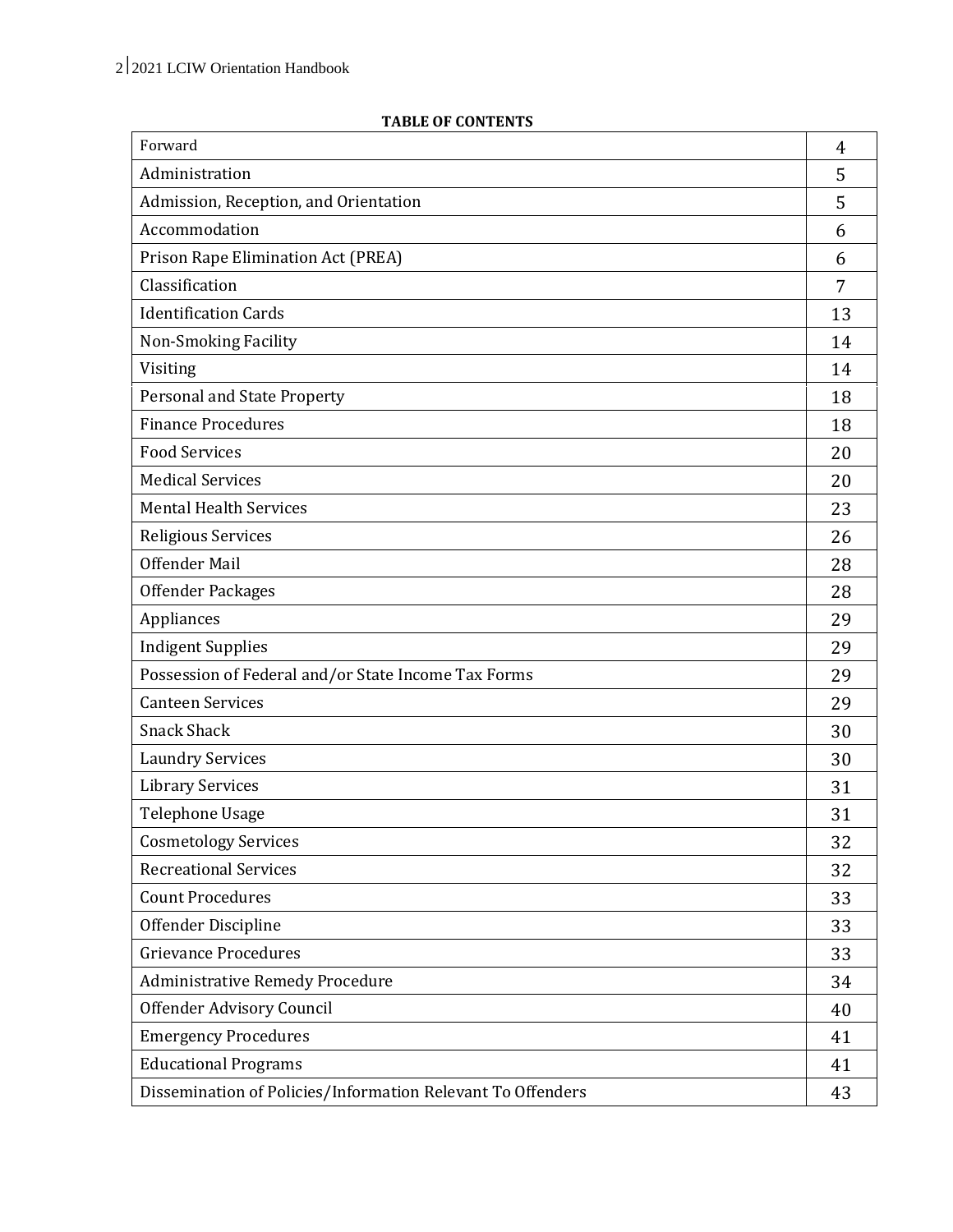| Committee on Parole                                               | 44 |
|-------------------------------------------------------------------|----|
| <b>Board of Pardons</b>                                           | 44 |
| Critical Illness/Death of a Family Member                         | 45 |
| <b>Discharge Procedures</b>                                       | 45 |
| Notification to the Sex Offender                                  | 46 |
| Release                                                           |    |
| Offender Problem Resolution / Chain-of-Command)                   | 47 |
| Louisiana Sex Offender Registration and Notification Requirements | 49 |
| Categories of Sex Offenses (Tiers)                                | 53 |
| List of Sex Offenses                                              | 56 |
| List of Child Predator Offenses                                   | 57 |
| <b>Reentry Services</b>                                           | 58 |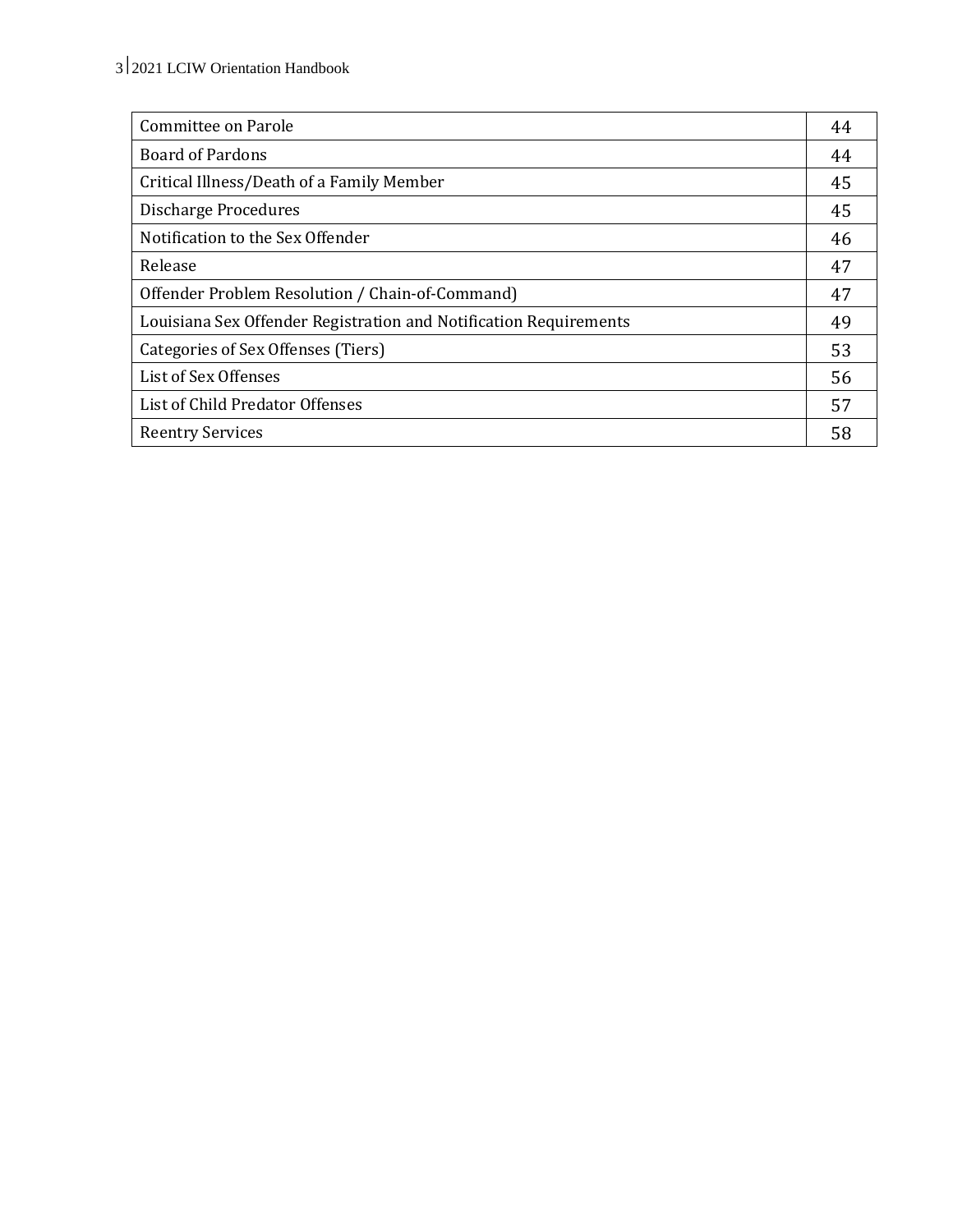#### Foreword

The Louisiana Correctional Institute for Women (LCIW) was established in accordance with Louisiana Revised Statute 15:892 and was built at its present location in 1973 during the administration of Governor Edwin W. Edwards. It is Louisiana's only State Correctional Institution for adult female felony offenders committed to the custody of Louisiana Department of Public Safety and Corrections.

**\_\_\_\_\_\_\_\_\_\_\_\_\_\_\_\_\_\_\_\_\_\_\_\_\_\_\_\_\_\_\_\_\_\_\_\_\_\_\_\_\_\_\_\_\_\_\_\_\_\_\_\_\_\_\_\_\_\_\_\_\_\_\_\_\_\_\_\_\_\_\_\_\_\_\_\_\_\_\_\_\_\_\_\_\_\_\_\_\_\_\_\_\_\_\_\_\_\_\_\_\_\_\_\_\_**

**\_\_\_\_\_\_\_\_\_\_\_\_\_\_\_\_\_\_\_\_\_\_\_\_\_\_\_\_\_\_\_\_\_\_\_\_\_\_\_\_\_\_\_\_\_\_\_\_\_\_\_\_\_\_\_\_\_\_\_\_\_\_\_\_\_\_\_\_\_\_\_\_\_\_\_\_\_\_\_\_\_\_\_\_\_\_\_\_\_\_\_\_\_\_\_\_\_\_\_\_\_\_\_\_\_**

Based on its given resources, the Louisiana Correctional Institute for Women (LCIW) offers a wide range of practical and related programs which are designed to successfully reintegrate the offender into the mainstream of society while insuring the safety of the public. These programs include a reception and diagnostic component, orientation, medical/mental health services, a substance abuse program, pastoral care services, recreational programs, a prerelease/reentry component, academic and vocational programs, a correctional industries work program, a legal aid program, a parenting program, and a comprehensive volunteer services program. In sum, it is the mission of the Louisiana Correctional Institute for Women to provide for the custody, control, care and treatment of adult female offenders through enforcement of the laws and implementation of programs designed to successfully reintegrate offenders into society while ensuring the safety of the public.

It is generally recognized in any efficiently managed organization that the promulgation of rules, policies and procedures is necessary to maintain order, retain control and promote an environment where positive change can take place. Equally important is that these rules, policies and procedures are made known to its constituents. Therefore, it is the purpose of this handbook to convey to all offenders those rules, policies, procedures and program information that shall be needed by them to guide their day-to-day activities while an offender of this institution. It is hoped that by imparting this information to offenders upon their commitment to the Louisiana Correctional Institute for Women, they shall be able to know and understand what to expect as well as what shall be expected of them and not be misled by misinformation or incorrect information.

In addition to receiving the Offender Orientation Handbook, each new commitment shall participate in the Big Sister Orientation Program during their orientation to LCIW. The rules, policies and procedures addressed in the handbook shall be covered in more detail during these sessions. Offenders are encouraged to use this time wisely by listening and asking questions in areas which are unclear.

Likewise, each offender is encouraged to read the bulletin board in her dormitory on a daily basis for announcements that may affect her as well as changes in policies and procedures. The Library also keeps copies of all such changes on file on an on-going basis for review by offenders.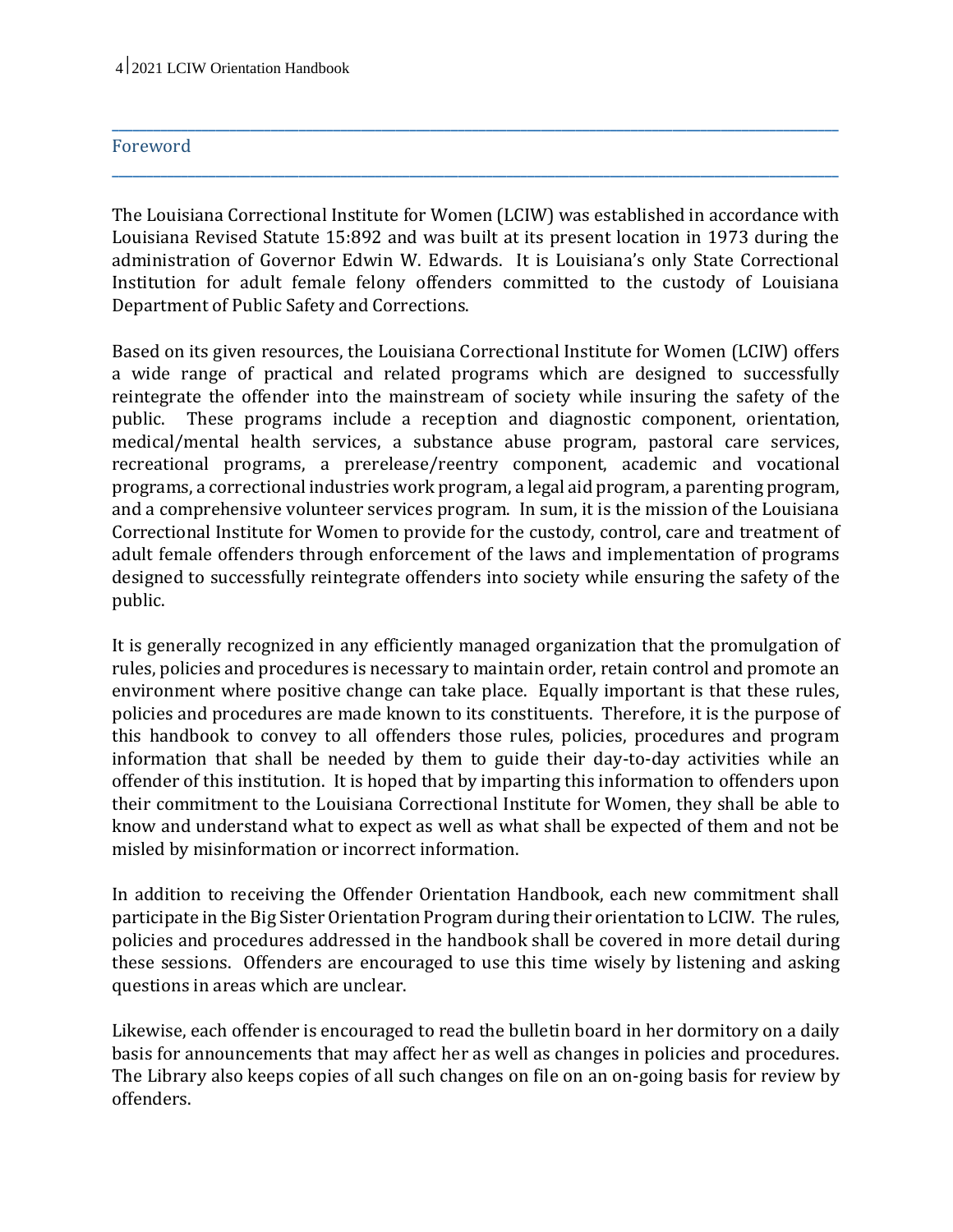Remember, while the institution offers programs and activities which can assist an offender during her commitment to the Louisiana Correctional Institute for Women, the decision to prepare herself for a successful return to society comes from the individual offender. Make that decision today by following rules, participating in the programs offered and having the attitude that all things are possible with self-motivation and initiative.

## Administration

The institutional administrative employees, the Warden, Deputy Warden, Assistant Wardens, Security Managers, and Department Managers, provide the administrative direction for the entire institution. The Warden serves as the final authority on all matters within the institution. All decisions are based on compliance with state laws and rules and regulations established by the Department of Public Safety and Corrections as well as administrative experience. The Warden, setting the direction for institution operations, offender programs, and local policies, is responsive to the needs of not only the total institution, but of the individual offenders and employees.

**\_\_\_\_\_\_\_\_\_\_\_\_\_\_\_\_\_\_\_\_\_\_\_\_\_\_\_\_\_\_\_\_\_\_\_\_\_\_\_\_\_\_\_\_\_\_\_\_\_\_\_\_\_\_\_\_\_\_\_\_\_\_\_\_\_\_\_\_\_\_\_\_\_\_\_\_\_\_\_\_\_\_\_\_\_\_\_\_\_\_\_\_\_\_\_\_\_\_\_\_\_\_\_\_\_**

## Admission, Reception and Orientation

Each offender upon arrival to the institution is placed in the Admission, Reception and Orientation Program for up to a four (4) week period if she is a new commitment or less if she is a transfer who has been domiciled at the Louisiana Correctional Institute for Women within the previous six (6) months. The purpose of the Admission, Reception and Orientation Program is:

**\_\_\_\_\_\_\_\_\_\_\_\_\_\_\_\_\_\_\_\_\_\_\_\_\_\_\_\_\_\_\_\_\_\_\_\_\_\_\_\_\_\_\_\_\_\_\_\_\_\_\_\_\_\_\_\_\_\_\_\_\_\_\_\_\_\_\_\_\_\_\_\_\_\_\_\_\_\_\_\_\_\_\_\_\_\_\_\_\_\_\_\_\_\_\_\_\_\_\_\_\_\_\_\_\_**

- To initially identify any significant mental health, medical problems, and also establish whether there are any protection concerns related to each new commitment.
- To determine if there are family or emotional problems which might affect the offender's adjustment to incarceration.
- To evaluate each offender's intellectual and academic performance that shall assist in determining future programming.
- To familiarize each offender with the Department of Public Safety and Corrections (DOC) rules and policies.
- To explain institutional rules and procedures.
- To introduce new offenders to the employees and program opportunities which are available.

In addition, upon entrance to the institution, a mental health employee is assigned to each offender and shall be available to assist with individual problems and to help with adjustment to the institution. New commitments, including offenders who have been on court orders who were once domiciled at the Louisiana Correctional Institute for Women but who have been absent from the institution for six (6) months or more, shall participate in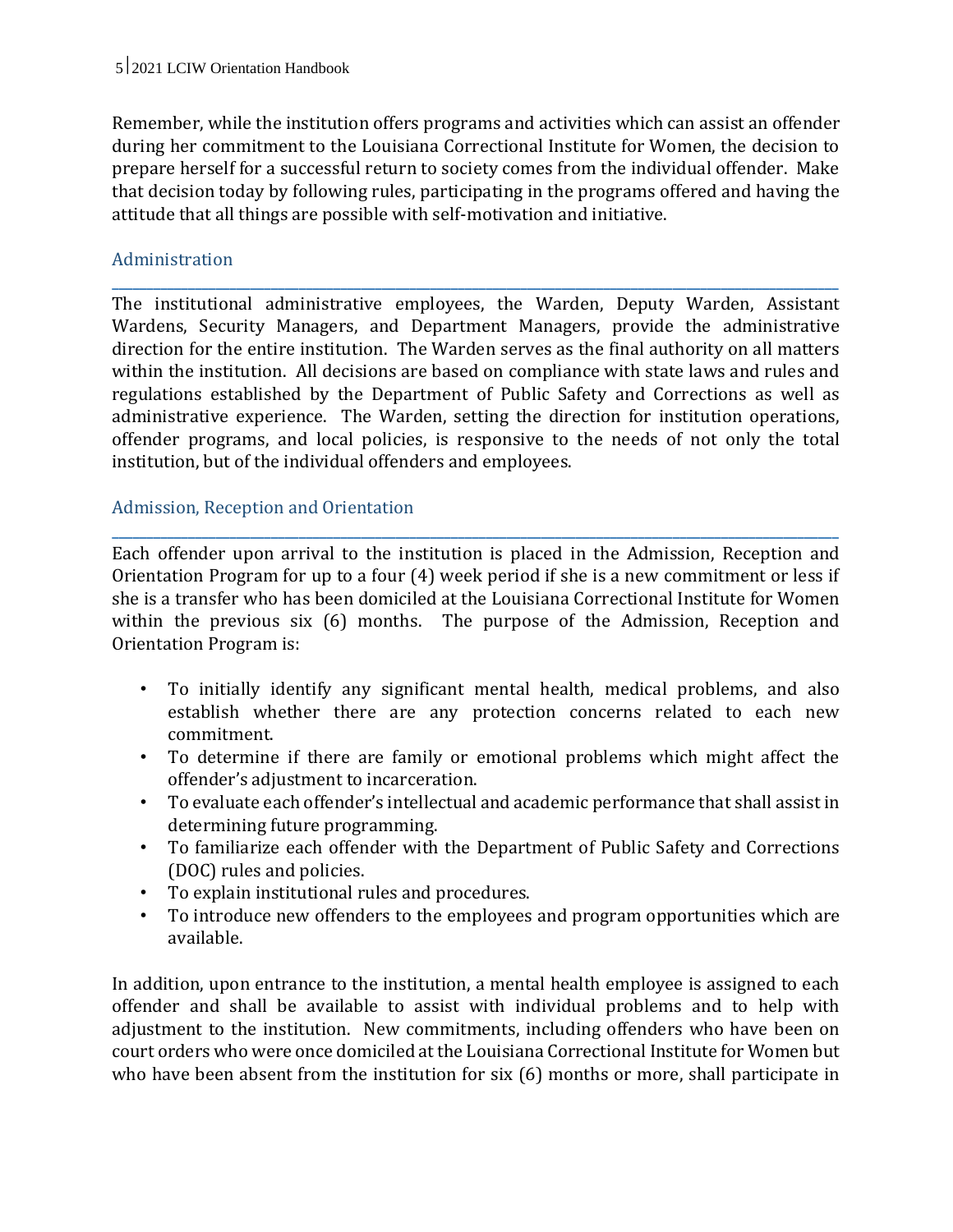the Big Sister Orientation Program where rules, regulations, policies, procedures and programs shall be explained in more detail.

**\_\_\_\_\_\_\_\_\_\_\_\_\_\_\_\_\_\_\_\_\_\_\_\_\_\_\_\_\_\_\_\_\_\_\_\_\_\_\_\_\_\_\_\_\_\_\_\_\_\_\_\_\_\_\_\_\_\_\_\_\_\_\_\_\_\_\_\_\_\_\_\_\_\_\_\_\_\_\_\_\_\_\_\_\_\_\_\_\_\_\_\_\_\_\_\_\_\_\_\_\_\_\_\_\_**

## Accommodation

It is the policy of the Louisiana Correctional Institute for Women to provide offenders with access to housing, programs and services regardless of their disability to the extent possible within the context of the Department's fundamental mission. It is also policy to preserve the safety of the public staff and offenders consistent with other classification variables that may affect custody, housing and program assignment. Access to housing, programs and services includes the initiation and provision of reasonable accommodations including, but not limited to facility modifications, assistive equipment and devices and interpreter services.

During intake processing, the Intake nurse will provide each offender with a copy of the Request for Accommodation/ARP procedures and provide them with the proper form (Form B-05-005-ARP-1) for submission. The offender is responsible for submitting forms to the ARP Screening Officer.

The ADA Coordinator, in consultation with the Medical Director or designee, will make a determination of accommodation, if not handled by the Medical Provider with assignment of duty status. The offender will be provided a written notice of the decision. Additional copies will be sent to all other appropriate departments and/or staff in order to efficiently process this final determination. Any orders for equipment needed due to an approved accommodation shall be initiated within 2 business days of the ADA Coordinator's determination. During the annual classification review, the ARDC Specialist will determine if there are any emerging offender issues or concerns relating to ADA. If there are issues, the proper form (B-05-005-ARP-1) will be given to the offender to make the request for accommodation. The offender is responsible for submitting the ARP form to the ARP Screening Officer for Assignment to the ADA Coordinator. Staff can direct the offender to write their request if the request is made verbally. When a request for accommodation (through the ARP process) is denied, the offender has the right to appeal to the Second Step.

## Prison Rape Elimination Act (PREA)

President George W. Bush signed into law the Prison Rape Elimination Act of 2003 (PREA). This act provides for analysis of the incidence and effects of prison rape in Federal, State and local institutions, and for information, resources, recommendations and funding to protect individuals from prison rape. LCIW and the Louisiana Department of Corrections have zero tolerance to sexual abuse and sexual harassment. LCIW offers medical and mental health evaluation and as appropriate, treatment to all inmates who have been victimized in any prison, jail, lockup or juvenile facility.

**\_\_\_\_\_\_\_\_\_\_\_\_\_\_\_\_\_\_\_\_\_\_\_\_\_\_\_\_\_\_\_\_\_\_\_\_\_\_\_\_\_\_\_\_\_\_\_\_\_\_\_\_\_\_\_\_\_\_\_\_\_\_\_\_\_\_\_\_\_\_\_\_\_\_\_\_\_\_\_\_\_\_\_\_\_\_\_\_\_\_\_\_\_\_\_\_\_\_\_\_\_\_\_\_\_**

Offenders at the Louisiana Correctional Institute for Women will receive PREA Training at commitment, during intake and once a year thereafter. The objectives of this training are: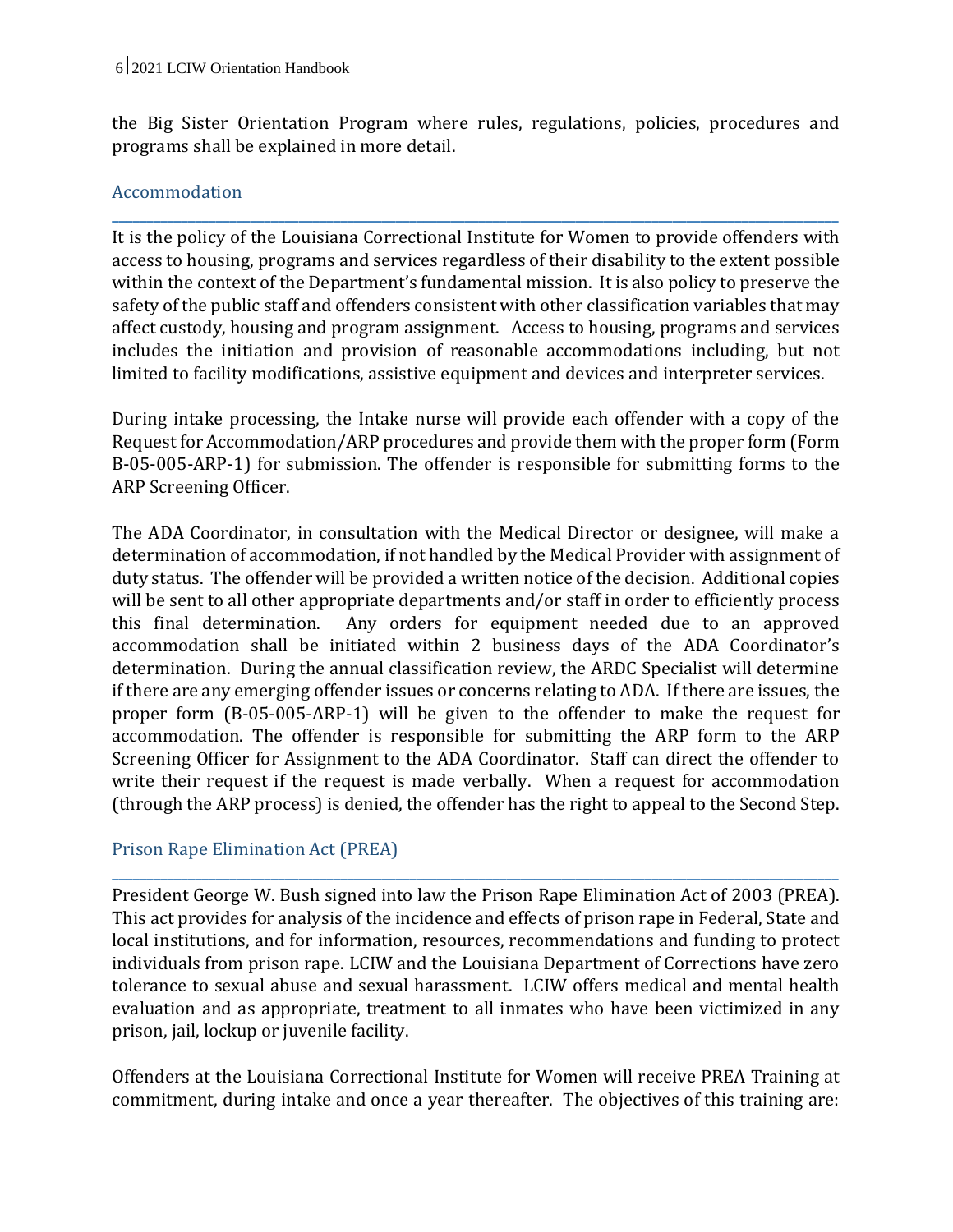to ensure that offenders gain a working knowledge of what constitutes sexual misconduct; to discuss the PREA law and its impact on the safety and welfare of offenders, staff and the general public; to ensure that offenders are knowledgeable regarding offender rights and the responsibilities that go along with those rights; to ensure that offenders clearly understand the limits of confidentiality for reporting, and the consequences of false reporting; to ensure that offenders know the primary resource accessibility for information and to learn how Department rules and regulations relate to the law.

Offenders at LCIW who experience sexual abuse by other offenders or staff may report such acts to any employee, may call Crime Stoppers to report abuse or may enlist the help of a third party to report abuse. The Crime Stoppers phone number is allowed to be called on any offender phone. The Warden is contacted and a thorough investigation of all reports is conducted. New Commits who report sexual abuse will be offered follow-up services within 14 days of admission. Offender victims of sexual abuse will receive sexual abuse related treatment services without medical copay, regardless of whether the victim names the abuser or cooperates with the investigation arising out of the incident.

## Classification

It is the policy of LCIW to assign offenders received at the institution to a custody level upon commitment and to classify them to an appropriate housing and job assignment upon completion of the orientation phase of commitment. The system shall also include provisions for classification status reviews at regular intervals of incarceration. Assignment of an offender shall be in accordance with the provisions set forth in Departmental Regulation B-02-001: Assignment and Transfer of Offenders.

**\_\_\_\_\_\_\_\_\_\_\_\_\_\_\_\_\_\_\_\_\_\_\_\_\_\_\_\_\_\_\_\_\_\_\_\_\_\_\_\_\_\_\_\_\_\_\_\_\_\_\_\_\_\_\_\_\_\_\_\_\_\_\_\_\_\_\_\_\_\_\_\_\_\_\_\_\_\_\_\_\_\_\_\_\_\_\_\_\_\_\_\_\_\_\_\_\_\_\_\_\_\_\_\_\_**

INITIAL BOARD: Each offender will appear before the Initial Classification Board upon assignment to LCIW population from the Reception Center status. The Initial Board will consist of at a minimum staff representing Reception and Diagnostic and Security, but may include Medical, Mental Health and Education as necessary. Each offender's prison and medical record will be reviewed to assess needs and to assign an appropriate job, housing program and custody status. Consideration is given to any pre-institutional assessment information. This may include FBI Rap Sheet, Admissions Summary, Presentence Investigation, Louisiana Risk Needs Assessment II (LARNA II) and any other information received from other agencies. If there is not appropriate bed space at the time, the offender will remain on the reception tier until such time as appropriate bed space is available. Each member of the Initial Board will provide Reception and Diagnostic with information to make the final assessment of each offender appearing before the initial board.

CUSTODY STATUS: Custody levels may be assigned to offenders are Minimum Level 1, Minimum Level 2 and Minimum Level 3, Medium and Maximum 1 or Maximum 2 and Death Row.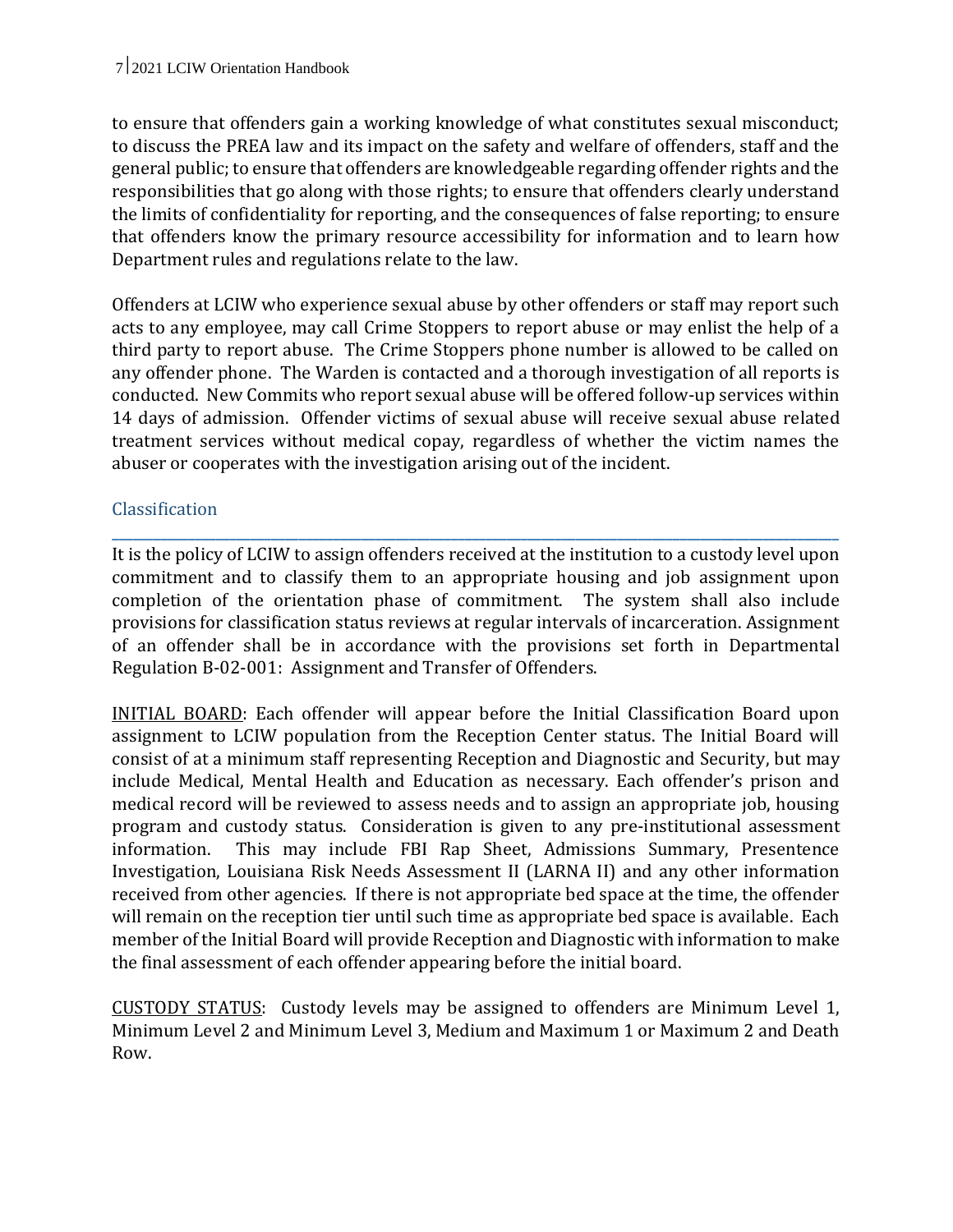MINIMUM CUSTODY: Offenders assigned to minimum custody are commonly known as "Trusty's". Offenders may make application for minimum custody assignments through their assigned ARDC Specialist. Offenders may also be assigned to minimum custody without request in order to meet institutional need. These offenders will be considered by a custody board consisting of a Unit Manager, or designee, and an ARDC Specialist. The board will consider each offender's qualifications and criminal/institutional history using the below listed criteria. Misdemeanor detainers will be reviewed on an individual basis. The Board will submit recommendations for minimum custody status to the ARDC Manager and Assistant Warden for Rehabilitation or their designees for review and approval or modification prior to reassignment to minimum custody. A custody change to minimum is not final until approved by the Assistant Warden/Security or above.

Minimum custody offenders shall be the only offenders allowed outside the secure perimeter of the prison without armed supervision and with supervision as stipulated in policy. All offenders recommended for minimum custody status must have a current (within 180 days) nationwide (NCIC) and in-state criminal history (LAACH) check completed. The Warden may waive criteria for minimum custody status on a case-by-case basis in order to satisfy institutional need.

Criteria for Minimum Level 1 are as follows:

- No conviction for a crime of violence in the past ten (10) years (this must be approved by the Warden or designee);
- No conviction of a sex offense; LCIW Offenders with a conviction for prostitution or crime against nature may be approved by the Warden or designee;
- Eight (8) years to earliest release date;
- No felony detainer unless the detainer is for a concurrent sentence which is shorter than the sentence which the offender is currently serving (see D.R. B-02-001 section on Detainers for additional information;
- No history of escape (attempted or abetted) in the last seven (7) years;
- No major rule violations in the last ninety (90) days;
- No significant, extensive and/or intensive mental or medical issues;
- No intoxication or positive drug test in the last two (2) years;
- Need to sign a Waiver of Extradition.

Minimum Level 1 offenders can work outside the secure perimeter, including community projects. Direct supervision is not required at all times. Only Minimum Level 1 offenders may be assigned to the East Baton Rouge Detail and are supervised by staff provided by Dixon Correctional Institution (DCI). Therefore, DCI institutional policy shall provide for offender accountability indicating frequency and duration of direct offender supervision.

Offenders selected for the DCI East Baton Rouge Detail must meet all criteria for selection as specified in D.R. B-02-001 Appendix II, and may not have been convicted of or demonstrated any of the following: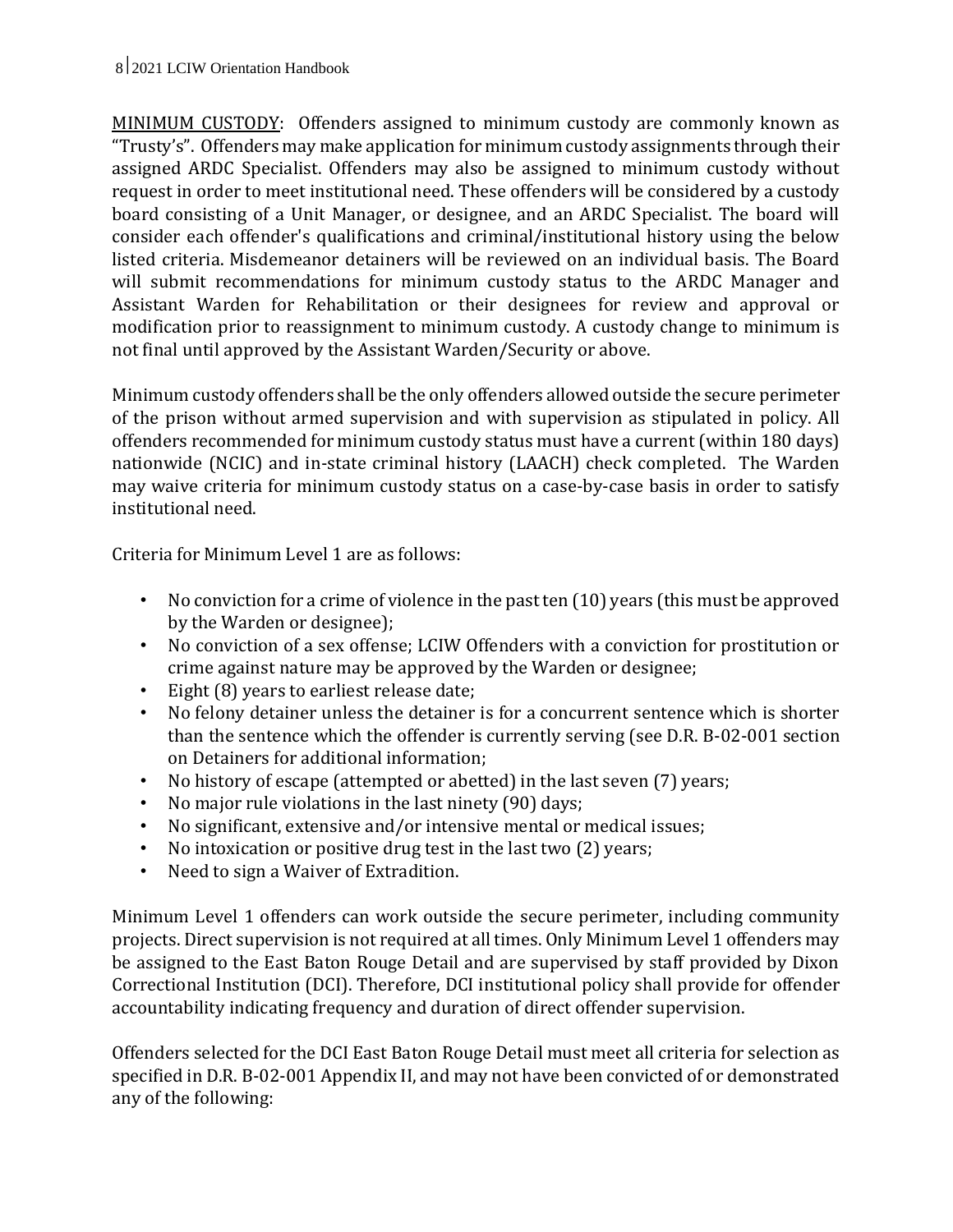- First or Second Degree Murder
- Aggravated Kidnapping
- Armed Robbery
- Aggravated Arson
- All Sex Offenses (as defined in La. R.S. 15:5412)
- Offenders who have demonstrated an overt-aggressive pattern of homosexual behavior or a pattern of aggressive sex offense violations to the extent that it would disrupt the smooth daily operation of the institution.
- Offender with records, either arrest or institutional, which reveal compulsive or habitual use of violence against the person;
- Offenders whose institutional records reflect habitual and compulsive violent behavior, consistent signs of bad work habits, lack of cooperation or good faith or other undesirable behavior.

Criteria for Minimum Level 2 are as follows:

- No history of sex offense convictions; Offenders with a conviction for prostitution or crime against nature may be approved by the Warden or designee;
- Twelve (12) years to earliest release date;
- No felony detainers, unless the detainer is for a concurrent sentence that is shorter than the sentence which the offender is currently serving (see D.R. B-02-001 section on Detainers for additional information);
- No history of escape in the last seven (7) years;
- No major rule violations in the last ninety (90) days;
- No significant mental or medical issues;
- No positive drug test in the last six (6) months;
- Need to sign a Waiver of Extradition.

When Minimum Level 2 offenders are taken off facility grounds they shall be under constant staff supervision. Minimum Level 2 offenders can work outside the secure perimeter on institutional grounds and institutional policy 3-01-006 "Offender Counts" shall provide for offender accountability.

Criteria for Minimum Level 3 are as follows:

- Must have served at least ten (10) years of sentence; however, waiver may be granted by the Warden or designee;
- No history of sex offense convictions; however, waiver may be granted by the Warden or designee to allow the offender to work on facility grounds only, not including staff housing areas;
- No active detainers other than misdemeanor charges;
- No major rule infractions for the past ninety (90) days;
- No history of escape within the last seven (7) years.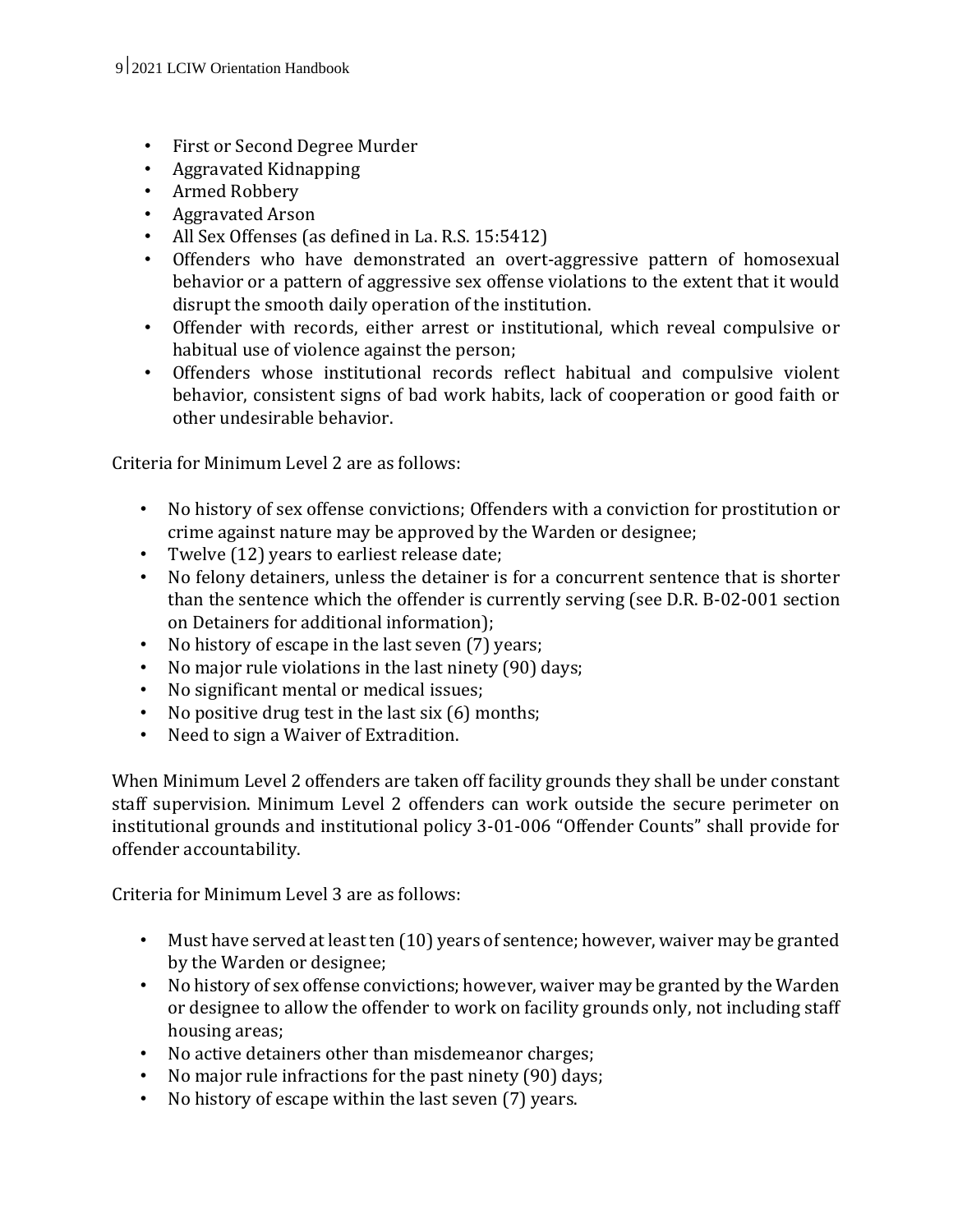Minimum Level 3 offenders will not be allowed to work outside the secure perimeter without constant staff supervision. The Deputy Warden or designee shall approve Minimum Level 3 offenders to work off facility grounds and will designate the number of staff to provide offenders with direct supervision.

Minimum Level 1, 2 and 3 offenders may be assigned to any designated job that meets the criteria qualifications for that level or a lower level (i.e. Level 1 may be assigned to Level 2, 3 or medium status jobs and so on). Offenders must be a Minimum Level 1 Criteria to be assigned to the East Baton Rouge Detail.

Offenders must be at least a Minimum Level 2 Criteria to be assigned the following jobs:

- Litter Detail
- Kitchen (Trash Dumpster)
- Outer Perimeter/Yard Crew/Warehouse
- Maintenance
- Special Work Details with Approval of the Warden/Deputy Warden
- Laundry

Offenders must be at least a Minimum Level 3 Criteria to be assigned the following jobs:

- Back Gate (Food Processor)
- Canteen
- Snack Shack
- Greenhouse
- Laundry
- Chemical Shed

REVOCATION OF MINIMUM CUSTODY STATUS: Minimum Custody Status may be revoked due to a custody change to medium or maximum imposed by the Disciplinary Board; through emergency reclass procedures for offenders who receive detainers, new charges, medical, mental health etc.; and through reclassification considered upon the offender's written request or if such reclassification is in the best interest of the security of the Institution and approved by the Warden.

MEDIUM CUSTODY: The following jobs will be filled with Medium Status:

| <b>Garment Factory</b>       |
|------------------------------|
| Housekeeping                 |
| <b>Health Care Orderlies</b> |
| Library (Library Assistant)  |

Canteen Inner Yard Kitchen Recreation School Inner Yard (Maintenance Crew) Library (Counsel Substitute)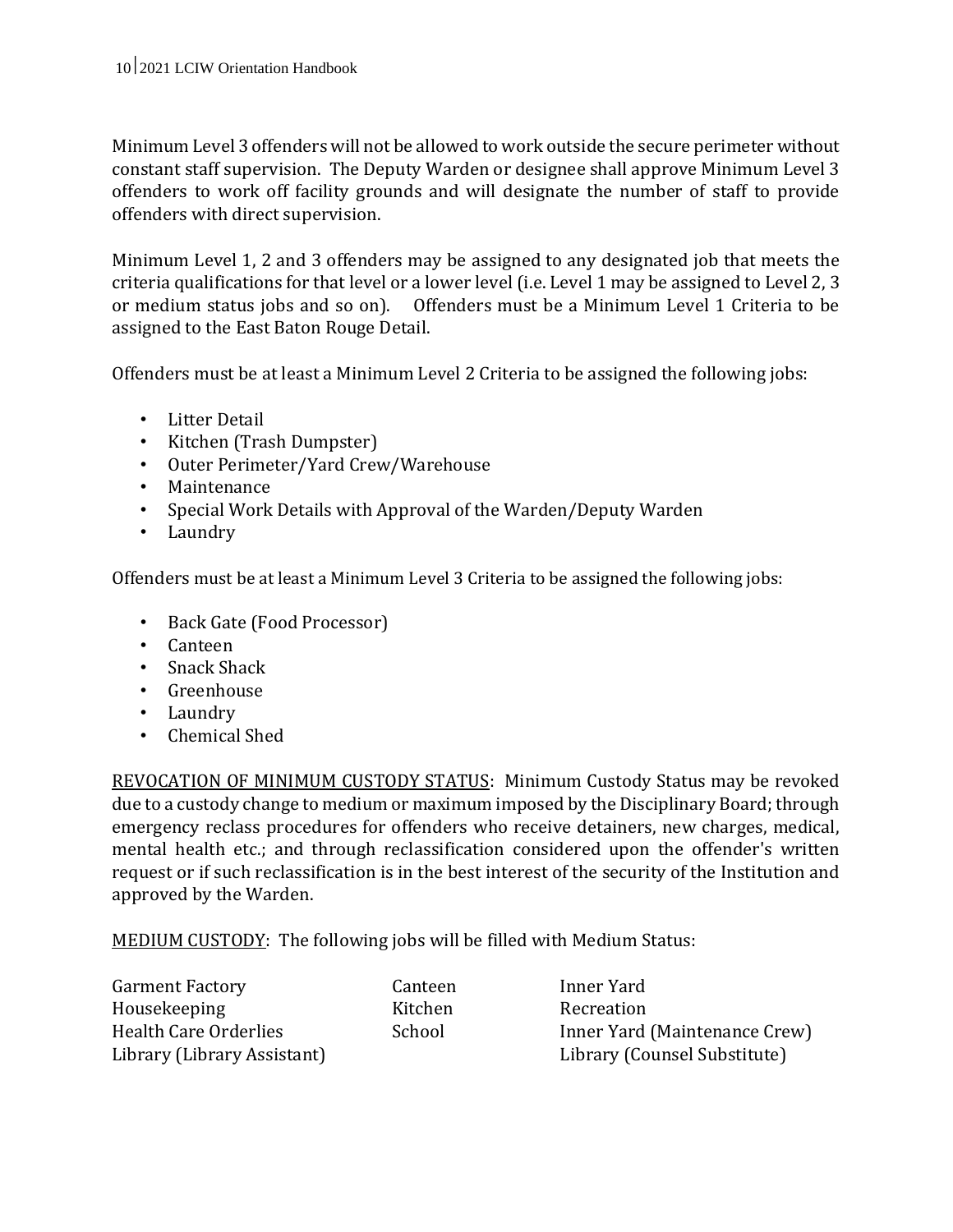Offenders may be asked to participate in institutional functions such as Christmas Extravaganza, Children's Day, Teen Day, the Easter Program, etc. unless deemed medically or mentally incapable of participating. Overall consideration by the Warden may be given based on prior disciplinary history.

## TRUSTY:

- Trusty offenders will have a weekly canteen limit of \$150.00.
- Trusty offenders will receive priority consideration for jobs, skills permitting.
- Trusty offenders, unless housed with offenders of the same status, cannot disrupt other offenders by keeping the light on, going into trunks, slamming doors, etc.

MAXIMUM 2: Any movement of Max II offenders inside or outside the secure perimeter of the prison requires restraints and security escort. Offenders assigned to Max 2, unless assigned to work on the tier, will be continuously assigned to their cell except for one (1) hour of exercise per day, five (5) days per week.

MAXIMUM 1: Offenders assigned to Maximum I are confined to their cells continuously except for one (1) hour exercise per day, five (5) days per week. Any movement of offenders assigned to Max 1 outside the secure perimeter of the prison requires restraints and security escort.

PROTECTIVE CUSTODY/EXTENDED LOCKDOWN: Offenders assigned to Protective Custody/Maximum 1 are maximum custody and designated as Maximum 1/Protective Custody. Rules and procedures are the same as for Disciplinary Detention/Maximum 1.

MAXIMUM CUSTODY LOCKDOWN REVIEW BOARDS: Each Maximum Custody offender shall be reviewed at least every 90 days by the Lockdown Review Board for consideration for transfer to medium custody or to Maximum 2 and shall be present at the hearing. Offenders will receive a copy of the Lockdown Review Board Form as notice of the Board's decision.

RECLASSIFICATION BOARDS: Reclassification boards are held weekly to make the necessary job, housing, or custody changes resulting from offender request, disciplinary action, staff request, protection concerns or administrative need. Unless prevented for security or other substantial reasons, all offenders appearing before any Reclassification Board shall be given notice 48 hours prior to the hearing. A notice indicating which offenders will appear on the Reclassification Board shall be posted on the bulletin boards in the offender dormitories. During the course of a hearing, the offender's record is thoroughly reviewed prior to reaching a decision. Consideration is given to any pre-institution assessment information. This includes FBI rap sheet, admission summary, pre-sentence investigation, and any other information received from other agencies. The offender is allowed to ask questions or express concerns during the hearing. All offenders appearing before a Reclassification Board shall be notified of the Board's decision at the hearing. Offenders may also request a hearing by submitting an Offender to Staff correspondence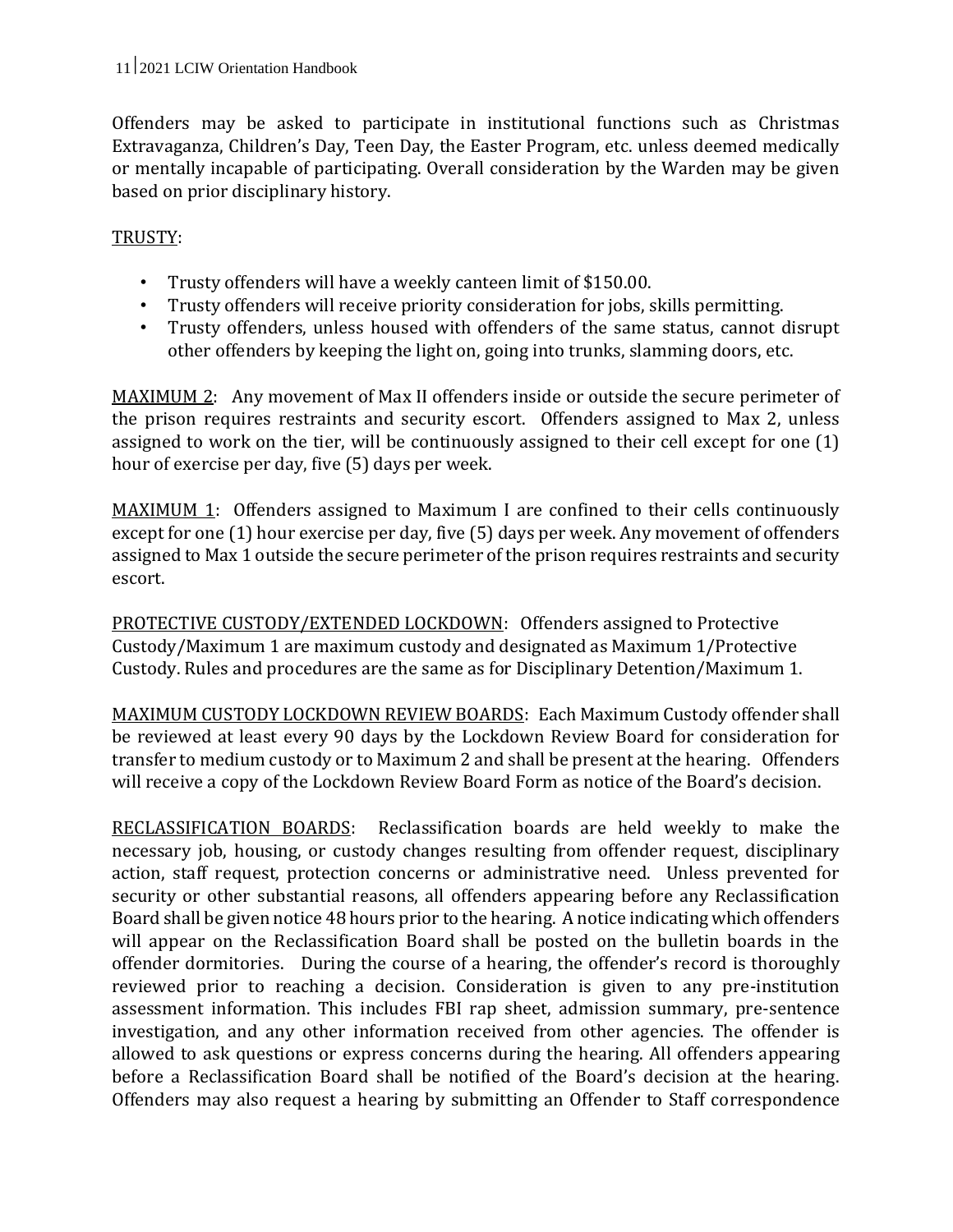form. Ordinarily, offenders initiating their own requests are not considered unless they have served 180 days without a disciplinary report. If an offender is not satisfied with the decision reached, she may file an appeal in the form of the Administrative Remedy Procedure.

EMERGENCY RECLASSIFICATION: Emergency reclassification supersedes established procedure for routine reclassification and shall be used only when institutional need, medical, mental health, and/or security concerns render routine procedure inappropriate. All emergency re-classifications shall be done at the direct order of an Assistant Warden or above to the ARDC Manager.

ANNUAL ASSESSMENT REVIEW: The Annual Assessment Review shall assess how the offender is progressing with her Reentry Accountability Plan. The offender shall personally appear before the ARDC Specialist where such matters as custody status job assignment, school placements, and mental/medical health issues are addressed. During the Annual Assessment offenders identified with a discharge date of five (5) years or less and a high risk TIGER score will be referred to the transition specialist.

TRANSITIONAL WORK PROGRAM (Work Release): The Office of Adult Services will routinely screen the offender population for offenders who are statutorily and technically eligible for transitional work programs. This screening includes working closely with facility staff to determine suitability. For those offenders who meet the statutory and regulatory criteria, a subjective assessment of disciplinary history, criminal history and other institutional adjustment factors shall be conducted to determine suitability. Offenders deemed statutorily and technically eligible shall be approved for participation by the Office of Adult Services and placed in a transitional work program best suited to meet their employment needs. The offender shall be notified by letter from the ARDC Manager and documentation shall be filed in her institutional record. Offenders must volunteer for Transitional Work Program in writing via LCIW 4-02-002 Form F, sent at the time of screening. Offenders must also sign Form A-04002-SOP-12-3, Waiver of Extradition. This form will be maintained in the offender's institutional record.

SELECTION CRITERIA: Unless otherwise prevented by law or Department Regulation, offenders within four years of their discharge date or one year of their parole eligibility date are eligible for transitional work program placement. Pursuant to the provisions of La. R.S. 15:1111, offenders who have been convicted of Aggravated Arson, Armed Robbery, Attempted Murder, and Attempted Armed Robbery shall be eligible to participate in a transitional work program during the last six months of their sentence. Any person sentenced as a habitual offender pursuant to La. R.S. 15:529.1 shall be eligible to participate in a TWP during the last 12 months of their sentence if the offender has obtained a low risk level designation on their LARNA II assessment. Notwithstanding the provisions of this Subsection, and unless the offender is eligible at an earlier date, those offenders who have served a minimum of fifteen years in the custody of the Department for the above enumerated crimes shall be eligible to participate in a transitional work program during the last 12 months of their sentence. In order to be eligible for TWP placement, offenders, within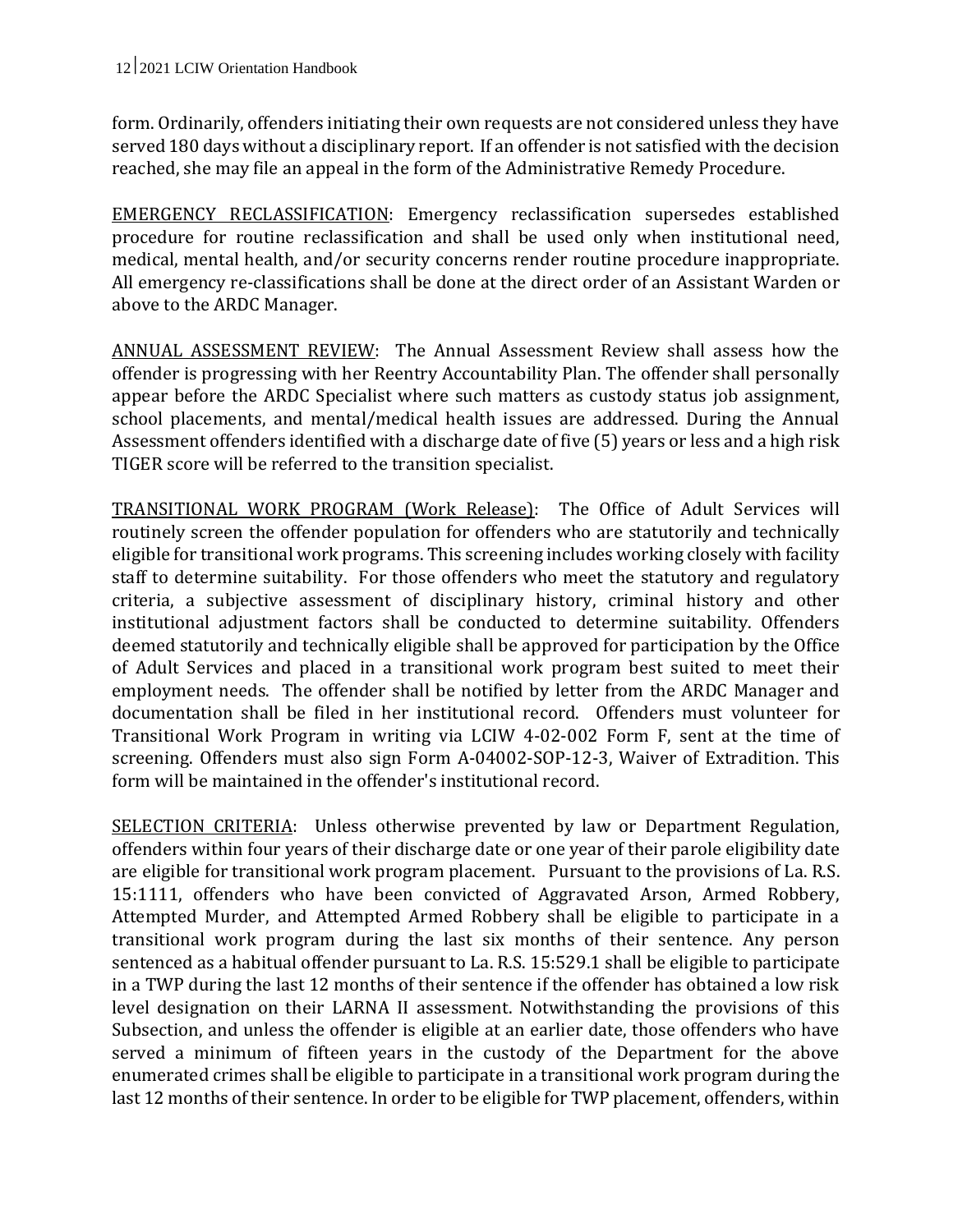the previous 12-month period, must not have been found guilty of intoxication, had a positive reading on a urinalysis test, refused to be tested or to cooperate in testing, or altering their urine specimen.

Offenders may not be suitable at any time during their period of incarceration. A thorough review of suitability is mandatory regardless of sentence length.

The following will not be approved for work release or transitional work programs:

- All sex offenders as defined in La. R.S. 15:541.
- Offenders with arrests or institutional records which reveal habitual or compulsive use of violence against persons.
- Offenders who have significant medical issues that require more than routine medical care.
- Offenders found guilty by a court or institutional disciplinary board of escape or attempted escape within the last seven years.
- Offenders who have demonstrated an overt-aggressive pattern of homosexual behavior to the extent that it would disrupt the smooth daily operation of the program.
- Offenders whose institutional records reflect consistent signs of bad work habits, lack of cooperation or good faith or other undesirable behavior.
- Any offender that has pending felony charges or felony detainers that may result in confinement upon release.
- Offenders who have refused to participate in reentry and/or prerelease preparation.

**\_\_\_\_\_\_\_\_\_\_\_\_\_\_\_\_\_\_\_\_\_\_\_\_\_\_\_\_\_\_\_\_\_\_\_\_\_\_\_\_\_\_\_\_\_\_\_\_\_\_\_\_\_\_\_\_\_\_\_\_\_\_\_\_\_\_\_\_\_\_\_\_\_\_\_\_\_\_\_\_\_\_\_\_\_\_\_\_\_\_\_\_\_\_\_\_\_\_\_\_\_\_\_\_\_**

## Identification Cards

Identification cards are issued to all new commitments. Replacement cards must be purchased as per Unit Specific Offender Posted Policy #10. LCIW Offender Identification Cards (ID card) shall be worn on a lanyard around the neck on top of outerwear apparel at all times when not in the assigned room. The components of the ID card are the card, the pouch and the lanyard. Cards, pouches and lanyards may not be altered. The pouch may only contain the card. The lanyard shall only have the pouch and card clipped to it. The lanyard shall not contain any object including duty statuses. Any offender found in violation of this directive will be subject to disciplinary action under Rule #5, Aggravated Disobedience. Replacement cards, pouches, and lanyards must be secured by reporting to the Dorm Control officer in the assigned living area if the ID card, pouch or clip is lost, damaged, or misplaced and cannot be located. In the case an ID component becomes damaged, offenders should take the damaged ID card, pouch or lanyard to the Dorm Control Officer within 24 hours of damage. The Dorm Control Officer will inspect the damaged part and log the request in the Identification Card Logbook/Sheet. The offender must also take the Identification Card, pouch and/or lanyard to the Canteen for inspection to receive a replacement at no charge. Components for lost ID Cards will be secured by purchasing the needed parts through the Canteen on the offender's next Canteen day. Offenders will need to get a pass to the Canteen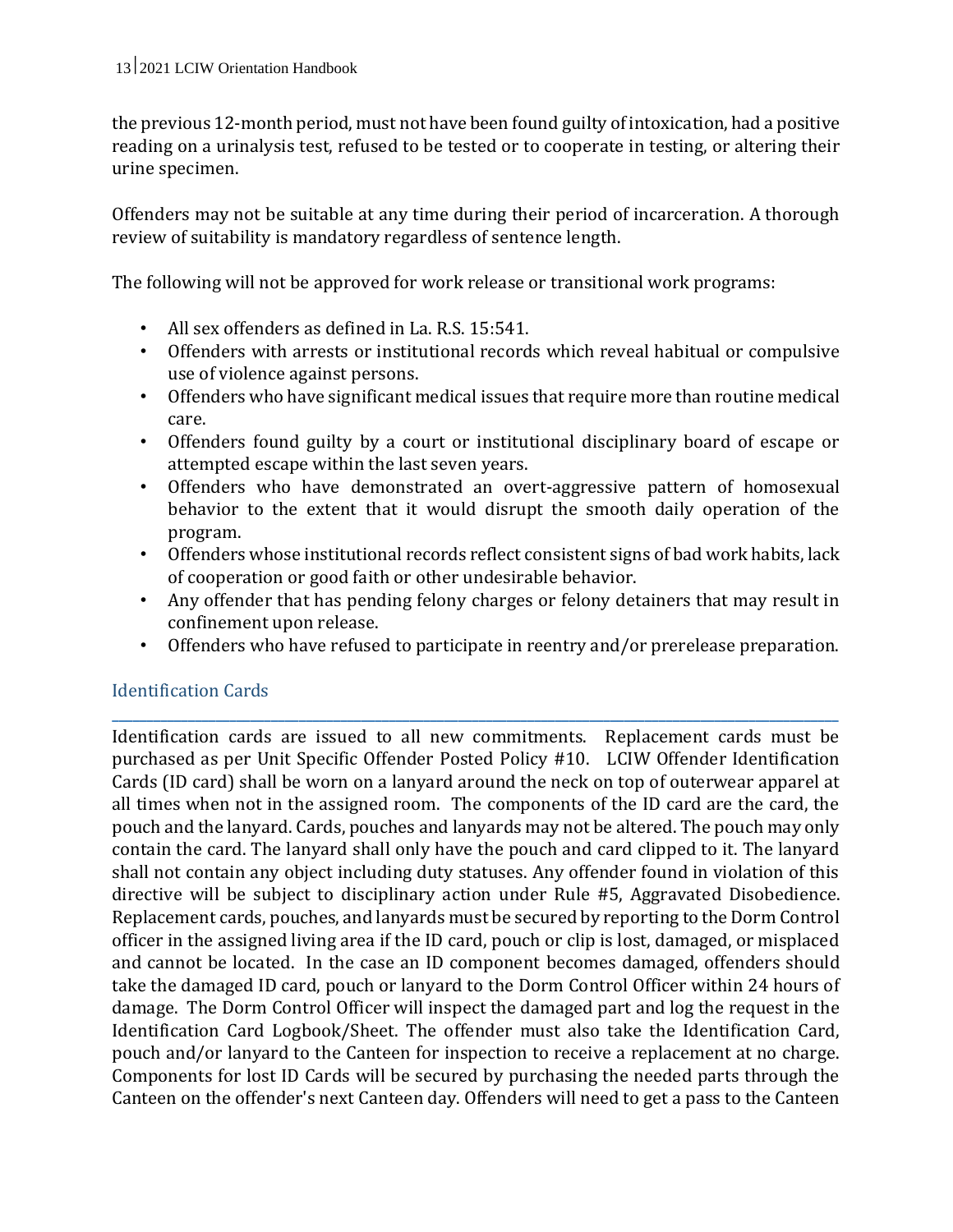if it is not the offender's assigned Canteen day. Replacement costs are \$3.00 for the card, \$2.00 for the pouch and \$2.00 for the lanyard. To receive a replacement ID card for lost cards or component(s), offenders must report the lost ID card within 24 hours of loss to the Dorm Control officer who will log this report in the Dorm Control Identification Card Logbook/Sheet. The offender will use the appropriate Canteen Order Form to make this request. Indigent offenders will not be denied replacement ID Cards, pouches or lanyards. The work "Offender" will be beneath each identification photo.

#### LCIW is a Non-Smoking Facility

Smoking is not allowed anywhere on the grounds of LCIW. A smoking cessation program is available in the Infirmary for offenders who wish to stop smoking. Complete a sick call request for smoking cessation. Violators shall be written up under Rule #1, Contraband. Tobacco products, smokeless tobacco and smoking paraphernalia are not permitted on the grounds of LCIW.

**\_\_\_\_\_\_\_\_\_\_\_\_\_\_\_\_\_\_\_\_\_\_\_\_\_\_\_\_\_\_\_\_\_\_\_\_\_\_\_\_\_\_\_\_\_\_\_\_\_\_\_\_\_\_\_\_\_\_\_\_\_\_\_\_\_\_\_\_\_\_\_\_\_\_\_\_\_\_\_\_\_\_\_\_\_\_\_\_\_\_\_\_\_\_\_\_\_\_\_\_\_\_\_\_\_**

#### Visiting

Visitation is a privilege and not a right. Violation of rules may result in termination of the visit, loss of the offender's visiting privileges, banning of the visitor from entering the institution or its grounds and/or criminal charges as circumstances warrant.

**\_\_\_\_\_\_\_\_\_\_\_\_\_\_\_\_\_\_\_\_\_\_\_\_\_\_\_\_\_\_\_\_\_\_\_\_\_\_\_\_\_\_\_\_\_\_\_\_\_\_\_\_\_\_\_\_\_\_\_\_\_\_\_\_\_\_\_\_\_\_\_\_\_\_\_\_\_\_\_\_\_\_\_\_\_\_\_\_\_\_\_\_\_\_\_\_\_\_\_\_\_\_\_\_\_**

Offenders are scheduled to visit based upon their assigned living area. Visitors are allowed to visit with offenders in increments of two (2) hours per visit. Only one (1) visit per day per offender is allowed unless otherwise approved by the Warden.

Visiting days at the Louisiana Correctional Institute for Women are as follows:

- Saturday and Sunday 9:00a.m. 4:00p.m. Death Row
- Saturday and Sunday 9:00a.m. 4:00p.m. LCIW/JCCY is every other weekend by offenders' last name initials A-I & J-Z
- Saturday and Sunday 9:00a.m. 4:00p.m. LCIW/EHCC is every weekend

Note: As much as possible, offenders will be informed in advance of when visitation will be canceled. However, there are some times that visitation will be canceled without notice. Families and friends who live a significant distance should call the main prison number prior to leaving home the day of the planned visit and ensure that visitation has not been canceled.

All visitors age 18 years and older shall be required to produce valid picture identification before entering the visiting area each time they visit. The only forms of identification accepted at LCIW are:

- a.) A valid driver's license from the state of residence;
- b.) A valid state photo identification card from the state of residence;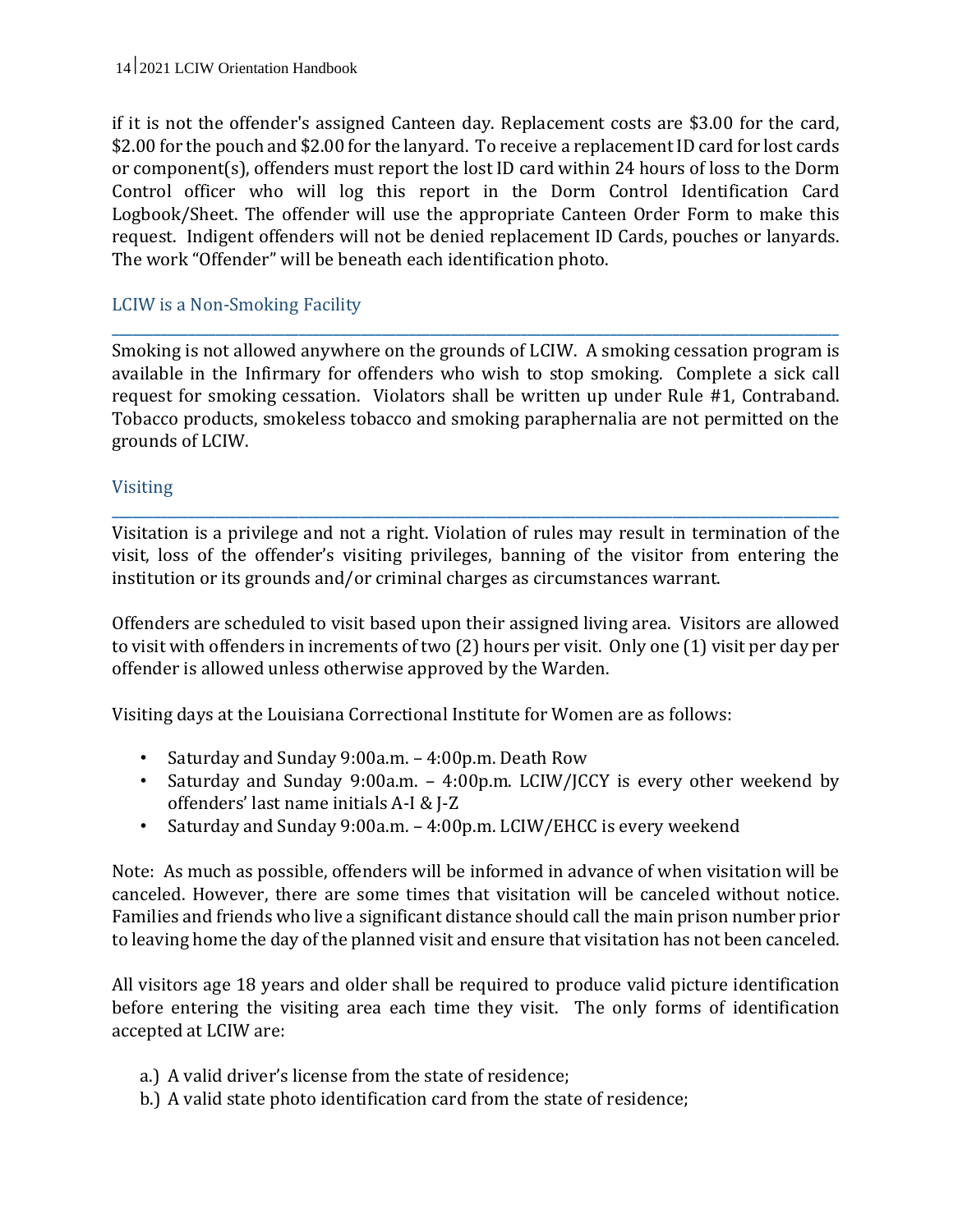- c.) A valid military photo identification card (active duty only); and
- d.) A valid passport.

An offender may refuse to see a visitor; however, the offender shall be required to sign a statement to that effect and the statement shall be filed in the offender's Master Record. Should the offender refuse to sign a statement, documentation of the refusal shall be placed in the offender's Master Record.

A person may be removed from the offender's approved visiting list at his own request or at the request of the offender. If a visitor requests such removal, the visitor must wait six (6) months before applying to visit the same or another offender. (Exceptions may be made for immediate family members.)

A visitor can be on only one offender's visiting list per institution unless that visitor is a family member of more than one offender. The burden of proof and documentation shall be the responsibility of the offender and his family. (Example: An offender's husband (legal) could be on another offender's list if he was her brother. However, a visitor cannot be on one offender's list as a brother and on another offender's list as a boyfriend). Visitors may request that they be removed from one offender's visitor's list and placed on another offender's list in accordance with this regulation.

CHANGES IN THE VISITING LIST: Each offender shall be allowed to request changes (additions, deletions, substitutions) to his approved visiting list every four months. Eligibility will be based on the alphabet of the offender last name. Offenders will be allowed to make changes to their approved visitors list as follows:

| Alphabet: | Month of Eligibility:     |
|-----------|---------------------------|
| A–F       | March - July - November   |
| G-L       | April – August – December |
| $M-R$     | May – September – January |
| $S-Z$     | June - October - February |

This schedule allows the offender to change their list every 120 days (4 months). The Corrections ARDC Specialist will handle any calls or correspondences based on the above Alphabetical Breakdown by the offender's last name.

Offenders shall use the Request for Changes of Approved Visiting List form (Departmental Form C-02008-D) to request changes to their approved visiting list. This form shall be completed by the offender and forwarded to the Corrections ARDC Specialist. It is the offender's responsibility to supply the correct name, address, birth date, race, and sex of each visitor with whom they wish to change. It is also the responsibility of the offender requesting the change to mail the Application for Visiting Privileges (Departmental Form C-02-008-A) and Department Regulation C-02-008 Attachment "Guidelines for Visitors" to the proposed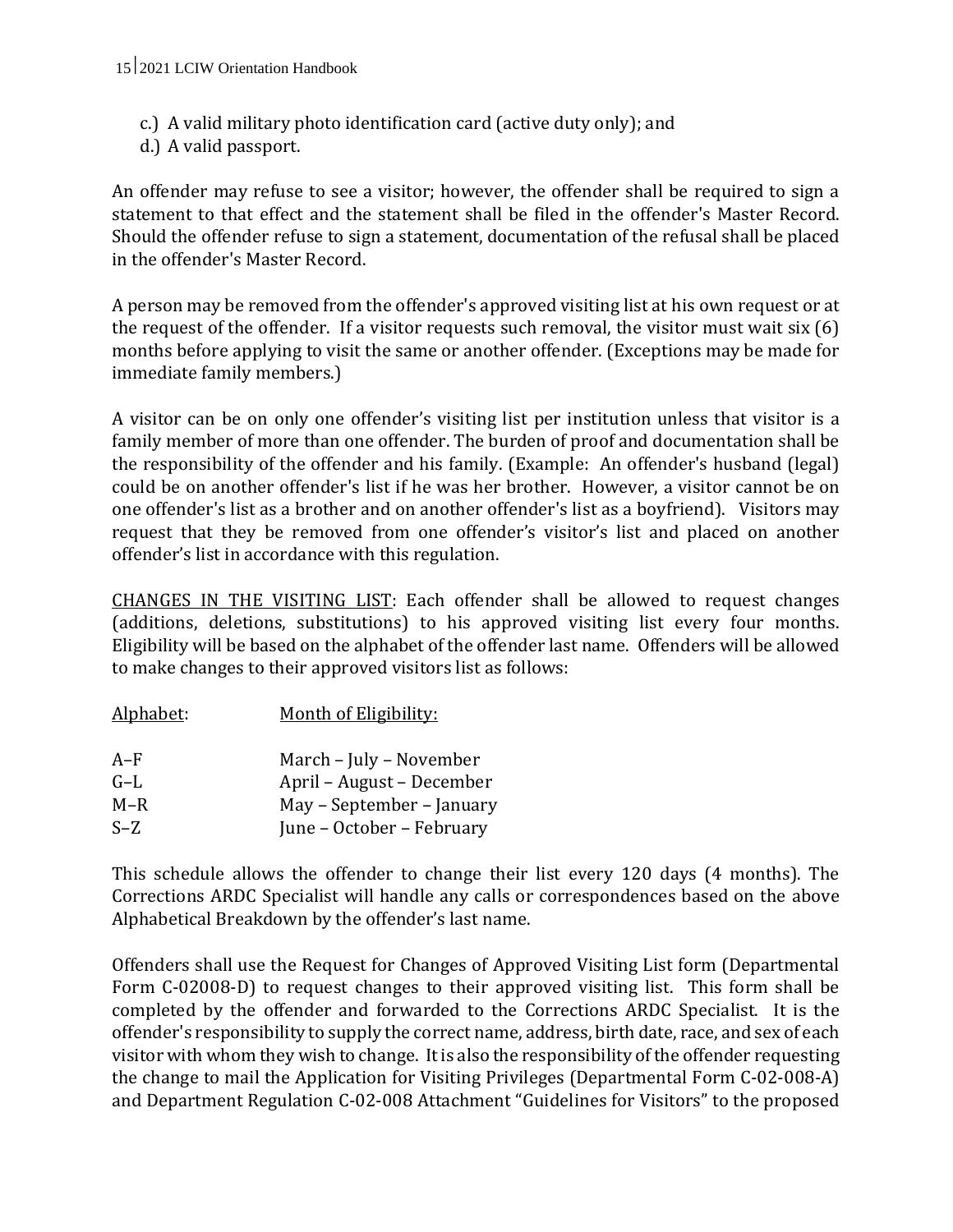visitor. Application for Visiting Privileges (Departmental Form C-02-008-A) and Department Regulation C-02-008 Attachment "Guidelines for Visitors" are available in the living areas and the Library.

ATTORNEY VISITS: Notification by attorneys of intent to visit is not necessary for any of the attorneys who are listed on the offenders visiting list. Such attorneys may visit any time during regular visiting hours. Visits with attorneys other than those listed on the approved visiting list shall be in accordance with Department Regulation C-01-004: Attorney Visits - Adult & Juvenile Institutions. Specifically, notification by the attorney must be made twentyfour (24) hours in advance of the anticipated visit.

SPECIAL VISITS, EXTENDED AND SHARED VISITS: Special visits may be granted, with the prior approval of the Warden or designee, (Assistant Warden for Rehabilitation) on a caseby-case basis. Requests for special visits shall be submitted to the Warden or designee as soon as possible and at least 3 weeks prior to the requested visit. Exceptions may be made for very extraordinary circumstances, such as home from military leave, terminal illness, etc. Special visits for offenders assigned to Death Row shall be approved by the Deputy Warden. Special visits include visits between offenders and immediate family members who have traveled long distances to see the offenders, if not on the offender's approved visiting list, visits between family members and critically ill offenders confined to the hospital or the Infirmary, visits between an offender and a visitor when not an immediate family member wherein the offender has not had any other visits for a considerable length of time, (at least twelve (12) months or longer), and visits between offenders and representatives from social service agencies. These are given only as examples of the kinds of situations for which a special visit could be granted but is in no way an exhaustive list of examples. General Population offenders with family traveling out of state will be allowed one (1) four (4) hour special visit every three months. (Generally, this will be for family members traveling from out of state.)

Requests for special visits shall be submitted on an Offender to Employee Correspondence Form (1-01006 Form A) by the offender and sent to the Warden or Assistant Warden/Rehabilitation at least three (3) weeks prior to the requested date (unless this is a very, very, extraordinary circumstance such as military leave). The Assistant Warden/Rehabilitation shall screen the request and, if deemed eligible, approve the request. Within four (4) working days of receipt of the request by the Assistant Warden/Rehabilitation, the offender shall be notified whether the request is approved or denied. The duration of such visits shall range from two to four (2-4) hours, depending on the nature of the request and the situation (i.e. doctor's recommendation, security consideration).

Request for special visits must state:

- In detail why a special visit is being requested;
- Full name and date of birth of each person the offender is requesting to visit;
- Why each person is not on the approved visiting list;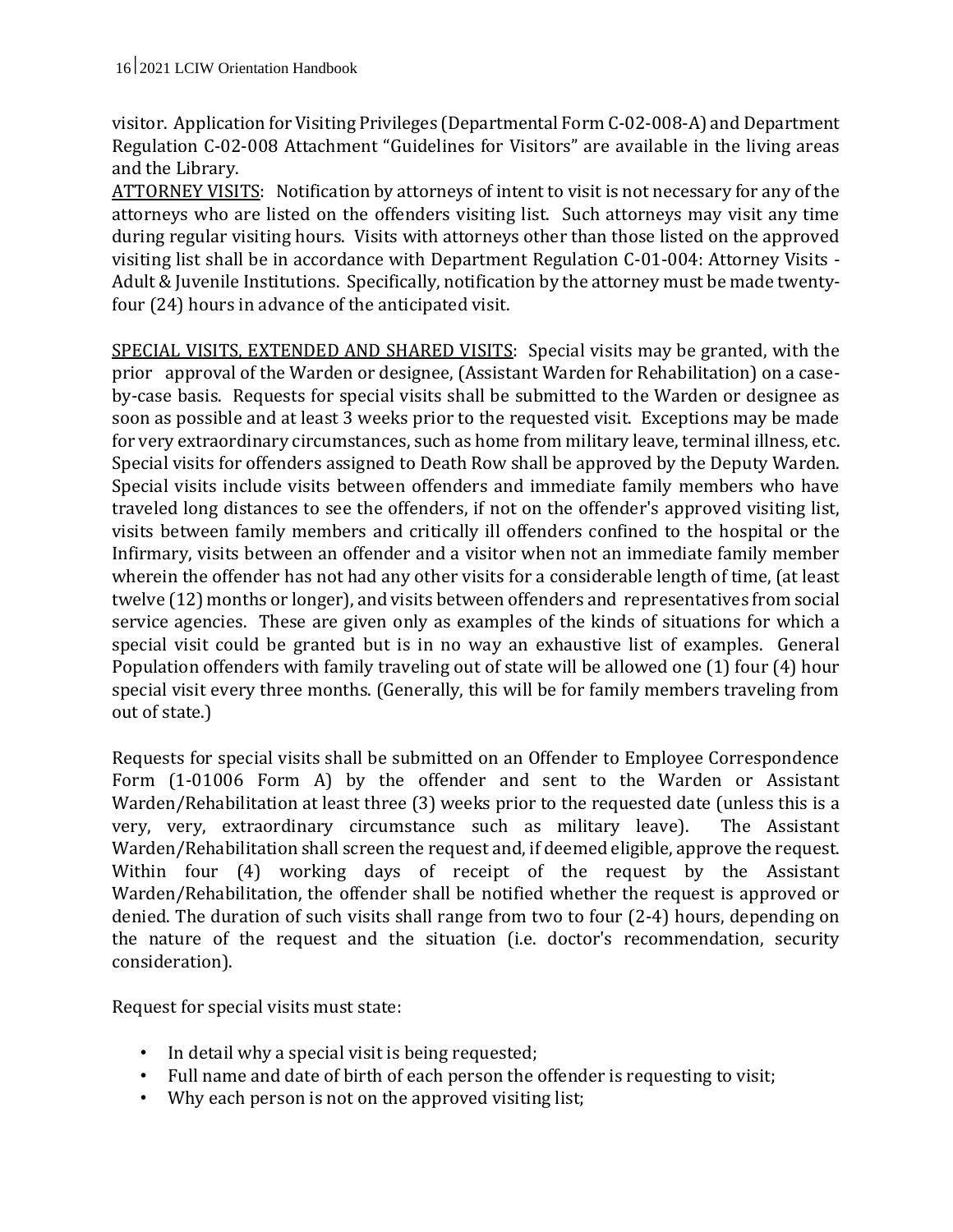- The date the offender is requesting the visit to be on;
- If requesting a four (4) hour visit, you must give a detailed explanation why; and
- Where the person(s) is traveling from. (Special visits should not include persons already on the visiting list unless they will be coming from a very long distance or there is another extraordinary circumstance.)

Special visits for offenders assigned to Disciplinary Detention Maximum Custody are generally prohibited and may be approved by the Warden or designee under unusual circumstances (out of state for immediate family members). These visits shall take place on the offender's scheduled visiting day, be non-contact and shall not exceed (3) three hours.

Shared visits consist of a regular visit along with an additional offender who meets a certain criteria and approval. Offenders who are minimum custody and have not received a visit in the past year and have not received a disciplinary report within the past six months of request would be eligible if approved for shared visit once a quarter of the calendar year. Requests for a shared visit must be submitted on an Offender to Employee Correspondence Form (1-01-006 Form A) under both offender signatures and sent to the Assistant Warden/Rehabilitation at least four (4) weeks prior to the requested date. Both offenders will be notified within one (1) week of the requested visit date whether the request is approved or denied. If approved, the Assistant Warden/Rehabilitation will also make necessary notification to Front Control of the name of the offender who will be allowed for the shared visit.

RESTRICTION OF VISITING PRIVILEGES: Any offender who pleads guilty or has been found guilty of a contraband charge may be subject to suspension of visiting for up to six months, excluding approved clergy, attorney visits and special visits. Any offender who pleads guilty or has been found guilty of a contraband charge within the past five years (as defined in definition #3, Contraband, of this policy) for a subsequent offense shall have all visiting privileges suspended for a maximum of one year, excluding approved clergy, attorney visits and special visits. Suspended visiting privileges cannot consist of more than two simultaneous suspensions (i.e., the original suspension and any subsequent suspension).

At the end of the suspension, the offender shall submit to the Warden or designee a written request to have visitation reinstated and shall also submit a new Request for Changes to Approved Visiting List (Form C-02-008-D). A review of the circumstances of the applicable contraband UOR(s) and the offender's current conduct record shall be conducted by an appropriate Board at a minimum of every six months. Restriction of no visiting is not a disciplinary penalty.

Any person may be refused approval to visit an offender and removed from an approved visiting list if the visitor does not comply with the rules of the institution. (Such removal may be temporary or permanent, depending upon the severity of the violation). Reinstatement of visiting privileges for visitors who are removed for a fixed period of time may only be considered upon written request from the offender and only after the fixed period of time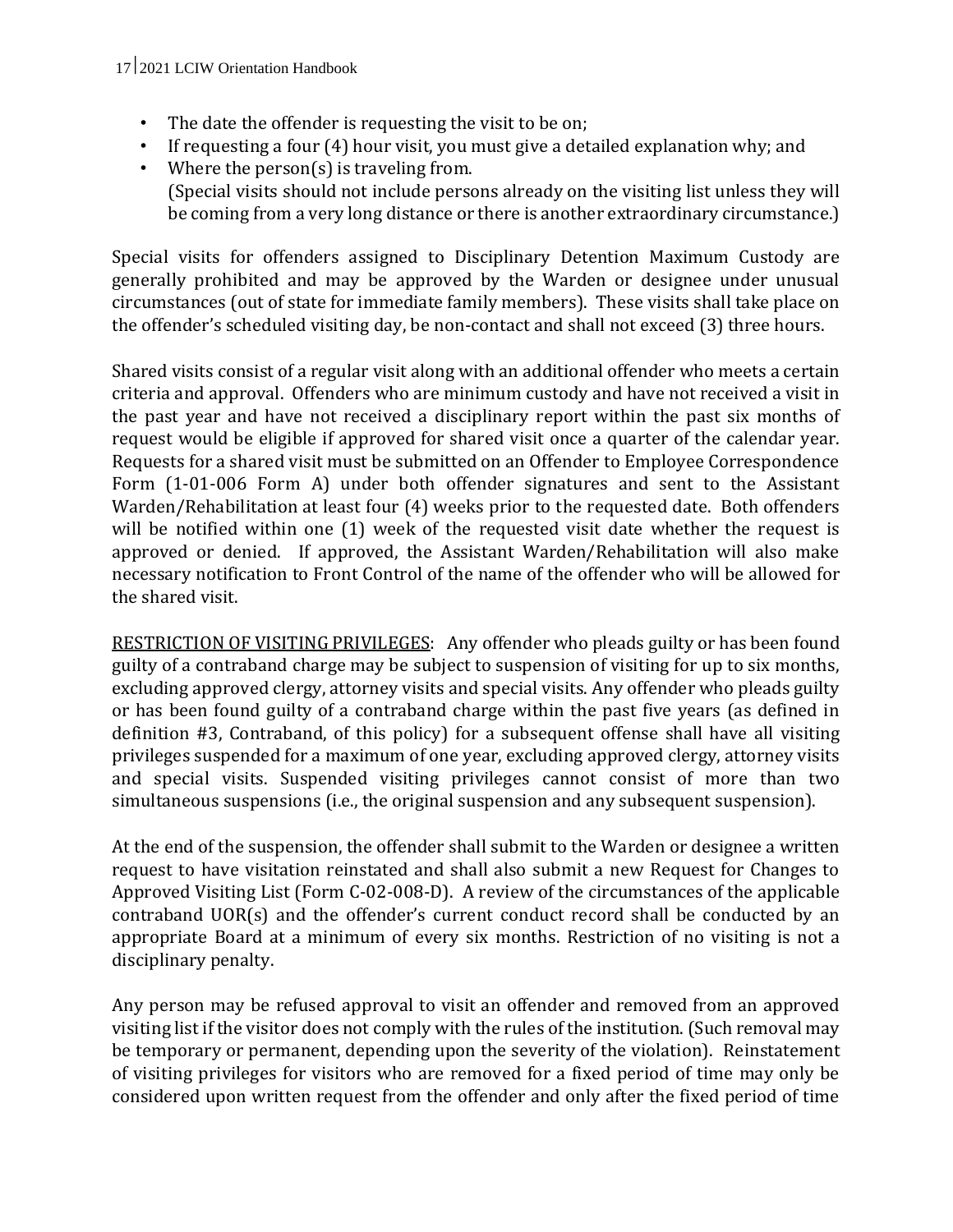for the removal has elapsed (addition will be done as per Changes in the Visiting List section above). Should reinstatement be denied, the offender shall be notified in writing of the denial and that reconsideration will only be given at the next opportunity for changes to the offender's visiting list.

#### Personal and State Property

**\_\_\_\_\_\_\_\_\_\_\_\_\_\_\_\_\_\_\_\_\_\_\_\_\_\_\_\_\_\_\_\_\_\_\_\_\_\_\_\_\_\_\_\_\_\_\_\_\_\_\_\_\_\_\_\_\_\_\_\_\_\_\_\_\_\_\_\_\_\_\_\_\_\_\_\_\_\_\_\_\_\_\_\_\_\_\_\_\_\_\_\_\_\_\_\_\_\_\_\_\_\_\_\_\_** PERSONAL PROPERTY: The standardized property lists for Minimum, Medium, and Maximum Custody (Posted Policy #28) outline the personal property an offender may have in her possession while incarcerated at the Louisiana Correctional Institute for Women. Acquiring property once an offender arrives at the Louisiana Correctional Institute for Women must be done through the Canteen, the Snack Shack or club sales.

CARE OF STATE PROPERTY: Offenders are issued a reception package on the first day of their admission to the Louisiana Correctional Institute for Women. This package shall include bedding and linen items and personal hygiene items. In addition to receiving these items, all new commitments shall be issued state issued clothing and shoes. Each offender shall be responsible for the upkeep of these clothes as well as the bedding items issued to her. Since the above items are state issued property, offenders are prohibited from altering these items in any manner. This includes cutting, writing or drawing on them. Violators may be written up under Rule #17, Property Destruction. After the initial supply of clothing, personal items, and bedding is issued to an offender, all future requests for these items must be made by the offender using the appropriate form. The initial issuance of these items upon entrance as a new commitment shall be the only time that an offender shall not be required to put in a request form. Requisition forms may be requested from an offender's dormitory at the Control Center. They are to be completed by the offender and placed in the Warehouse/Canteen mailbox located in each dormitory prior to the 10<sup>th</sup> of each month. Offenders are prohibited from removing state issued furniture or items assigned to the room or bed of the room without authorization. Violators may be written up under Rule #22, Theft.

#### Finance Procedures

PERSONAL FUNDS: Upon entrance to the institution (INTAKE), all new commitments are asked by security personnel to surrender any and all monies in their possession. A Business Office employee shall issue a receipt for these monies. The possession of money in any form while an offender is housed at the Louisiana Correctional Institute for Women is considered contraband. Offenders may receive monies from family or friends through deposits into a JPay kiosk or online at JPay.com but cannot receive funds from other offenders or other offenders' families without prior approval of the Warden. Funds cannot be sent to offenders from unidentifiable sources. Funds cannot be sent to offenders from ex-offenders or their families, or employees and their families, except to purchase hobby craft items properly supported by a hobby craft agreement or other contract approved by the Warden. Approved visitors may use cash or their debit/credit card to deposit monies for the offenders using the

**\_\_\_\_\_\_\_\_\_\_\_\_\_\_\_\_\_\_\_\_\_\_\_\_\_\_\_\_\_\_\_\_\_\_\_\_\_\_\_\_\_\_\_\_\_\_\_\_\_\_\_\_\_\_\_\_\_\_\_\_\_\_\_\_\_\_\_\_\_\_\_\_\_\_\_\_\_\_\_\_\_\_\_\_\_\_\_\_\_\_\_\_\_\_\_\_\_\_\_\_\_\_\_\_\_**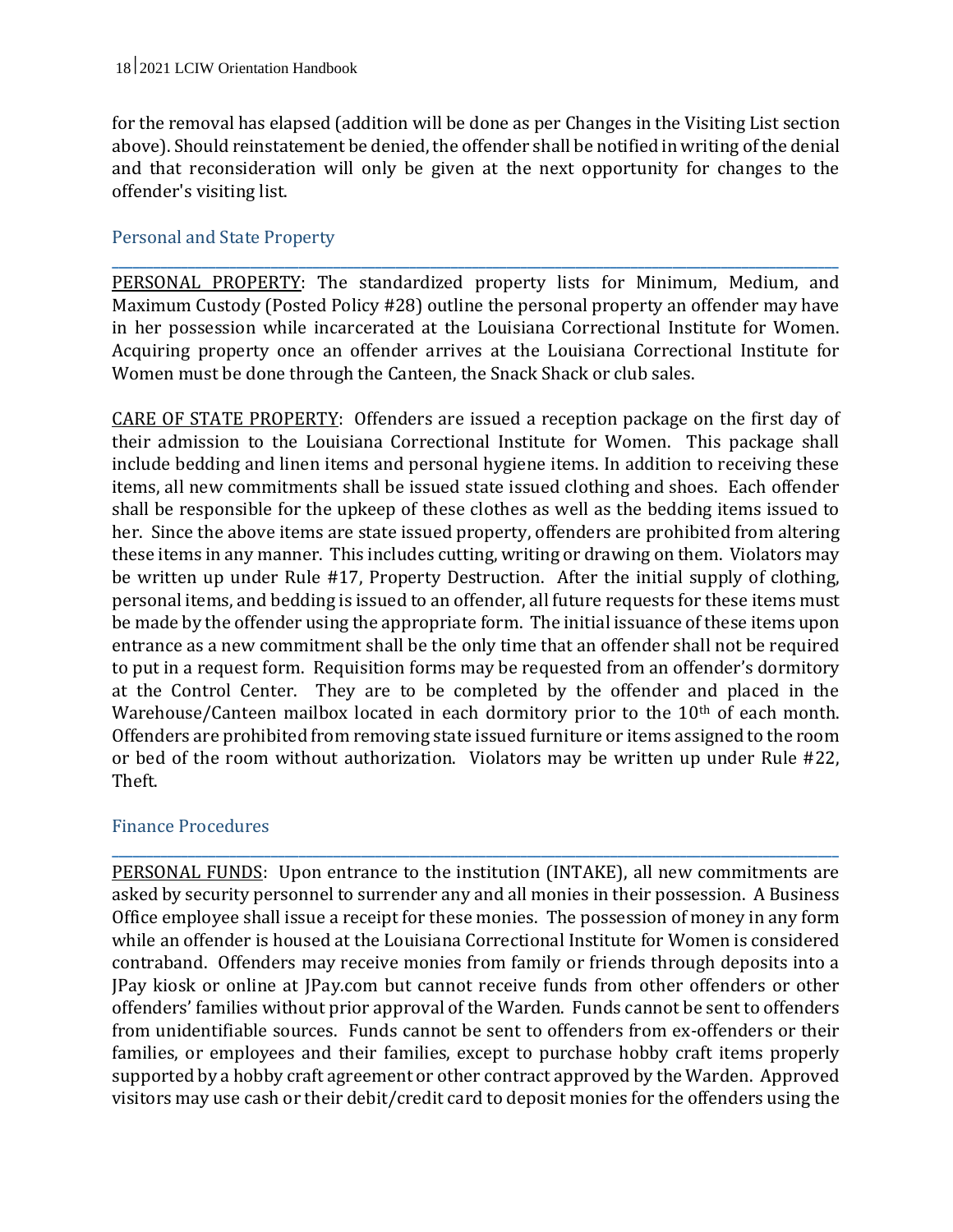JPay kiosk at Front Control, online or by calling the phone number specified on the JPay literature. Cash received in the mail shall be returned to the sender at the offender's expense or mailed out by the institution if the offender is indigent.

Offenders may transfer amounts in excess of \$250.00 from their savings account to their drawing account. Generally, all outstanding debts, (i.e. owed to the Department, the courts, victims, etc., or other obligations which would otherwise be payable out of the savings account) must be satisfied prior to the transfer unless otherwise approved by the Warden. Savings account balances under \$250 cannot be used except for court fees, clemency ads and educational courses approved by the institution. For all offenders, when their savings account attains a balance of \$250.00, future compensation (incentive wages) may be deposited into either the savings or drawing account. When an offender elects to have future compensation deposited into her drawing account and is subsequently ordered to pay court costs which reduces the savings account to less than \$250.00, thirty percent (30%) of future compensation shall be deposited into the drawing account and seventy percent (70%) shall be distributed toward payment of any remaining court costs. When an offender elects to have future compensation (incentive wages) deposited into her drawing account and her savings account balance becomes reduced below \$250.00 for any reason other than to pay court costs, fifty percent (50%) of future compensation shall be deposited into the savings account and fifty (50%) into the drawing account until a balance of \$250.00 is reached.

INCENTIVE WAGES: Offenders who do not opt for double good time or who are otherwise not eligible to earn good time are eligible to receive incentive wages in the amount of two (2) cents per hour after three (3) years of incarceration. One-half of an offender's incentive wages is deposited into her drawing account and one-half into her savings account weekly. Withdrawals may be made from the drawing account by the offender to make outside purchases or to spend in the institutional canteen. No withdrawals may be made from savings except for legal, court or educational purposes. An offender sentenced or resentenced or who is returning to the physical custody of the Department who is not eligible to earn good time at any rate shall serve three years from the date of reception before becoming eligible to earn compensation. An offender may receive a raise in her hourly rate of no greater than \$0.04 per hour on an annual basis unless specifically authorized by mutual agreement of the Director of Prison Enterprises and the Warden of the respective institution.

All offenders classified in Limited Duty status (as defined in Health Care Regulation HC-15) and who are eligible to earn incentive wages shall earn at a rate of no more than \$0.04 per hour. All offenders classified in working cellblocks and maximum custody field lines eligible to earn incentive wages shall earn at the rate of \$0.02 per hour. All offenders assigned to educational or vocational programs eligible to earn incentive wages shall be paid at the rate of \$0.04 per hour. For additional information on Incentive Wages, refer to DOC Regulation B-09-001 and the offender rulebook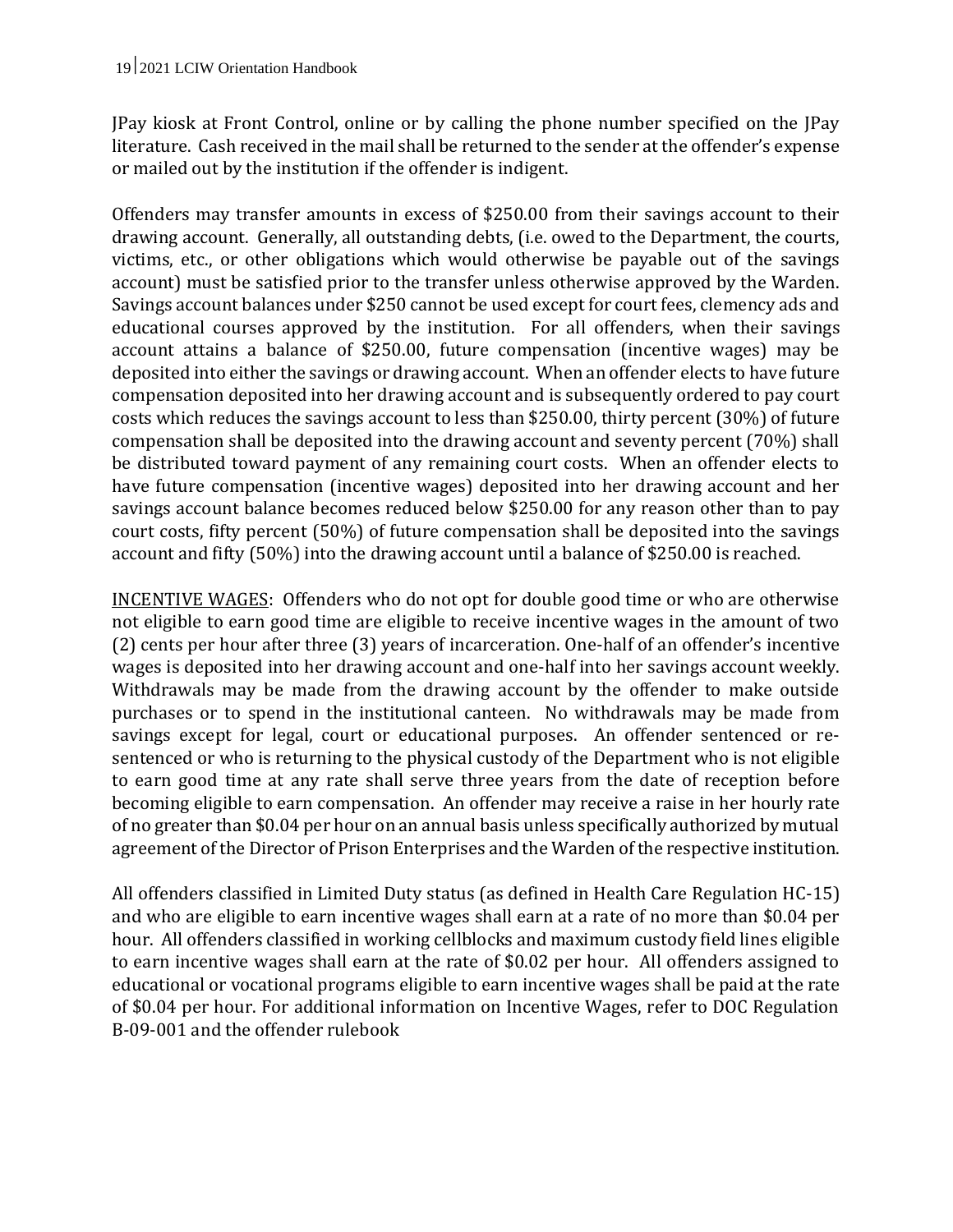#### Food Services

The Food Service Department plays a major role in the maintenance of high offender morale. This operation is an ongoing activity, starting at 3:00 a.m. daily and closing at approximately 6:00 p.m. in the evening. (Note: On pancake days, work begins at 3:00a.m. and all other days begin at 3:45a.m.) This department is staffed with a Security Food Service Supervisor, other Security staff assigned to the Kitchen, and an average of seventy (70) offenders who assist with the daily preparation of meals. Three meals per day are served by the kitchen beginning with breakfast, which usually starts at 5:45 a.m. each morning. Lunch begins after the 11:00 a.m. count and dinner at 4:00 p.m. each evening. Menus are prepared at least a week in advance by the Food Service Supervisor and are posted on the bulletin board in each dormitory as well as in the dining hall. In reporting to the kitchen for meals, offenders must have appropriate dress and demeanor. The following restrictions apply: no open toe shoes (except with medical restriction); no shorts; no sleeveless tops (arm pits cannot be visible); no chewing gum; no loud talking; no loitering; no smoking; no earphones; and no caps or scarves (except where religious faith requires). Each offender is allowed twenty (20) minutes to eat her meal. Once an offender has finished her meal, she should clean her tray, deposit her utensils in the container provided and exit the dining hall.

**\_\_\_\_\_\_\_\_\_\_\_\_\_\_\_\_\_\_\_\_\_\_\_\_\_\_\_\_\_\_\_\_\_\_\_\_\_\_\_\_\_\_\_\_\_\_\_\_\_\_\_\_\_\_\_\_\_\_\_\_\_\_\_\_\_\_\_\_\_\_\_\_\_\_\_\_\_\_\_\_\_\_\_\_\_\_\_\_\_\_\_\_\_\_\_\_\_\_\_\_\_\_\_\_\_**

SPECIAL THERAPEUTIC DIETS: A Health Care Provider may order a special diet for medical or dental reasons. The order for special diets shall be sent to the Security Food Service Supervisor by the Health Care Provider in writing or electronically. There shall be no diet changes without authorization from the responsible Health Care Provider.

RELIGIOUS DIETS: Special diets may be provided to offenders whose religious beliefs require the adherence to religious dietary laws. All such requests shall be initiated by the offender on the Offender to Employee Correspondence Form and sent to the respective Chaplain. The Chaplain shall review the request for applicability. If the request is denied, the Chaplain shall advise the offender in writing as to the reasons. If approved, the offender shall be notified in writing and the Chaplain shall submit the religious diet prescription to the Security Food Service Kitchen Supervisor. Offenders shall not be required to take foods that are forbidden by their religious beliefs or faith and every effort shall be made to provide a nutritionally acceptable alternative as a replacement when the objectionable food is the main entree.

#### Medical Services

THE INFIRMARY: The LCIW Infirmary provides comprehensive medical services from physicians, nurse practitioners, and 24 hour nursing service to its offender population. It also, offers dental, optometry, lab, and radiology services. Offenders can access medical care in the infirmary with a pass from their dorm control officer or by name appearing on an approved medical call-out.

**\_\_\_\_\_\_\_\_\_\_\_\_\_\_\_\_\_\_\_\_\_\_\_\_\_\_\_\_\_\_\_\_\_\_\_\_\_\_\_\_\_\_\_\_\_\_\_\_\_\_\_\_\_\_\_\_\_\_\_\_\_\_\_\_\_\_\_\_\_\_\_\_\_\_\_\_\_\_\_\_\_\_\_\_\_\_\_\_\_\_\_\_\_\_\_\_\_\_\_\_\_\_\_\_\_**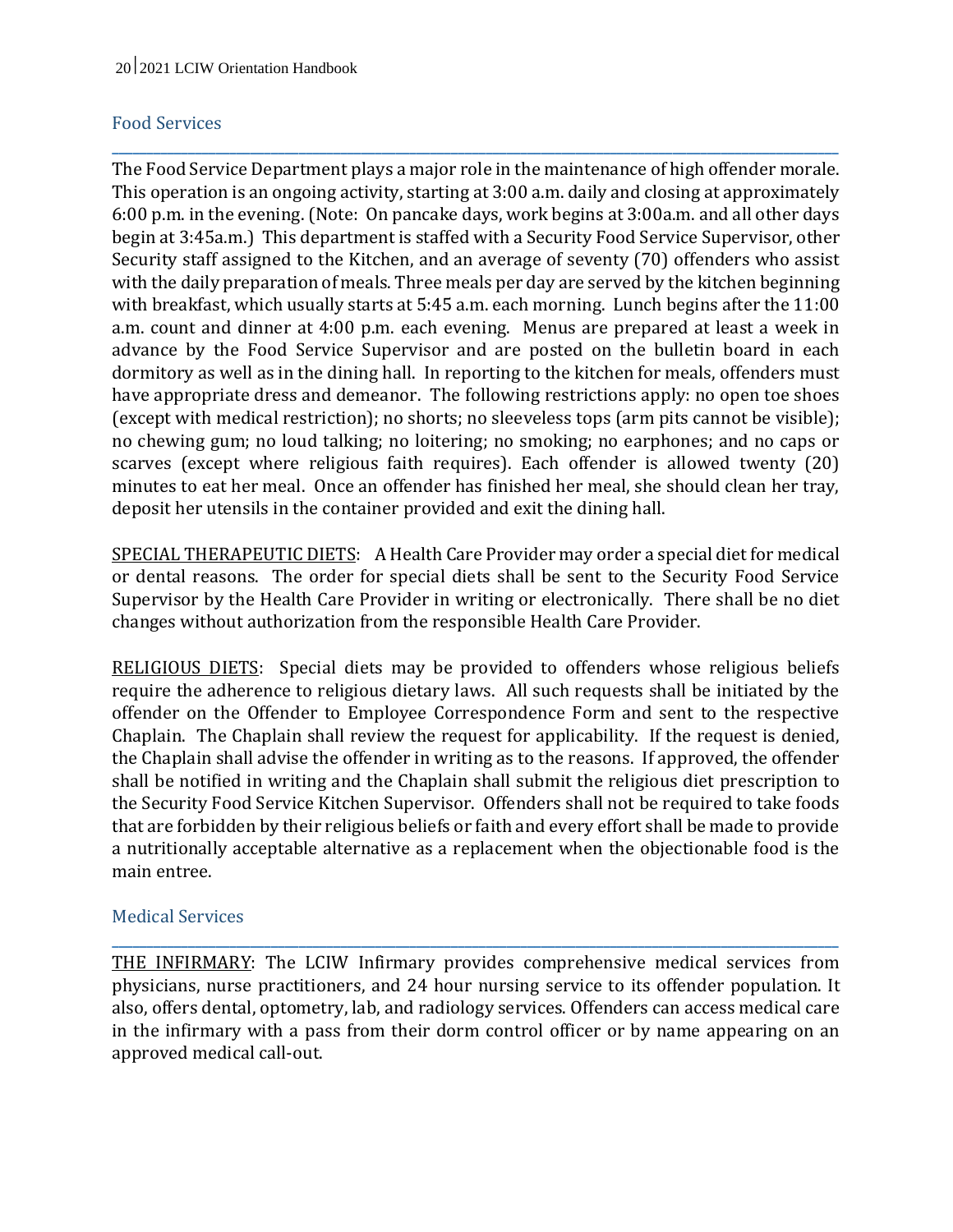UNIMPEDED ACCESS TO ROUTINE CARE: Offenders shall have unimpeded access to routine medical care. This shall take place in the form of Sick Call, Self-Declared Emergency and Provider Clinics. To ensure continuity of care, each offender is assigned a primary care provider (PCP) upon admission. The primary care provider may be a physician or a nurse practitioner and will be responsible for overseeing and coordinating the offender's medical care.

SICK CALL: Sick Call is an organized method of responding to medical complaints by offenders. Examples of conditions which are addressed at Sick Call include but are not limited to complaints of: constipation, diarrhea, headache, congestion, sore throat, rash, cough, cold symptoms, cramps, muscle or back pain, or any symptom lasting two (2) or more days. Sick Call is held Monday through Friday (excluding holidays). Offender assigned to a segregation unit generally are seen for Sick Call on their segregation unit, while general population offenders are usually assessed at sick call in the Infirmary. Times may vary according to the facility's needs. Any offender in general population desiring medical attention may access medical via sick call or self-declared emergency Sick call is held in the segregated area each day along with administrative segregation rounds by nursing for those housed in segregation. General population offenders who turn in a sick call will be seen in the infirmary. Times may vary according to the facility's needs.

Offenders who wish to be seen at Sick Call are required to fill out the Request for Medical Treatment form and place it in the locked Sick Call Box located in their housing unit Monday through Friday (excluding holidays). Forms may be obtained from the Control Officer on duty in their housing areas. Completed Request for Medical Treatment forms are picked up by 6:30am Monday – Friday (excluding holidays) by nursing staff. A nurse will review all Requests for Medical Treatment forms and schedule offenders to be seen, if necessary, within two (2) business days. Scheduling shall be done according to needs. The complaints of those offenders already scheduled to be seen by a provider will be addressed at that appointment unless the complaint need to be addressed more urgently. Those complaints/requests that do not require face-to-face assessments will be processed accordingly and the offender will be notified of the outcome in writing. Primary care providers review all completed Sick Calls.

PROVIDER CLINICS: Provider Clinics are generally held Monday through Friday, excluding holidays. Physicians and Nurse Practitioners conduct these clinics. All offenders will be scheduled for a Provider Clinic within four (4) weeks of admission for an initial physical exam. The offender's primary care practitioner will generally conduct the exam. An offender may be scheduled for a clinic through the following processes: referral after being seen at Sick Call, follow-up ordered by the provider, when emergency treatment is requested, as a result of referral by another provider, or upon the request of the Warden or designee.

EMERGENCY CARE: When an offender experiences a medical problem so urgent that following the Sick Call process would put that offender at risk for (further) serious illness or injury, she may request emergency treatment. Emergency Medical Treatment (EMT) may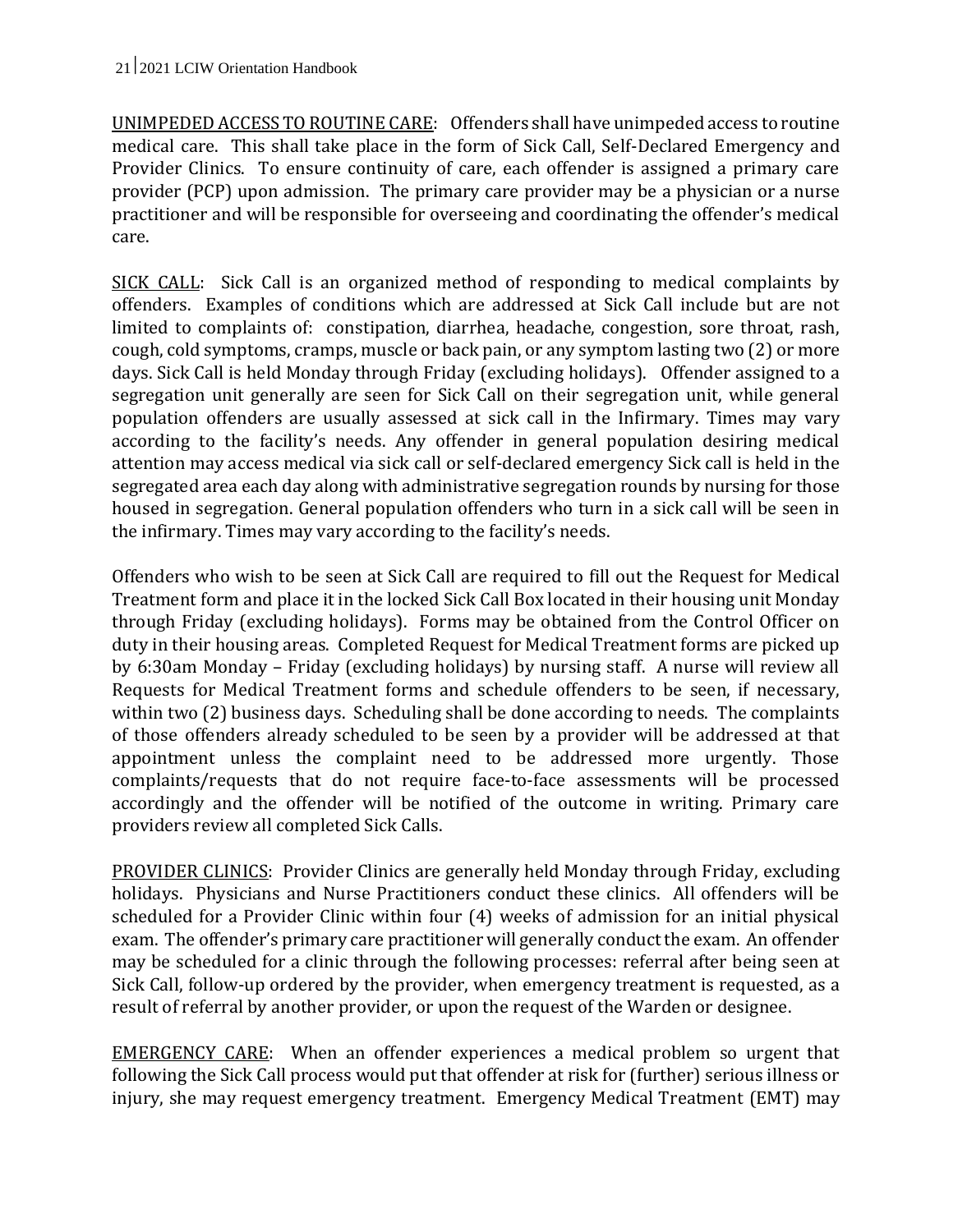be requested by an offender or by an employee on behalf of the offender. An employee may request emergency treatment for an offender when the employee observes symptoms or a condition that appears urgent. In these cases, the employee will contact medical personnel immediately and begin first aid at once, if the condition warrants. The Compound Manager will be notified of serious and/or life-threatening emergencies. An offender that declares herself an emergency may do so by notifying the nearest employee. If able, the offender will be directed to complete the top portion of a Request for Medical Treatment form. This form may be completed in the living area or Infirmary. Medical employees will determine whether the offender will be assessed in the Infirmary or in her living area. Requests for Emergency Medical Treatment (EMT) will not be denied.

MEDICATIONS: A KOP program (keep on person) is offered to offenders who are eligible and approved by medical, mental health, and security staff. Medications that have potential for abuse, misuse, may be costly or caustic or require close monitoring shall be restricted from the LCIW KOP Program. Some psychotropic, injectable, and controlled medications are also restricted from the program. The LCIW Health Care Authority (Medical Director) shall approve medications for the KOP Program based on the type of medication and/or merits of the offender.

An offender that meets the criteria and are placed in the KOP (Keep on Person) program will remain on KOP medications as long as the offender is handling the medications appropriately. The benefits of KOP medications include that it gives offenders responsibility over their own medications and will prevent offenders from having to stand in line to receive those medications. Medications that are restricted from KOP will be administered during scheduled Pill Calls. Any offender who abuses KOP will not be allowed to remain on KOP. Pill Calls are generally held three (3) times a day, usually around meal times. Prescribed medications are administered by nurses at scheduled Pill Calls. At LCIW/EHCC and LCIW/JCCY, pill calls are conducted from a central Pill Call Room near the offenders' living areas. Pill Call is held in the segregation area for administrative segregation. Offenders assigned to lockdown are not allowed to participate in the KOP program. The nursing staff is notified prior to an offender going to segregation to confiscate their KOP medications. Once released from lockdown, an offender must wait a year before applying to participate in the program again. Offenders will be notified by nursing staff when to pick up KOP medications. All KOP medications must be kept secured in the assigned offender locker and only the dose needed at the time may be removed from the card. Any medication found separate from the medication card may be considered contraband. Offenders who abuse or transact the KOP medications will be removed from the KOP program immediately.

Insulin-dependent diabetics have their blood sugar checked and/or administered insulin prior to meals, as prescribed by their providers. These procedures are conducted in the segregated unit for segregation offenders and in the infirmary for general population offenders. Offenders who receive prescribed medications and are out of the facility during the day on medical trips will receive they medication prior to leaving and/or upon return to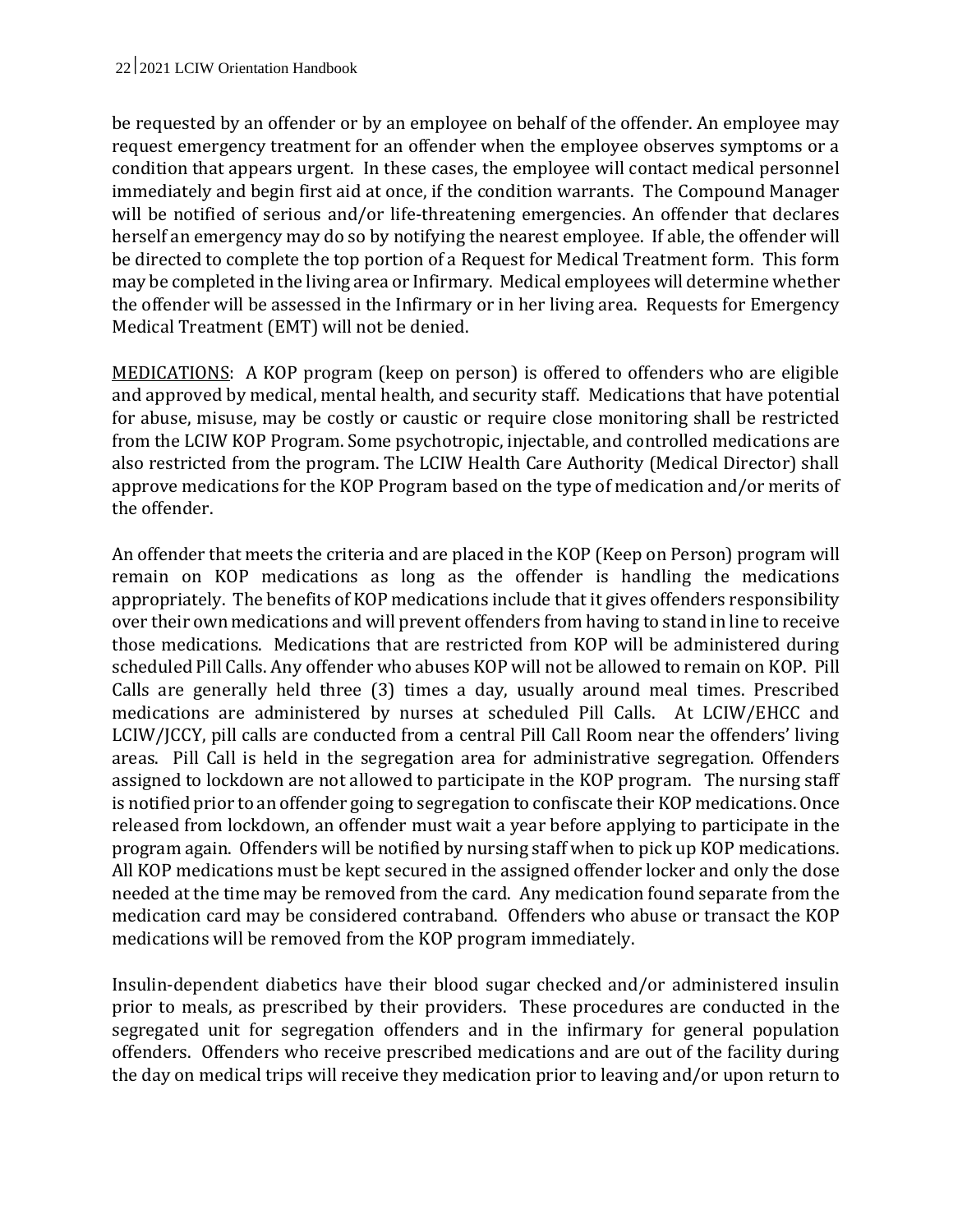the facility. If a medication is ordered at noon, generally the offender will receive their noon doses while on the trip.

Some over-the-counter (OTC) medicines are available from the canteen. General population offenders may purchase them on their regular canteen days. Canteen passes may be issued by medical personnel for those offenders who need the medicine prior to their regular canteen days and for those offenders who have no money in their accounts and are classified as indigent. The canteen pass indicates which medicines the canteen should issue to the offender. At LCIW/St. Gabriel, Canteen passes may be filled at 4:00 p.m. on the days the canteen is open (generally Monday through Friday, excluding holidays) within the dates specified on the canteen pass. Segregation and Infirmary offenders who are unable to obtain over-the-counter medicines at canteen will receive them as ordered by their providers at Pill Call. According to individual treatment orders, a nurse may administer a single dose of some over-the-counter medications. These medicines may be given at Sick Call, Emergency Medical Treatment (EMT) encounter, or at Pill Call.

DENTAL SERVICES: All offenders are automatically scheduled to be examined by the dentist upon admission. Any problems identified during this initial visit are addressed during follow-up visits scheduled by the dentist. If a problem develops after the initial visit, the offender may submit a Request for Medical Treatment describing the problem. A nurse reviews the Sick Call and forwards it to the dentist who will schedule an appointment for the offender.

SPECIALTY SERVICES: To provide the best possible health care maintenance and medical treatment, the Louisiana Correctional Institute for Women offers access to on-site specialists in areas such as obstetrics, gynecology, and optometry. Access to these services may be gained through referral by a provider or a nurse (such as on admission or through Sick Call). The Louisiana Correctional Institute for Women also provides services such as tele-med clinic visits, physical therapy, mammograms, and x-rays.

MEDICAL CO-PAYMENT: Offenders are charged co-payments for certain medical services provided by health care employees. There are three types of co-payments: an access fee for offender-initiated requests for health service (e.g. Sick Call), a request for emergency medical treatment, and a prescription/medicine fee for certain types of medication prescribed or administered. The access fee is \$3.00, the emergency medical treatment fee is \$6.00, and the prescription/medicine fee is \$2.00 per prescription. Specific guidelines and descriptions of medical co-payments are presented in the Louisiana Correctional Institute for Women Policy 4-05-012, a copy of which is on file in the institutional library.

## Mental Health Services

**\_\_\_\_\_\_\_\_\_\_\_\_\_\_\_\_\_\_\_\_\_\_\_\_\_\_\_\_\_\_\_\_\_\_\_\_\_\_\_\_\_\_\_\_\_\_\_\_\_\_\_\_\_\_\_\_\_\_\_\_\_\_\_\_\_\_\_\_\_\_\_\_\_\_\_\_\_\_\_\_\_\_\_\_\_\_\_\_\_\_\_\_\_\_\_\_\_\_\_\_\_\_\_\_\_** The Louisiana Correctional Institute for Women's Mental Health Department provides for its offender population referrals for diagnosis, therapeutic counseling (individual and group), mental health evaluations, and testing. The Mental Health employees consist of certified and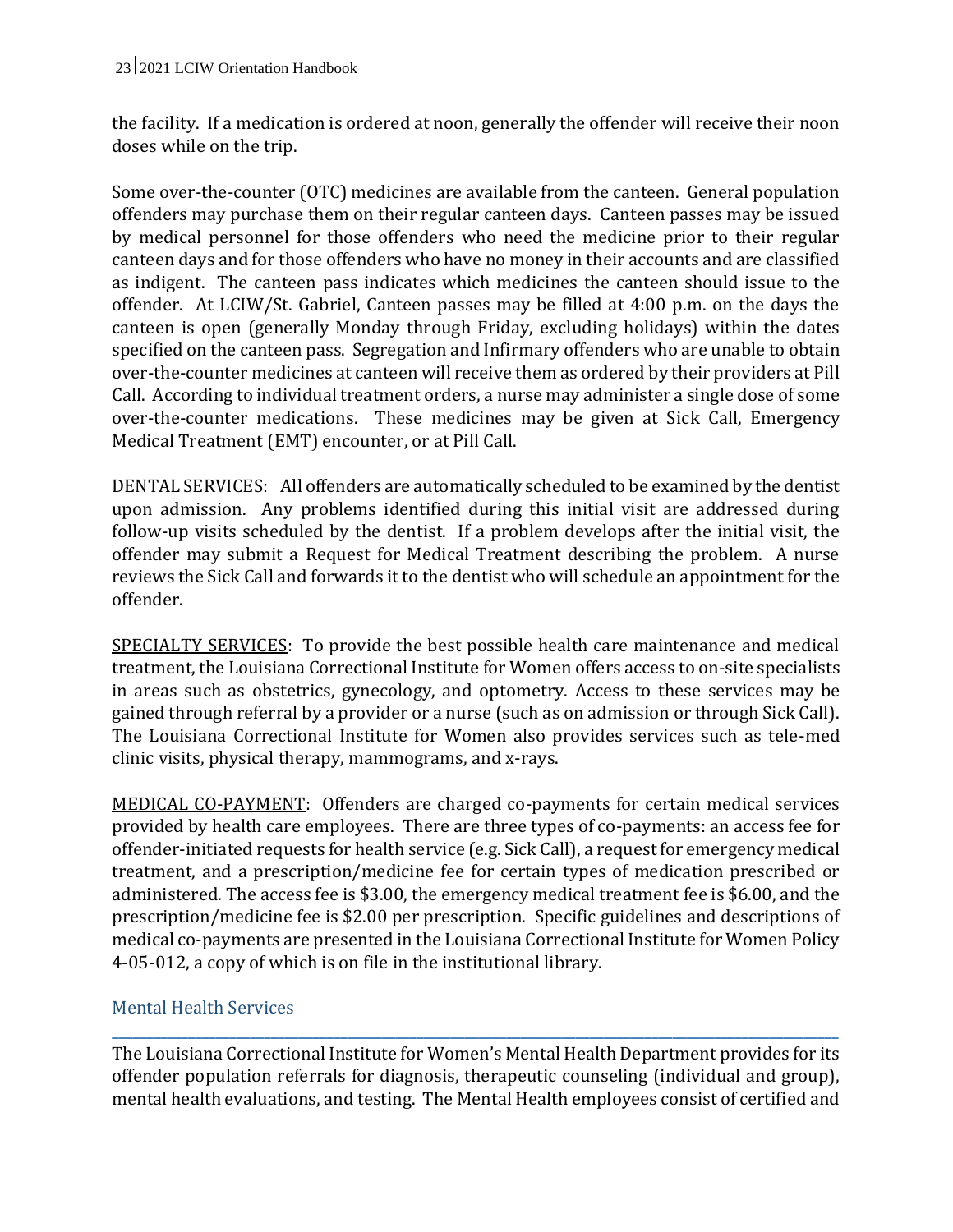licensed social workers. A social worker is available to assist offenders with their concerns, whether it is referrals for therapy, substance abuse, adjustment difficulties, employability skills, or psychological needs. Mental Health employees shall be available to assist offenders with physical and mental impairments to cope with the day-to-day routine and provide them with adequate programs to integrate them in the general population and back into the community. Every effort shall be made to provide offenders with professional guidance in a confidential manner. However, in doing so, the safety of the institution and other offenders must be maintained at all times.

Offenders may receive any of the above services by writing to the assigned Mental Health professional on an Offender to Employee Correspondence Form, by sending a request on the Correspondence Form to "Mental Health", by requesting services verbally through the Security Manager or by referral from any employee. Offenders are cautioned that at intake they are told which programs they are being put on backlog to attend. Offenders who are told they are put on backlog should not make repeated requests to be in these programs. Once the request for services has been received, the offender shall be called to Social Services, seen in her dormitory or responded to in written correspondence within a reasonable amount of time, unless it is a repeated request which will be filed as backlogged. The Mental Health employees are available five (5) days per week, Monday - Friday, 8:00 a.m. through 4:30 p.m., and are on-call after normal working hours, on weekends and during holidays to handle emergencies.

Specialized programs are available through Mental Health. These include but not limited to:

PSYCHIATRIC COUNSELING: This service is provided by a licensed psychiatrist or psychiatric nurse practitioner as needed. Referrals are made by mental health or other administrative employees. The psychiatrist provides counseling, diagnosis, and treatment to all offenders referred. Offenders may request to see the psychiatrist through written requests to mental health or during Sick Call, as well.

INDIVIDUAL COUNSELING: Individual counseling is provided to offenders in a practical, therapeutic approach. The counseling program is designed to provide timely as well as sensitive strategies that can open up new options for the offender's growth and changes in her life emphasizing strengths, health, and wellness, rather than pathology, deficits and limitations. Individual counseling may be received by request, employee referral, the courts or through non-departmental agencies.

CHILDREN'S DAY AND CHILDREN'S EXTRAVAGANZA are activities within the Program for Caring Parents designed to facilitate the enjoyment of the parent-child relationship by providing fun-filled games and activities for the children on an annual basis. Members of the Social Services department organize and facilitate these activities. Both of these programs occur yearly, prior to Easter and Christmas.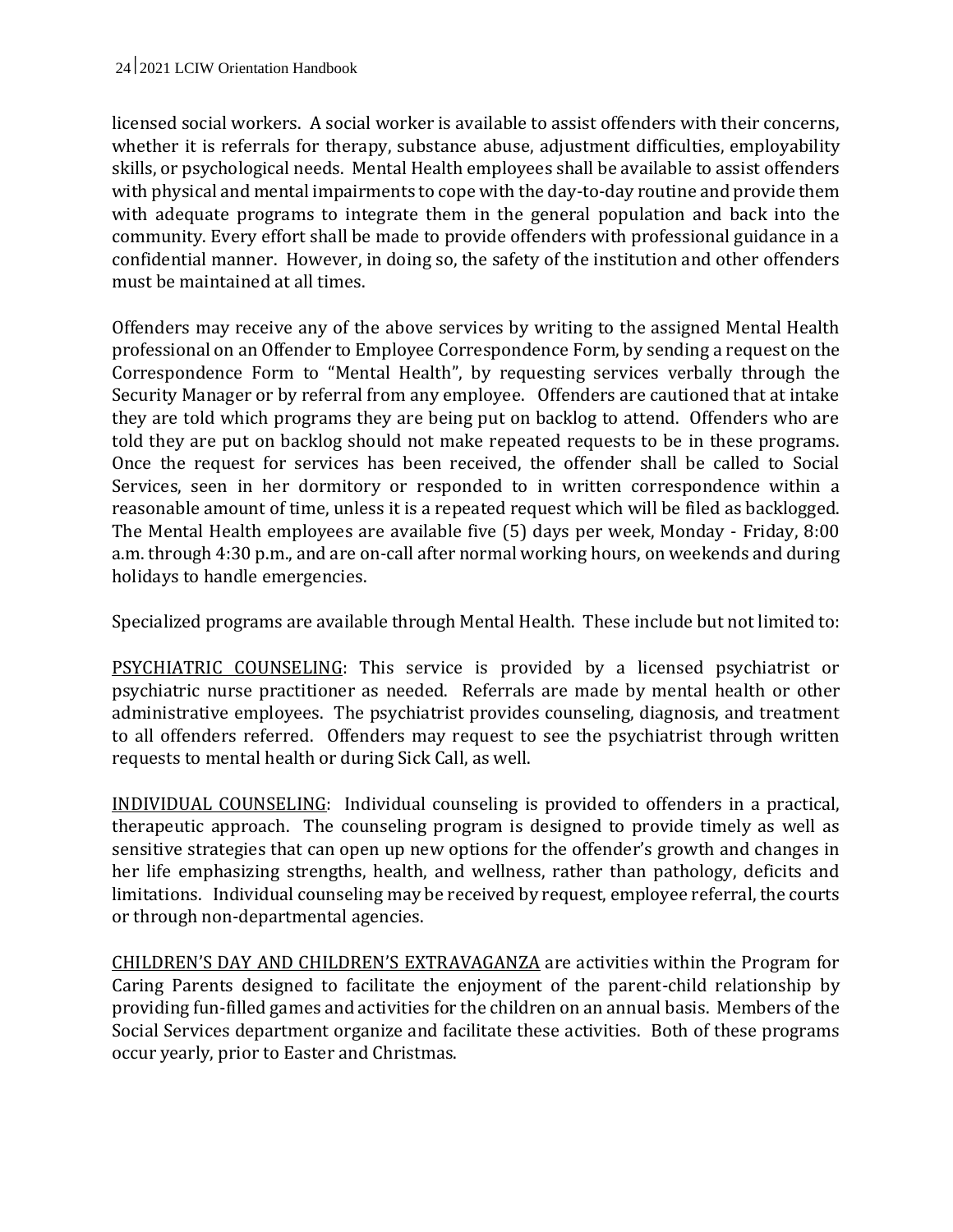TEEN DAY is an annual program similar to Children's Day that allows teenagers ages 13 through 17 the opportunity to participate in programmed activities with their mothers and/or grandmothers.

PARTNERS IN PARENTING PROGRAM is a seven-week program designed to focus on concepts important for effective parenting such as communication skills, guidance techniques, and strategies for discipline. The program also focuses on building skills, providing support, and helping parents understand needs and abilities of children during the different stages of development.

IN OUR BEST INTEREST (DOMESTIC VIOLENCE) is a ten-week program designed by the Domestic Intervention Project who goal is to create a cultural based in non-violence. The Program is structured in two phases: Phase 1 is an Education Group (support group) and Phase 2 Leadership Group (mentor group). The program focuses on teaching participants above abusive relations and helping participants learn how to build healthy relationships.

LIVING IN BALANCE (LCIW SUBSTANCE ABUSE PROGRAM) is an eight and one half-week program in which offenders receive structured programming. The core sessions for this program include: alcohol and other drug education; triggers, cravings and avoiding relapse; planning for sobriety; alcohol and tobacco; spirituality; sex, drugs and alcohol; stress and emotional well-being; skills for reducing stress; negative emotions; anger and communication; and relapse prevention.

AA-12 STEPS is a group of spiritual principles, which are practiced as a way of life and can work to expel the obsession to drink providing opportunity to the sufferer a better chance to become happy and whole. This group meets weekly after normal working hours to share experiences, strengths, hopes to solve common problems, and help each other. The requirement for admittance is a genuine desire for help. The offender with a desire to live in recovery may attend this group. Activity sheets are available in the dormitory. This is a self-help group that is facilitated by volunteers.

NA-12 STEPS is a program adapted from Alcoholics Anonymous and is inclusive of addicts who have engaged in the use of mood-changing and mind altering substances. This group meets every other week after normal working hours. It is this program's goal to help suffering addicts find solutions in a group environment by sharing experiences, hopes, and strengths. The requirement for admittance is a genuine desire for help. Any offender with a desire to live in recovery may attend this group. Activity sheets are available in the dormitory. This is a self-help group that is facilitated by volunteers.

MORALES INTEGRITY GROUP (LCIW Sex Offender Education/Treatment Program) has a psychoeducational component and a treatment component. Its theoretical foundation is cognitive behavioral and is strongly grounded in relapse prevention. This 26-week program allows offenders to explore the nature of the events, thoughts, and feelings related to their sexually inappropriate behavior, with expectations that the offender shifts from maintaining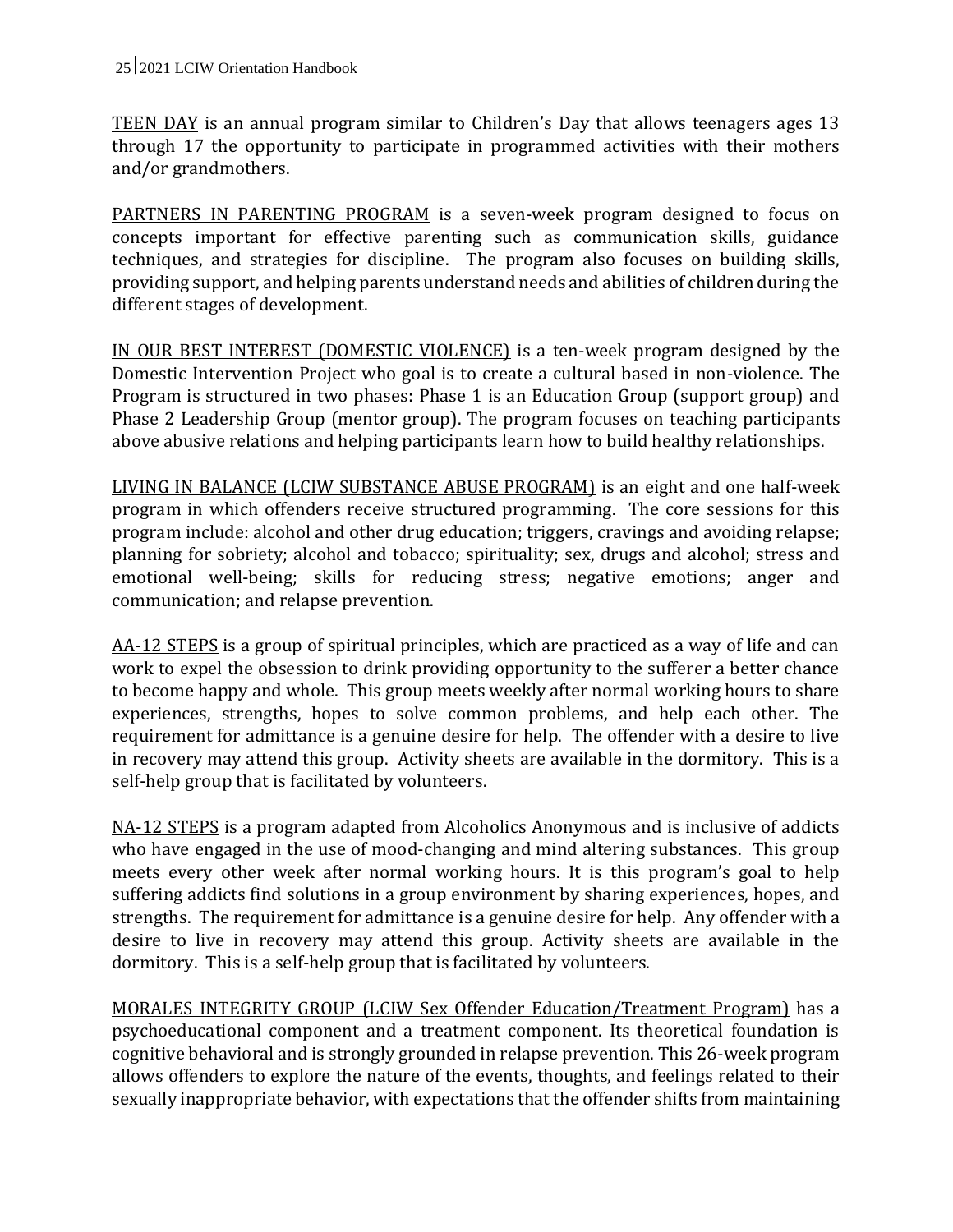inappropriate behaviors to expressing more appropriate and healthy sexual behavior. To graduate, offenders must successfully complete each phase, taking both pre-tests and posttests for each phase, completing group and homework assignments and obeying group rules.

ANGER MANAGEMENT is a six-week program. The program is designed to assist offenders with recognizing, addressing appropriately handling their anger. It provides opportunities for offenders to learn how to identify causes of anger, body changes caused by anger, trigger signs and coping skills.

MORAL RECONATION THERAPY (MRT) is designed to enhance self-image, promote growth of a positive, productive identity, and facilitate the development of higher stages of moral reasoning. All of these goals are ultimately demonstrated by more appropriate behavior on the part of the program participants. Outcome studies show that MRT significantly increases moral reasoning levels, enhances life purpose, facilitates increased social support, and gives participants more perceived control over their lives.

CO-OCCURING DISORDER PROGRAM is an eight-week program designed to provide a basic understanding of how to identify symptoms stemming from mental health illness and to help offenders understand the connections between substance abuse and mental health issues. The goal of the program is to assist offenders in learning how to effectively live with mental health deficiencies to thus reduce criminal activity and the use of mind altering substances.

SEXUAL TRAUMA PROGRAM is a ten-week program facilitated by volunteers of S.T.A.R. (Sexual Trauma Awareness & Response Center). Offenders with a history of sexual abuse/sexual trauma are eligible for participation. Participants in the program address issues related to sexual trauma. Through group participation, the offenders will strengthen communication skills and coping skills leading to the development of better interpersonal relationships.

LIFE WORTH LIVING (DEPRESSION/ANXIETY) is a program that presents a self-cognitive behavioral therapy approach to the treatment of major depression. Consists of an eight week course that assume the improvement is the result of learning a series of skills that make possible individuals to exert greater control over their feelings.

HELPING WOMEN RECOVER is a seventeen-week program specifically designed to meet the unique needs of women who are addicted to alcohol and other drugs or have a co-occurring disorder.

## Religious Services

Programs of a religious nature are intended to meet the wide variety of religious needs of the institutions population. Regular services and/or specialized programs are provided for a wide variety of religious faiths. All programs are directed within the requirements of the security, safety and orderly running of the institution. The LCIW Chaplains, whether

**\_\_\_\_\_\_\_\_\_\_\_\_\_\_\_\_\_\_\_\_\_\_\_\_\_\_\_\_\_\_\_\_\_\_\_\_\_\_\_\_\_\_\_\_\_\_\_\_\_\_\_\_\_\_\_\_\_\_\_\_\_\_\_\_\_\_\_\_\_\_\_\_\_\_\_\_\_\_\_\_\_\_\_\_\_\_\_\_\_\_\_\_\_\_\_\_\_\_\_\_\_\_\_\_\_**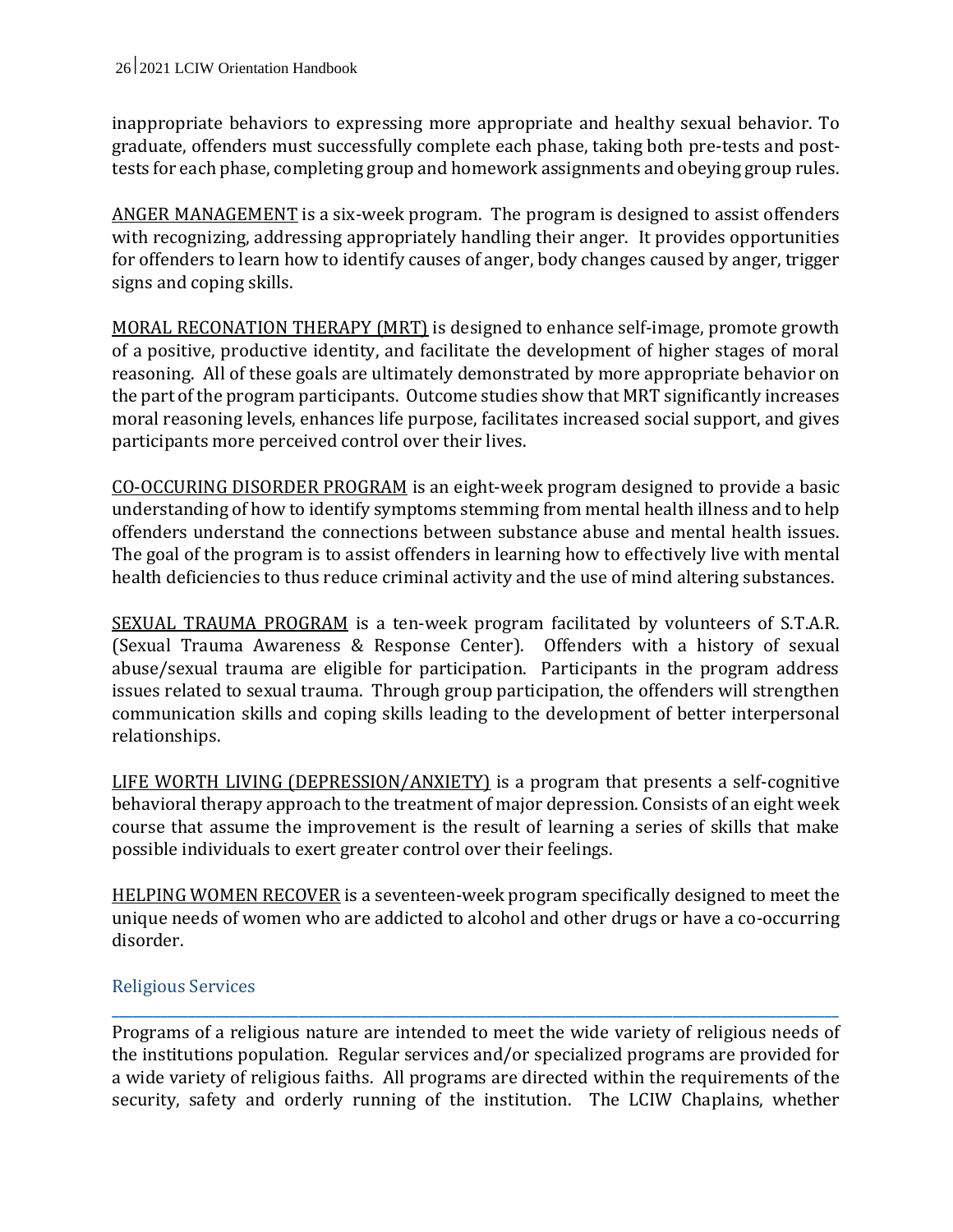employee or volunteer, are available to assist in religious programs for particular faiths, as well as provide services to individuals on a full time basis. The intent of this assistance is to expand knowledge, understanding and commitment to the beliefs and principles of the religion of an individual's choice. Achieving these purposes often involves drawing upon community resources. Clergy and representatives of various faith groups in neighboring communities provide services weekly on a voluntary basis. Religious activities are posted in the dormitories on the offender bulletin boards and there are activity sheets that can be signed at each control. Peer Ministers are offenders who have graduated from NOBTS. Peer Ministers are housed in various dormitories. They assist with all religious programming and are available for prayer, lay counseling, death notifications, and general faith-based questions.

CHAPEL LIBRARY: LCIW maintains a religious library located in the Chapel. This library is separate from the LCIW general library in order to provide opportunities for knowledge building and access to information through a large selection of religious books. Regular library hours are kept. Offenders may check out books during regular library hours.

NEW ORLEANS BAPTIST THEOLOGY SEMINARY offers an undergraduate degree in Biblical Studies and Women's Ministry. The program is offered to long-term offenders for the purpose of equipping them to become peer ministers. The Seminary students have full-time matriculation each semester throughout the year, including summer terms. Students must meet certain requirements in order to be eligible for the program.

FAITH-BASED RECOVERY PROGRAMS are designed to help offenders assume personal responsibility and help them become more productive members of society upon their release. Faith-based recovery programs are based on the belief that individuals with emotional, mental and/or substance-use disorders who seek help can recover from hurts, hang-ups and habits, and learn to manage their conditions successfully. Individuals can learn to live self-directed lives and strive to reach their full potential. Faith-based recovery programs address the whole person and their community, facilitated by the support of family, friends and peers.

Faith-based programs offered through LCIW include Celebrate Recovery Inside (CRI) and Life's Healing Choices. Both programs are designed to help offenders make informed, healthy choices that support their spiritual, mental, emotional and physical well-being. CRI and Life's Healing Choices are rooted in the belief that a person's recovery is built on his or her strengths, coping abilities, resources, values and personal faith. Through faith-based recovery programs offenders learn to develop healthy relationships that provide support, friendship, healing, love and hope. In addition, Life's Healing Choices and CRI are supported through local faith communities that can offer support when offenders are released and reenter society.

• Celebrate Recovery Inside is a 12-Step Recovery Program based on biblical principles. The course is designed to help offenders experience complete healing and recovery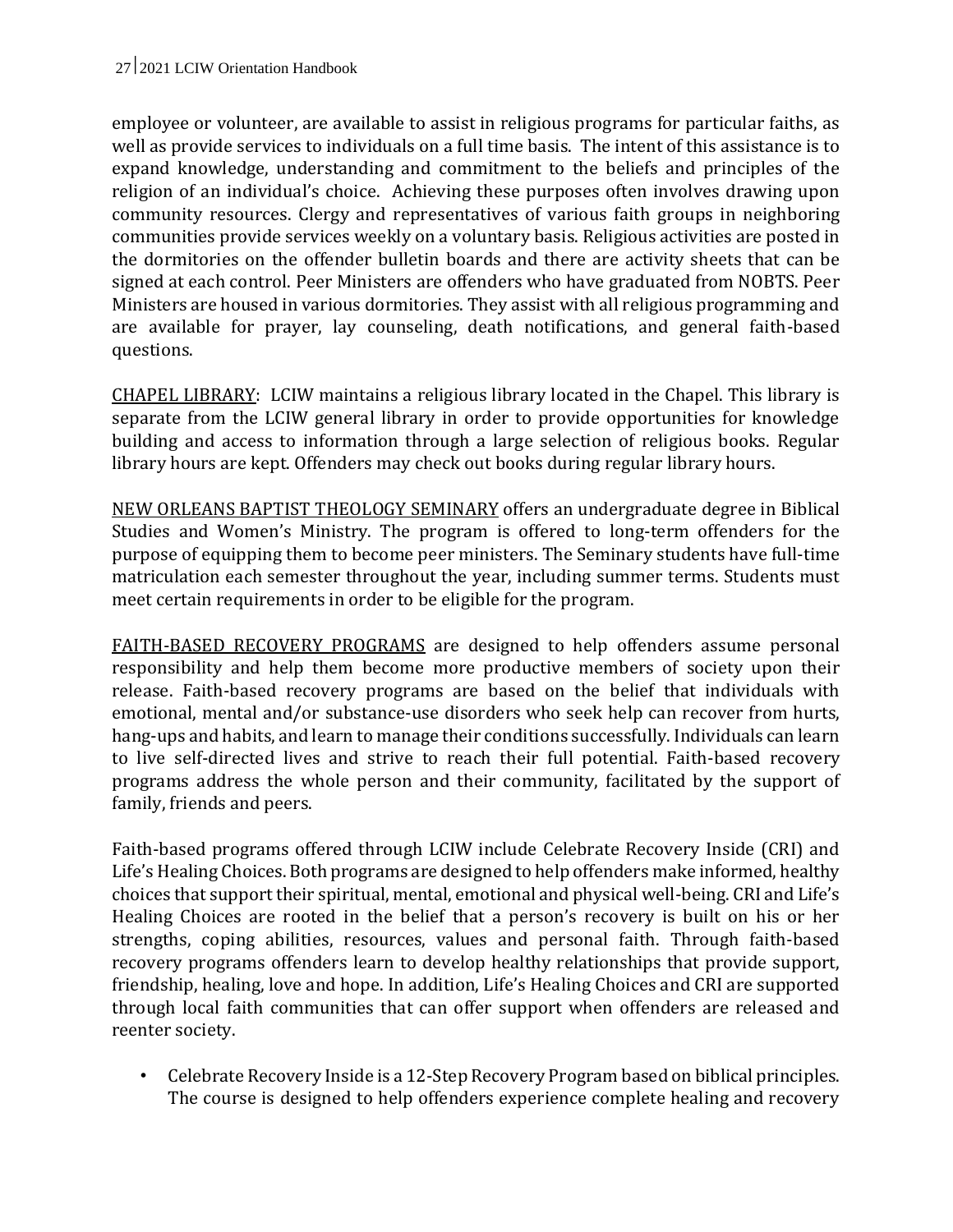and learn coping skills for successful reentry into society. CRI is offered to all offenders who have enough time to complete the program.

• Life's Healing Choices is an 8-week faith-based recovery program. It is offered primarily to short-term offenders.

GRIEF AND LOSS AND BEREAVEMENT SUPPORT GROUPS are designed to address issues of grief, death, and loss. These groups address other issues of loss such as loss of freedom. The goals of the groups are to increase emotional expression and coping skills. Group members are encouraged to examine their own personal losses and to explore their feeling associated with their loss. The groups are facilitated by a Chaplain.

## Offender Mail

All incoming and outgoing mail is processed through the LCIW Mailroom prior to circulation. All outgoing mail should be placed in the mail bins in the offenders housing area unsealed with the exception of legal mail, which may be sealed. The mail is picked up from the housing areas daily (Monday - Friday), and taken to the U. S. Post Office. To receive mail, all offenders must sign a form agreeing that they understand that their mail, excluding legal mail, will be opened. Any offender who refuses to sign this agreement will not receive non-legal mail.

**\_\_\_\_\_\_\_\_\_\_\_\_\_\_\_\_\_\_\_\_\_\_\_\_\_\_\_\_\_\_\_\_\_\_\_\_\_\_\_\_\_\_\_\_\_\_\_\_\_\_\_\_\_\_\_\_\_\_\_\_\_\_\_\_\_\_\_\_\_\_\_\_\_\_\_\_\_\_\_\_\_\_\_\_\_\_\_\_\_\_\_\_\_\_\_\_\_\_\_\_\_\_\_\_\_**

Incoming mail is received from the Post Office Monday – Friday (excluding holidays) and is opened and checked for contraband. The only exception to the opening of mail is for legal mail, which is opened in the presence of the offender. Incoming mail will be delivered within 48 business hours after receipt at the institution. The only items accepted in mail are snapshots, newspaper articles, and children's report cards. The offender shall be required to provide the postage and envelope for all items that have to be returned. All incoming mail must have the sender's name, address, and the name and DOC number of the offender. Incoming general correspondence or material written in code may be restricted. All outgoing mail must contain the offender's name, DOC number, housing assignment, and a complete legible name and address of the party the correspondence is being sent to. All outgoing general correspondence may be restricted, confiscated, returned to the offender if letters or material are written in code or foreign language when the offender understands English (unless the Warden or designee determines that the recipient is not fluent in English).

## Offender Packages

Offenders are allowed to order vis the Snack Shack or the Canteen. Offenders must keep up with their invoices for proof of purchase.

**\_\_\_\_\_\_\_\_\_\_\_\_\_\_\_\_\_\_\_\_\_\_\_\_\_\_\_\_\_\_\_\_\_\_\_\_\_\_\_\_\_\_\_\_\_\_\_\_\_\_\_\_\_\_\_\_\_\_\_\_\_\_\_\_\_\_\_\_\_\_\_\_\_\_\_\_\_\_\_\_\_\_\_\_\_\_\_\_\_\_\_\_\_\_\_\_\_\_\_\_\_\_\_\_\_**

Offenders are allowed to make outside orders for hobby craft items using funds from their personal offender accounts only. Family and friends cannot make orders for offenders. All orders made by offenders are scrutinized for conformity with hobby craft restrictions. Personal property clothing may be purchased as per the guidelines set forth in C-03-007,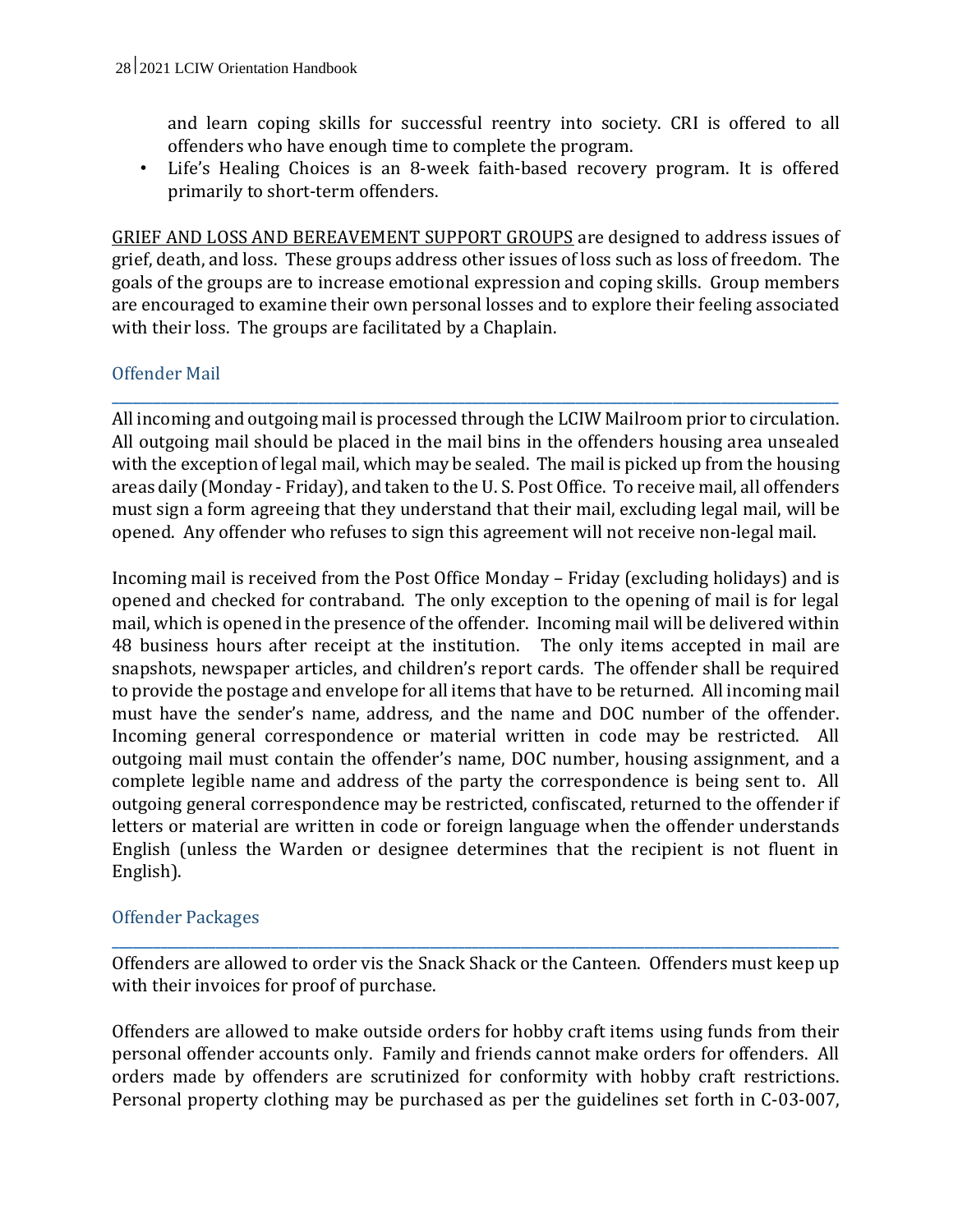Attachment 2, Female Offender Personal Property List. Items not available in the Canteen may be purchased through Season's Change. Refer to LCIW Policies 4-01-002 and 5-04-002 for detailed information.

**\_\_\_\_\_\_\_\_\_\_\_\_\_\_\_\_\_\_\_\_\_\_\_\_\_\_\_\_\_\_\_\_\_\_\_\_\_\_\_\_\_\_\_\_\_\_\_\_\_\_\_\_\_\_\_\_\_\_\_\_\_\_\_\_\_\_\_\_\_\_\_\_\_\_\_\_\_\_\_\_\_\_\_\_\_\_\_\_\_\_\_\_\_\_\_\_\_\_\_\_\_\_\_\_\_**

## Appliances

All appliances are to be registered with the Mailroom. In the event an offender's appliance stops working, it should not be thrown away until it has been checked by the Mailroom. If an offender wishes to replace the broken item, she shall not be allowed to do so if the record shows she has this item still itemized to her. It is important that the offender notifies the Mailroom of the broken item and lets them dispose of it. Mailroom personnel will then make the proper notation in her file. Appliances may be replaced as per the Female Offender Personal Property List. Headphones are ordered via Season's Change and are not itemized in the Mailroom.

**\_\_\_\_\_\_\_\_\_\_\_\_\_\_\_\_\_\_\_\_\_\_\_\_\_\_\_\_\_\_\_\_\_\_\_\_\_\_\_\_\_\_\_\_\_\_\_\_\_\_\_\_\_\_\_\_\_\_\_\_\_\_\_\_\_\_\_\_\_\_\_\_\_\_\_\_\_\_\_\_\_\_\_\_\_\_\_\_\_\_\_\_\_\_\_\_\_\_\_\_\_\_\_\_\_**

#### Indigent Supplies

Offenders who wish to receive indigent supplies in the way of stamps, envelopes, ink pens, pencils, or writing pads must do so by submitting an Indigent Supply Request Form to be processed on their regularly scheduled Canteen day. Offenders may obtain over the counter medication from the canteen with a canteen pass from medical employees. Indigent offenders may also obtain postage for approved legal mail and reasonable copies related to legal work; two (2) personal letters per week and approved legal supplies provided through the Canteen; offender padlocks provided at commitment; shower shoes, batteries, radios, and personal hygiene supplies provided by the Warehouse and replacement of identification cards processed through ARDC where such replacement is chargeable to the offender. Indigent supplies shall be issued only to those offenders who request such on an Indigent Supply Request Form (1-02-008 Form C) and meet the requirements of indigent status as established in Department Regulation C-03-005. Offenders can only request this assistance on their scheduled shopping day.

#### Possession of Federal and/or State Income Tax Forms

Offenders at the Louisiana Correctional Institute for Women are prohibited from having in their possession federal and/or state income tax forms. Offenders who are in need of federal and/or state income tax forms shall request the specific form needed from the Administrative Program Director in the Louisiana Correctional Institute for Women Business Office. Forms shall be completed in a timely fashion coordinated by an ARDC specialist or other Social Service employee.

**\_\_\_\_\_\_\_\_\_\_\_\_\_\_\_\_\_\_\_\_\_\_\_\_\_\_\_\_\_\_\_\_\_\_\_\_\_\_\_\_\_\_\_\_\_\_\_\_\_\_\_\_\_\_\_\_\_\_\_\_\_\_\_\_\_\_\_\_\_\_\_\_\_\_\_\_\_\_\_\_\_\_\_\_\_\_\_\_\_\_\_\_\_\_\_\_\_\_\_\_\_\_\_\_\_**

#### Canteen Services

The Louisiana Correctional Institute for Women's canteen is operated by security officers who are assisted by offender helpers. The canteen is generally open five (5) days a week,

**\_\_\_\_\_\_\_\_\_\_\_\_\_\_\_\_\_\_\_\_\_\_\_\_\_\_\_\_\_\_\_\_\_\_\_\_\_\_\_\_\_\_\_\_\_\_\_\_\_\_\_\_\_\_\_\_\_\_\_\_\_\_\_\_\_\_\_\_\_\_\_\_\_\_\_\_\_\_\_\_\_\_\_\_\_\_\_\_\_\_\_\_\_\_\_\_\_\_\_\_\_\_\_\_\_**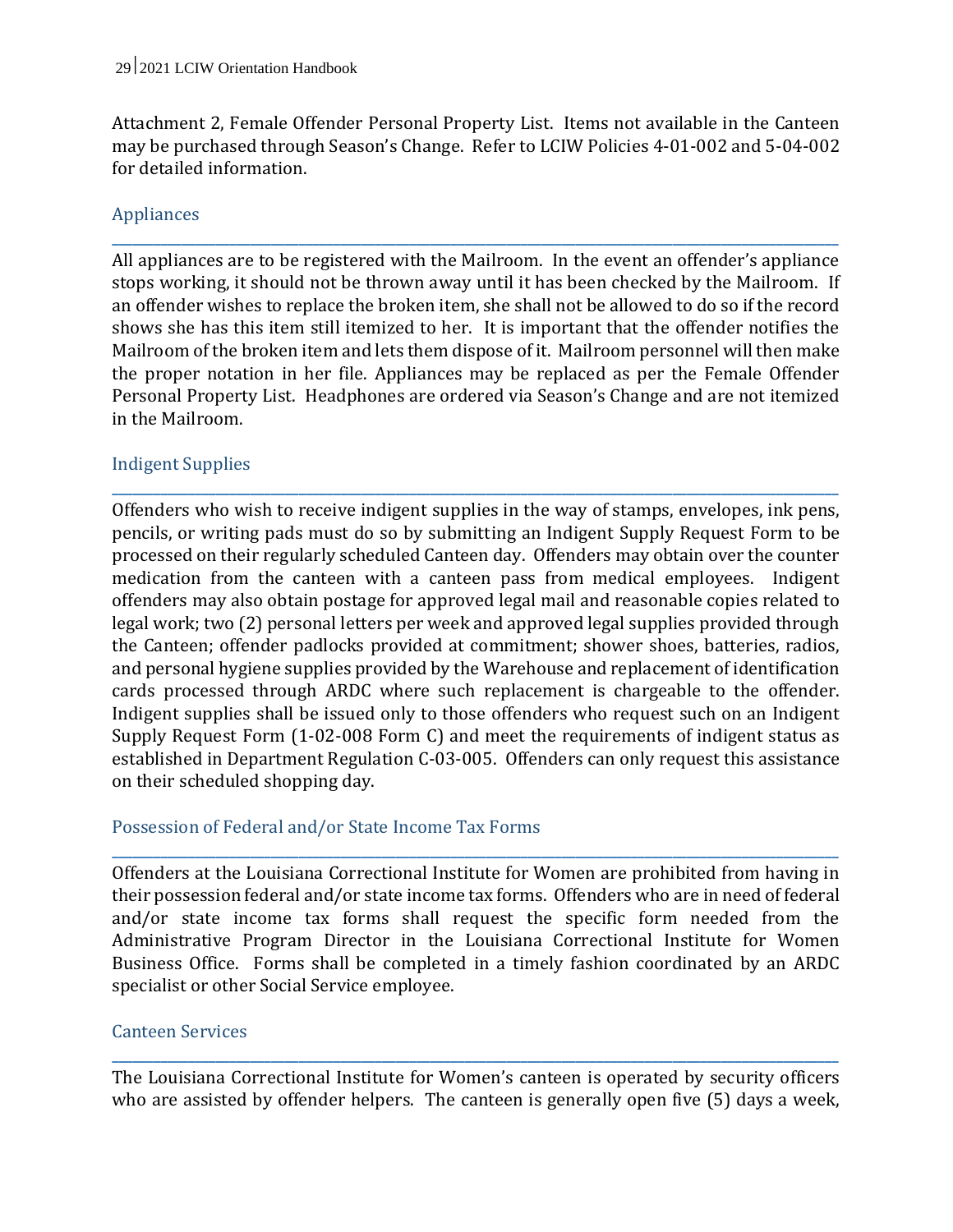Monday through Friday, after the offender's normal working hours. The canteen may open additional days and hours or less days and hours depending on institutional needs, data base slowdowns, or other factors related to the security of the institution. Offenders report to the canteen to shop according to their housing assignment. All minimum and medium custody offenders are allowed to shop once a week spending up to the limit established by the institution. The dates of the actual shop may be changed at the discretion of the Warden. Offenders may purchase items as listed on the respective canteen list, such as but not limited to, bread, meats, soups, fish, personal hygiene items, writing supplies, and postage stamps.

All offenders wishing to shop at the Louisiana Correctional Institute for Women's canteen must shop according to the following procedures:

- All canteen sheets are to be placed in the box provided by offenders in their designated dormitory the night prior to the scheduled shopping day.
- An offender must shop on her regularly scheduled day to shop, unless otherwise instructed.
- No canteen sheets shall be taken at the window.
- Offenders shall report to the canteen when paged.
- There shall be no exchanges.
- Offenders should check all bags before leaving the canteen window.
- There shall be no changes to the contents of the bag once an offender leaves the canteen window.
- Offender who are working during the entire time that the canteen is in operation, those who are off the grounds on trips or outside work details, and those confined to locations which prevent them from reporting to the canteen shall have their items delivered to the Control Center of their housing area.

## Snack Shack

Compound offenders may purchase up to \$45.00 of food on Monday, \$10.00 on Tuesday, \$35.00 on Wednesday, \$25.00 on Thursday, and \$10.00 on Friday, Saturday and Sunday. The Snack Shack hours are from 9:00am to 5:00pm on Mondays, Wednesdays, and Thursdays. On Tuesdays, the hours are from 5:00pm to 7:00pm. On visiting days, the Snack Shack is open to the compound after the 3:30pm count clears to 6:00pm. On any of the above days, an offender can purchase clothing, make-up, shoes, etc. outside of the designated spending limits as long as it is in accordance with the LCIW personal property list.

**\_\_\_\_\_\_\_\_\_\_\_\_\_\_\_\_\_\_\_\_\_\_\_\_\_\_\_\_\_\_\_\_\_\_\_\_\_\_\_\_\_\_\_\_\_\_\_\_\_\_\_\_\_\_\_\_\_\_\_\_\_\_\_\_\_\_\_\_\_\_\_\_\_\_\_\_\_\_\_\_\_\_\_\_\_\_\_\_\_\_\_\_\_\_\_\_\_\_\_\_\_\_\_\_\_**

#### Laundry Services

A laundry schedule is posted on the bulletin boards in all dormitories and a copy is on file in the Library. Segregated offenders have their clothing laundered using the laundry schedule posted. The laundry shall be returned to the offender on the same day that it is sent out.

**\_\_\_\_\_\_\_\_\_\_\_\_\_\_\_\_\_\_\_\_\_\_\_\_\_\_\_\_\_\_\_\_\_\_\_\_\_\_\_\_\_\_\_\_\_\_\_\_\_\_\_\_\_\_\_\_\_\_\_\_\_\_\_\_\_\_\_\_\_\_\_\_\_\_\_\_\_\_\_\_\_\_\_\_\_\_\_\_\_\_\_\_\_\_\_\_\_\_\_\_\_\_\_\_\_**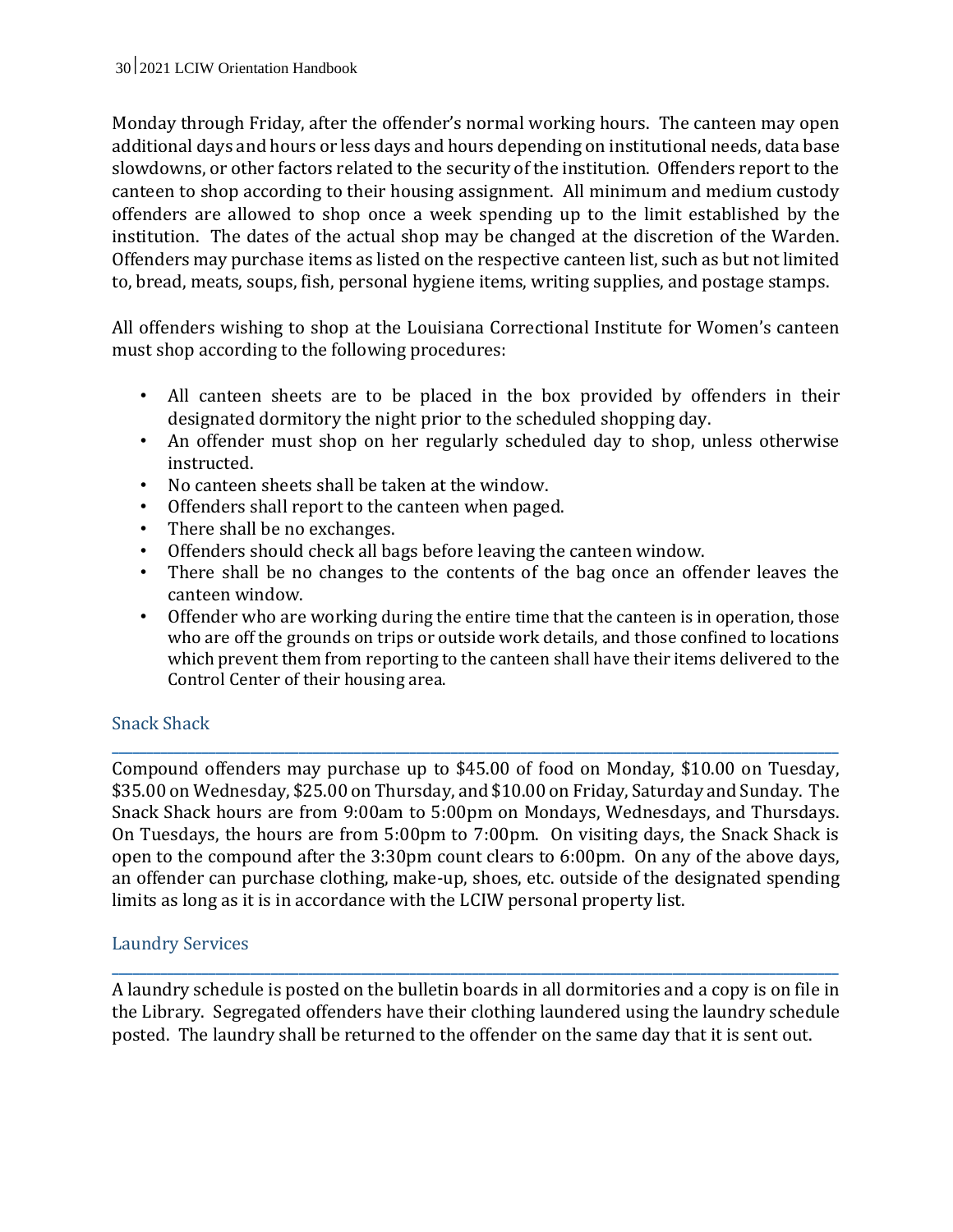## Library Services

The LCIW Library is accessible to the general offender population on a daily basis, seven days a week including evenings and weekends. The schedule for the Library is posted on the entrance door to the Library. Offenders have direct access to all Library materials, allowing circulation for one (1) to two (2) weeks outside the Library for all materials except reference and legal books. A library supervisor is employed to organize and operate the Library program with assistance from offenders employed in Library Services. Also available are Counsel Substitute and general Library workers who assist offenders in the general population and lockdown with legal work as well as with disciplinary matters.

**\_\_\_\_\_\_\_\_\_\_\_\_\_\_\_\_\_\_\_\_\_\_\_\_\_\_\_\_\_\_\_\_\_\_\_\_\_\_\_\_\_\_\_\_\_\_\_\_\_\_\_\_\_\_\_\_\_\_\_\_\_\_\_\_\_\_\_\_\_\_\_\_\_\_\_\_\_\_\_\_\_\_\_\_\_\_\_\_\_\_\_\_\_\_\_\_\_\_\_\_\_\_\_\_\_**

REQUESTING ASSISTANCE FROM COUNSEL SUBSTITUTES: Offenders requesting assistance from a Counsel Substitute for non-institutional related business should fill out the Louisiana Correctional Institute for Women Counsel Request Form. These request forms are available at each dorm Control.

NOTARIAL SERVICES: Notarial service work is provided for offenders needing to notarize noninstitutional related business. The institution is not obligated to furnish notarial services for noninstitutional related business for indigent offenders. The fee for these services is five (\$5.00) dollars per document. A withdrawal must be completed and turned into the Business Office prior to receiving services. Offender should allow at least one week for the processing of all such withdrawals in order to have their work notarized on a timely basis. Offenders in segregated areas may request notary services for non-institutional business in the same manner as stated above. Offenders in segregation areas who are in need of notary services for institutional related business must submit a Request for Counsel Substitute, indicating the need for such service, along with the documents in need of notarization to the Counsel Substitute making daily rounds.

## Telephone Usage

All new commitments are required to complete a telephone list. This list may be compiled of a maximum of 20 telephone numbers, which are inclusive of family, friends and attorneys. The Offender Telephone Master List (LCIW 5-04-003 Form A) is received from the Control Officer in the intake dorm. Upon completion, the telephone list is sent to the LCIW telephone liaison. The telephone numbers are entered into the system and the new commitments are usually able to use the telephone the same day. Only their own approved list shall be used to place telephone calls. The telephone system shall automatically broadcast recorded messages that the telephone call is originating at an adult correctional institution and all calls shall terminate at the end of fifteen (15) minutes.

**\_\_\_\_\_\_\_\_\_\_\_\_\_\_\_\_\_\_\_\_\_\_\_\_\_\_\_\_\_\_\_\_\_\_\_\_\_\_\_\_\_\_\_\_\_\_\_\_\_\_\_\_\_\_\_\_\_\_\_\_\_\_\_\_\_\_\_\_\_\_\_\_\_\_\_\_\_\_\_\_\_\_\_\_\_\_\_\_\_\_\_\_\_\_\_\_\_\_\_\_\_\_\_\_\_**

CHANGES: Changes to an offender's telephone shall be allowed approximately every ninety (90) days or once per quarter. Quarterly changes are to be made only on LCIW Quarterly Phone List Replacement Form (form A-2). To add telephone numbers or make changes, an offender must complete an entirely new telephone list, listing all the numbers she wishes to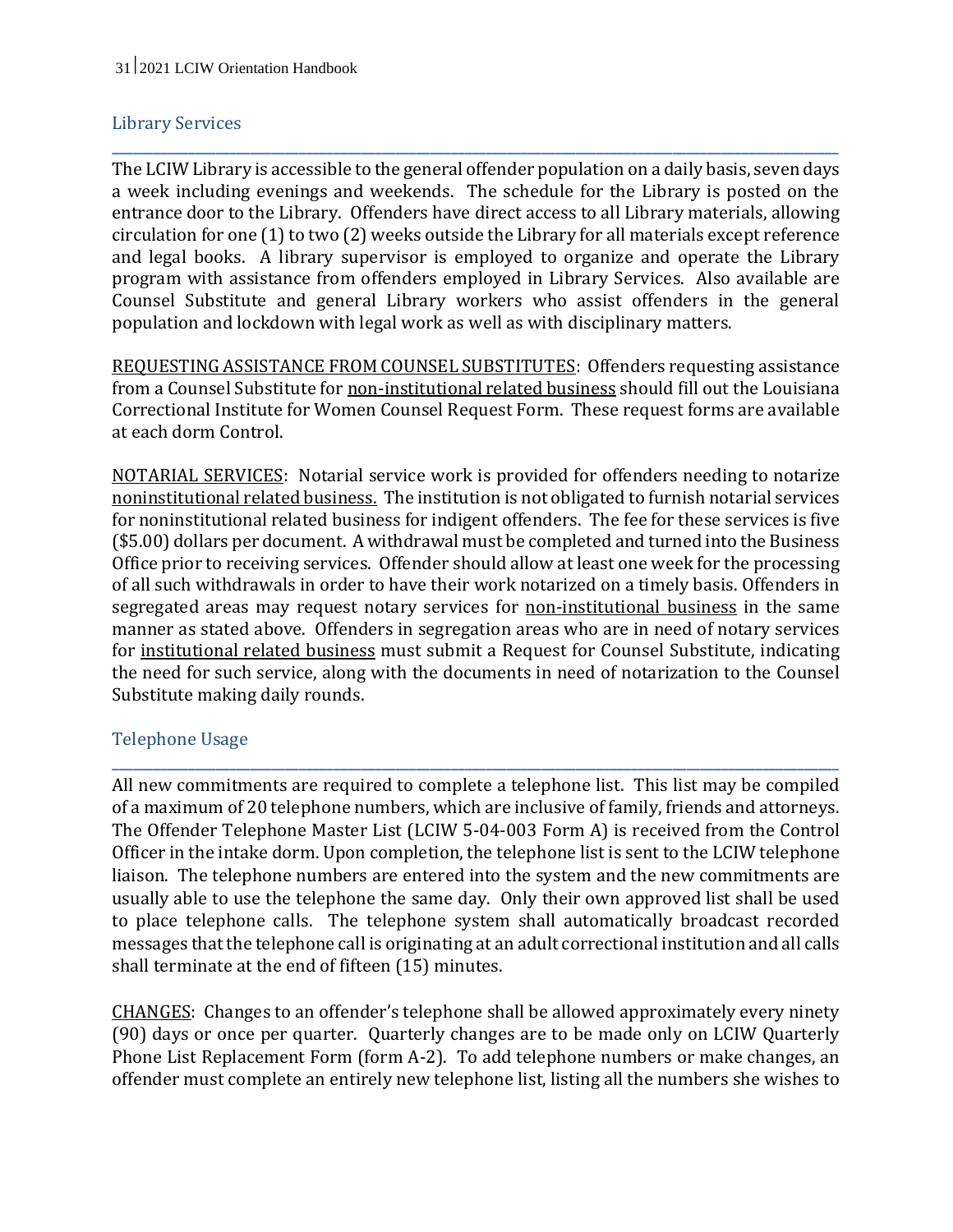call. After completing the changes to her list, the list is then sent to the office of the LCIW telephone liaison.

ATTORNEY CALLS: While we recommend that an offender add an attorney's number during the quarterly change period, a request to add an attorney's number to an offender's list can be done at any time and must be submitted to the LCIW telephone liaison by the 15th of the month. The attorney's number will be placed on the offender's list no later than 14 days after the request is received. These changes must be made on the Offender Telephone List form. Attorney calls may be made between business hours 8:00 a.m. and 4:30 p.m. Monday through Friday during the offenders off duty time. If a legal call must be made during work hours, permission must be obtained from the work supervisor.

MONITORING: All telephone calls in housing areas shall be recorded and are subject to being monitored. An offender's use of the telephone constitutes her consent. It is the offender's responsibility to advise all other parties that conversations are recorded and are subject to being monitored. A properly placed telephone call to an attorney or diplomatic representative of the country of citizenship (in case of foreign nationals) shall not be monitored unless approved by the Warden.

RESTRICTIONS: Offenders found to be using the telephone while on telephone restriction or during work hours without permission are subject to disciplinary action under Rule 30L rule violation as described in Disciplinary Rules and Procedures for Adult Offenders.

**\_\_\_\_\_\_\_\_\_\_\_\_\_\_\_\_\_\_\_\_\_\_\_\_\_\_\_\_\_\_\_\_\_\_\_\_\_\_\_\_\_\_\_\_\_\_\_\_\_\_\_\_\_\_\_\_\_\_\_\_\_\_\_\_\_\_\_\_\_\_\_\_\_\_\_\_\_\_\_\_\_\_\_\_\_\_\_\_\_\_\_\_\_\_\_\_\_\_\_\_\_\_\_\_\_**

## Cosmetology Services

The Louisiana Correctional Institute for Women operates a small shop to provide cosmetology services to offenders. It is operated on a full-time basis by offender workers who have backgrounds or experience in cosmetology. The beauty shop is open Tuesday through Saturday from 8:00 am - 4:30 pm. Offenders who wish to have their hair done may do so by appointment only. The beauty shop is off limits to offenders unless they are assigned to work there or have a scheduled appointment. Appointments are made Tuesday and Thursday from 2:30 pm to 4:30 pm at the Library. Offenders must also have a pass to go to the Library.

## Recreational Services

The Recreation Department offers a variety of activities which are readily accessible to the general population on a daily basis. Programs offered are structured and competitive team sports and leisure time activities. Organized team sports such as volleyball, softball, and basketball, as well as exercise classes such as walkercise and step-aerobics are provided for offenders. Recreational games such as badminton, dominoes, cards, puzzles, and board games are also available to all offenders. An appropriate quantity of cards, puzzles, board games, and other recreational material approved for special housing dorms are on hand in these locations at all times.

**\_\_\_\_\_\_\_\_\_\_\_\_\_\_\_\_\_\_\_\_\_\_\_\_\_\_\_\_\_\_\_\_\_\_\_\_\_\_\_\_\_\_\_\_\_\_\_\_\_\_\_\_\_\_\_\_\_\_\_\_\_\_\_\_\_\_\_\_\_\_\_\_\_\_\_\_\_\_\_\_\_\_\_\_\_\_\_\_\_\_\_\_\_\_\_\_\_\_\_\_\_\_\_\_\_**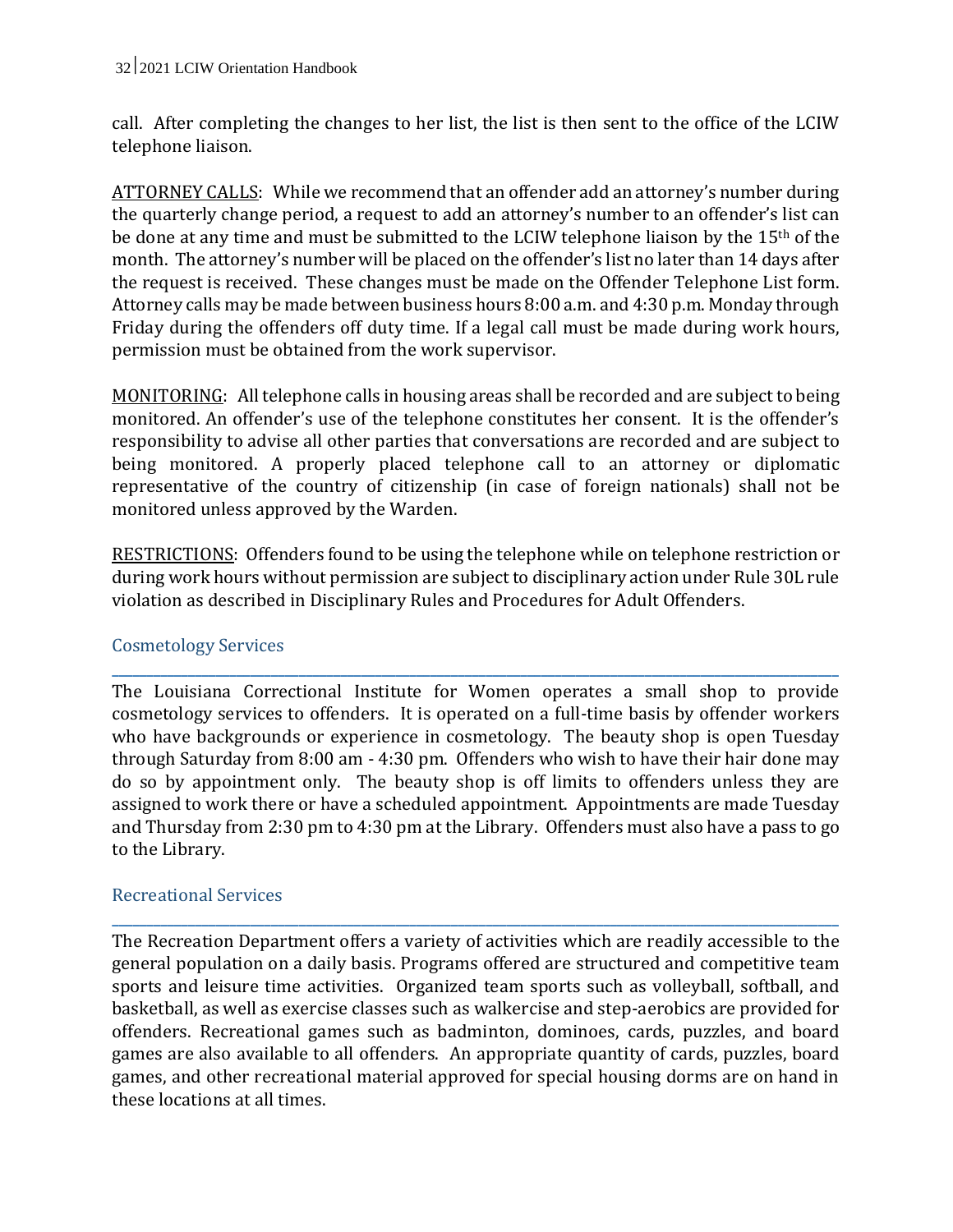## Count Procedures

The Louisiana Correctional Institute for Women conducts a total of eleven (11) scheduled counts per day and may have additional irregular or emergency counts. The eleven (11) scheduled counts are counts, which are called each day at the same time. The offenders know in advance the time these counts are called.

**\_\_\_\_\_\_\_\_\_\_\_\_\_\_\_\_\_\_\_\_\_\_\_\_\_\_\_\_\_\_\_\_\_\_\_\_\_\_\_\_\_\_\_\_\_\_\_\_\_\_\_\_\_\_\_\_\_\_\_\_\_\_\_\_\_\_\_\_\_\_\_\_\_\_\_\_\_\_\_\_\_\_\_\_\_\_\_\_\_\_\_\_\_\_\_\_\_\_\_\_\_\_\_\_\_**

The count times are as follows for the scheduled counts:

| $5:30$ a.m. | $11:00$ a.m.           | $3:30$ p.m.    | Sundown     |
|-------------|------------------------|----------------|-------------|
| $9:00$ p.m. | $10:30$ p.m. Bed Check | 12:00 Midnight | $1:00$ a.m. |
| $2:00$ a.m. | $3:00$ a.m.            | $4:00$ a.m.    |             |

Irregular counts are called at the discretion of security administrators. There is no advance warning to offenders in reference to the time of these counts other than the brief warning given prior to the actual count being conducted. Emergency counts are called by the Compound Manager or higher-ranking authority.

In all cases, counts are paged and regardless of the time offenders must be present and accounted for at these counts. Offenders are to report immediately to their dormitory or remain in the appropriate work area once these counts are called. Posted Policy #4 covers offender behavior during these counts. This is an important security procedure. Not being present for a count is dealt with severely by the Louisiana Correctional Institute for Women's Disciplinary Board.

**\_\_\_\_\_\_\_\_\_\_\_\_\_\_\_\_\_\_\_\_\_\_\_\_\_\_\_\_\_\_\_\_\_\_\_\_\_\_\_\_\_\_\_\_\_\_\_\_\_\_\_\_\_\_\_\_\_\_\_\_\_\_\_\_\_\_\_\_\_\_\_\_\_\_\_\_\_\_\_\_\_\_\_\_\_\_\_\_\_\_\_\_\_\_\_\_\_\_\_\_\_\_\_\_\_**

## Offender Discipline

Offenders are required to obey all rules and regulations. The DOC Rules and Procedures for Adult Offenders contain those rules which an offender must follow while incarcerated at LCIW. The institution also has Offender Posted Policies offenders are required to follow. Each offender shall receive a copy of the Department of Public Safety and Corrections Rules and Procedures for Adult Offenders and the Louisiana Correctional Institute for Women's Offender Posted Policies upon admission. Failure to abide by rules and posted policies can result in disciplinary action being taken against the offender. When a disciplinary report is written on an offender, she shall receive a copy and shall be scheduled to appear before the Low Court Disciplinary Officer or before the LCIW Disciplinary Board, depending on the nature of the report. Copies of the rulebook and all posted policies are available on a continuous basis in the LCIW Library.

#### Grievance Procedures

The institution has in place a formal and informal procedure for handling offender complaints and problems.

**\_\_\_\_\_\_\_\_\_\_\_\_\_\_\_\_\_\_\_\_\_\_\_\_\_\_\_\_\_\_\_\_\_\_\_\_\_\_\_\_\_\_\_\_\_\_\_\_\_\_\_\_\_\_\_\_\_\_\_\_\_\_\_\_\_\_\_\_\_\_\_\_\_\_\_\_\_\_\_\_\_\_\_\_\_\_\_\_\_\_\_\_\_\_\_\_\_\_\_\_\_\_\_\_\_**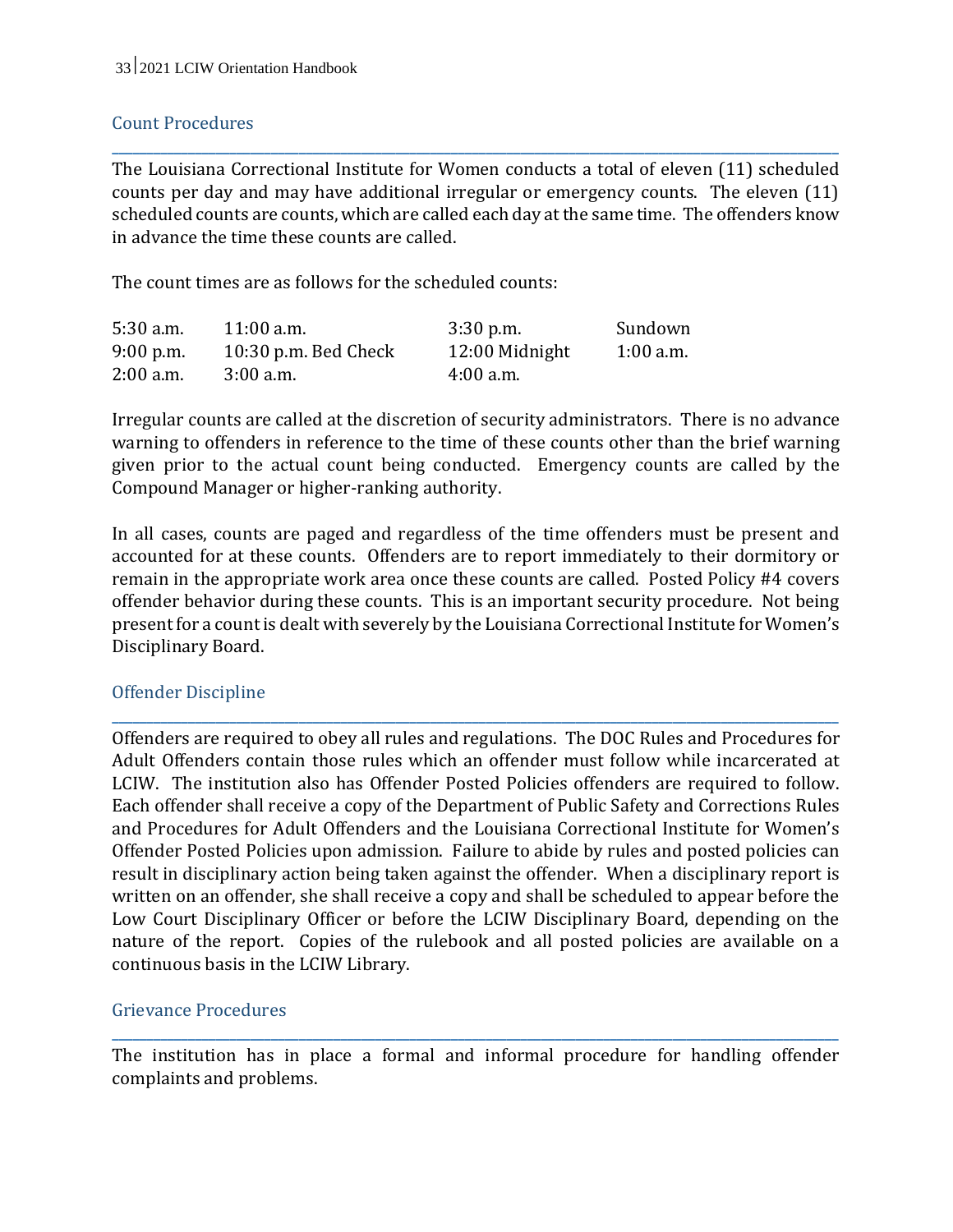INFORMAL PROCEDURES: Diagnostic and Reception personnel are available in the offender dining hall during the noon meal on specified days and can handle related problems or issues offenders may have. Offenders who are experiencing other problems or who have issues or concerns, which need to be addressed, should talk to the Compound Manager. The Compound Manager is usually the best person to handle complaints which require immediate attention. In the absence of the Compound Manager, the Assistant Compound Manager can address the concerns. When a problem or concern is brought to the Compound Manager by an offender, the Compound Manager shall either resolve the problem or shall inform the offender as to the proper procedure by which to appropriately handle the problem. Where this process fails to resolve a concern, the offender then has the option to initiate communication to the appropriate Manager over the Division, which is responsible for the offender's area of concern. The section on Offender Problem Resolution/Chain-of-Command, toward the end of this booklet, explains this process relative to how an offender's complaint may be resolved. If the offender is still dissatisfied, the offender may go to the next level which is the Assistant Warden over the specific area. If dissatisfied with the response at the Assistant Warden's level, the offender may submit written correspondence to the office of the Deputy Warden. Problems which are not satisfactorily resolved at the Deputy Warden's level may ultimately be brought to the Warden's attention for resolution. If this procedure has been followed with no success, the offender may choose to pursue her complaint through the formal grievance procedure. All written correspondence from an offender to employee should be initiated on an Offender to Employee Correspondence Form. Copies of these forms are available at all control centers in all dormitories.

FORMAL PROCEDURE/ADMINISTRATIVE REMEDY PROCEDURE (ARP): On September 18, 1985, the Department of Public Safety and Corrections installed in all of its adult institutions a formal grievance mechanism for use by all offenders committed to the custody of the Department. The process bears the name Administrative Remedy Procedure (ARP). Offenders are required to use the procedure before they can proceed with a suit in Federal and State Courts. Corrections Services has established the Administrative Remedy Procedure through which an offender may seek formal review of a complaint which relates to any aspect of his incarceration if less formal methods have not resolved the matter. Such complaints and grievances include, but are not limited to any and all claims seeking monetary, injunctive, declaratory or any other form of relief authorized by law and by way of illustration, includes actions pertaining to conditions of confinement, personal injuries, medical malpractice, time computations, even though urged as a writ of habeas corpus, or challenges to rules, regulations, policies or statutes, including grievances such as offender requests for accommodations under the Americans with Disabilities Act (Department Regulation No. B-08-010) and for complaints of sexual abuse under the Prison Rape Elimination Act (Department Regulation No. C-01-022). Through this procedure, offenders shall receive reasonable responses and where appropriate, meaningful remedies.

Offenders may request administrative remedies to situations arising from policies, conditions or events within the institution that affect them personally. All offenders, regardless of their classification, impairment or disability, shall be entitled to invoke this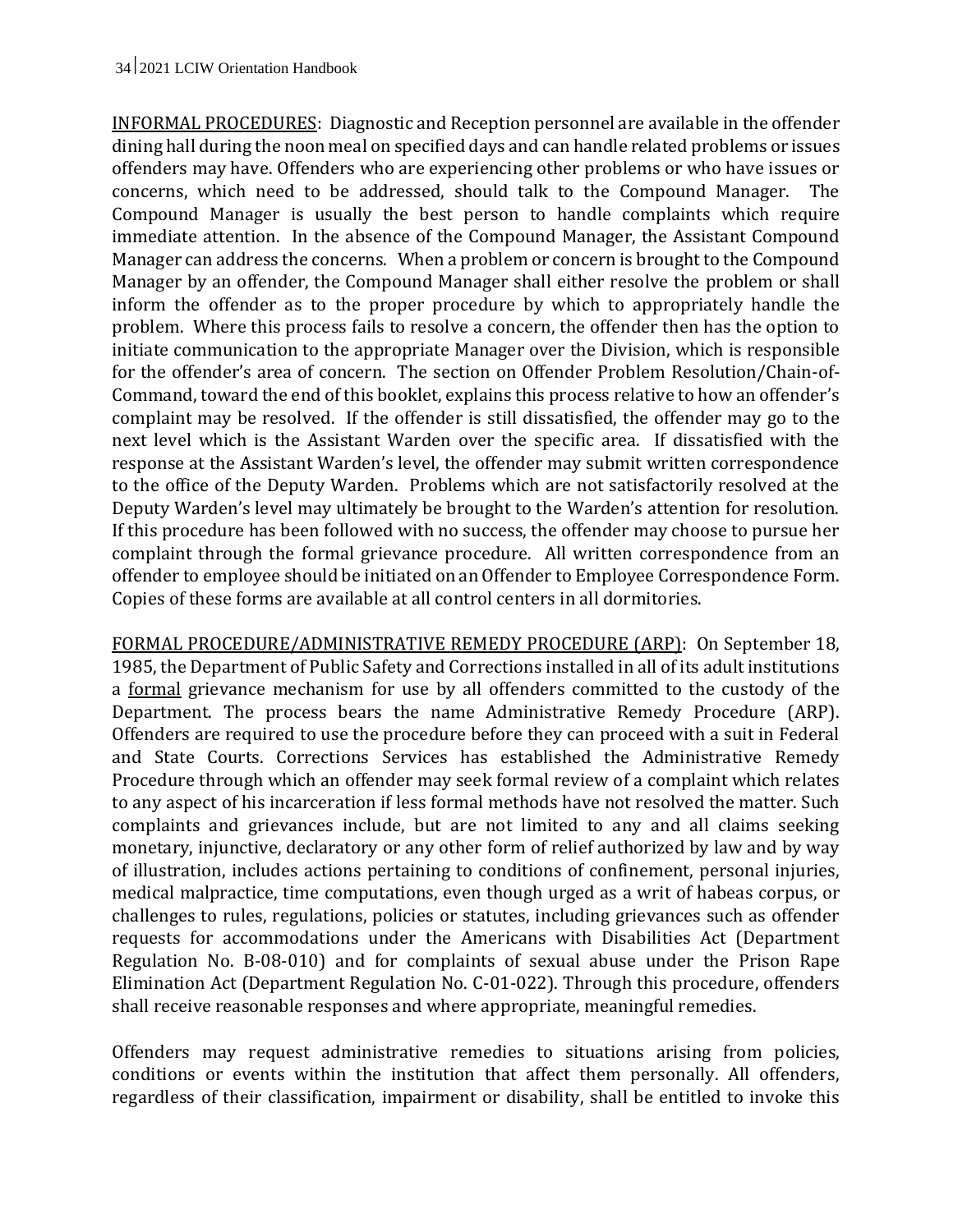grievance procedure. It shall be the responsibility of the Warden to provide appropriate assistance for offenders with literacy deficiencies or language barriers (including hearing and visual impairments). There are procedures already in place within all DPS&C institutions which are specifically and expressly incorporated into and made a part of this Administrative Remedy Procedure. These procedures shall constitute the administrative remedies for disciplinary matters and lost property claims.

GENERAL PROCEDURES: Offenders must be made aware of the system by oral explanation at orientation and should have the opportunity to ask questions and receive oral answers. The procedures shall be posted in writing in areas readily accessible to all offenders. All offenders may request information about or assistance in using the procedure from their classification officer or from a counsel substitute who services their living area. Nothing in this procedure should serve to prevent or discourage an offender from communicating with the Warden or anyone else in the Department. All forms of communication to the Warden will be handled, investigated and responded to as the Warden deems appropriate. The requirements set forth in this document for acceptance into the Administrative Remedy Procedure are solely to assure that incidents which may give rise to a cause of action will be handled through this two-step system of review.

The following matters shall not be appealable through this Administrative Remedy Procedure:

- Court decisions and pending criminal matters over which the Department has no control or jurisdiction;
- Board of Pardons and Parole decisions (under Louisiana law, these decisions are discretionary and may not be challenged);
- Sex Offender Assessment Panel recommendations;
- Lockdown Review Board decisions (offenders are furnished written reasons at the time this decision is made as to why they are not being released from lockdown, if that is the case. The Board's decision may not be challenged. However, a request for administrative remedy on Lockdown Review Board hearings can be made in the following instances): 1) That no reasons were given for the decision of the Board; or 2) That a hearing was not held within 90 days from the offender's original placement in lockdown or from the last hearing. There will be a 20-day grace period attached hereto, due to administrative scheduling problems of the Board; therefore, a claim based on this ground will not be valid until 110 days have passed and no hearing has been held.
- Warden's decision regarding restoration of good time pursuant to Department Regulation No. B04-006 "Restoration of Good Time."

A request for accommodation under the Americans with Disabilities Act (Department Regulation No. B08-010) made using the Administrative Remedy Procedure process and the resolution of the offender's request shall be deemed to be exhaustion of the administrative procedure. The initiation of the process and deadlines and time limits stated in the Administrative Remedy Procedure remain applicable.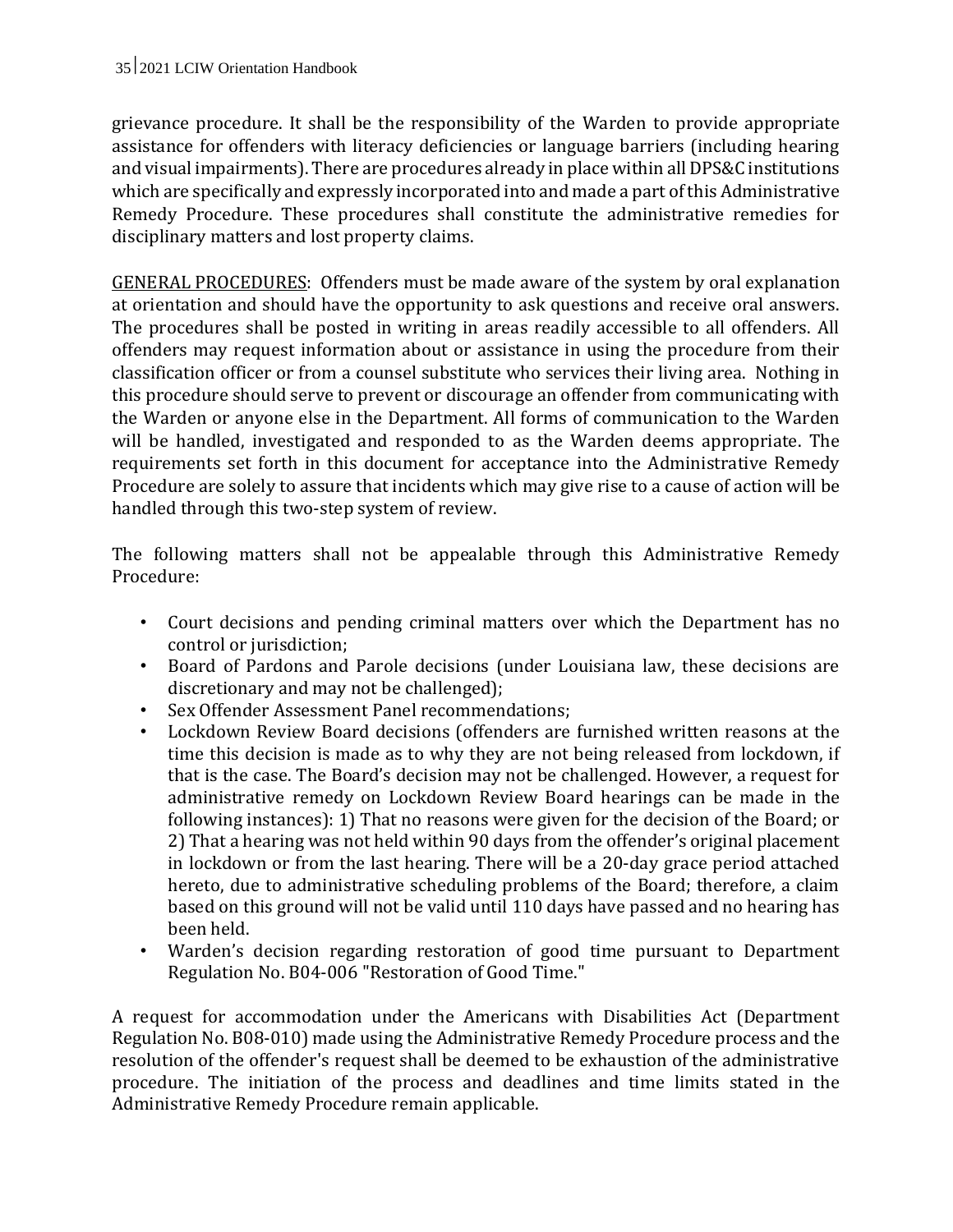If an offender registers a complaint against a staff member, that employee shall not be involved in the decision making process on the request for remedy. However, this shall not prevent the employee from participating at the Step One level, since this employee may be the best source from which to begin collecting information on an alleged incident.

At each stage of decision and review, offenders will be provided written answers that explain the information gathered or the reason for the decision reached along with simple directions for obtaining further review.

Prior to filing a grievance in Federal or State Court, unless specifically excepted by law, the offender must exhaust all administrative remedies. Exhaustion occurs:

- When the relief requested has been granted;
- When the Second Step response has been issued; or
- When the grievance has been screened and rejected for one of the reasons specified in Chapter 5 "Grievance Screening."

If an offender submits multiple requests during the review of a previous request, they will be logged and set aside for handling at such time as the request currently in the system has been exhausted at the Second Step or until time limits to proceed from the First Step to the Second Step have lapsed. The Warden may determine whether a letter of instruction to the offender is in order.

In cases where a number of offenders have filed similar or identical requests seeking administrative remedy, it is appropriate to respond only to the offender who filed the initial request. Copies of the decision sent to other offenders who filed requests simultaneously regarding the same issue will constitute a completed action. All such requests shall be logged separately.

When an offender has filed a request at one institution and is transferred prior to the review, or if she files a request after transfer on an action taken by the sending institution, the sending institution shall complete the processing through the First Step Response (Form B-05-005-ARP-2). The Warden of the receiving institution shall assist in communication with the offender.

If an offender is discharged before the review of an issue is completed that affects the offender after discharge, or if she files a request after discharge on an issue that affects her after discharge, the institution shall complete the processing and shall notify the offender at her last known address. All other requests shall be considered moot when the offender discharges and the process shall not be completed.

No action shall be taken against anyone for the good faith use of or good faith participation in the procedure. Reprisals of any nature are prohibited. Offenders are entitled to pursue, through the grievance procedure, a complaint that a reprisal occurred. The prohibition against reprisals should not be construed to prohibit discipline of offenders who do not use the system in good faith. Those who file requests that are frivolous or deliberately malicious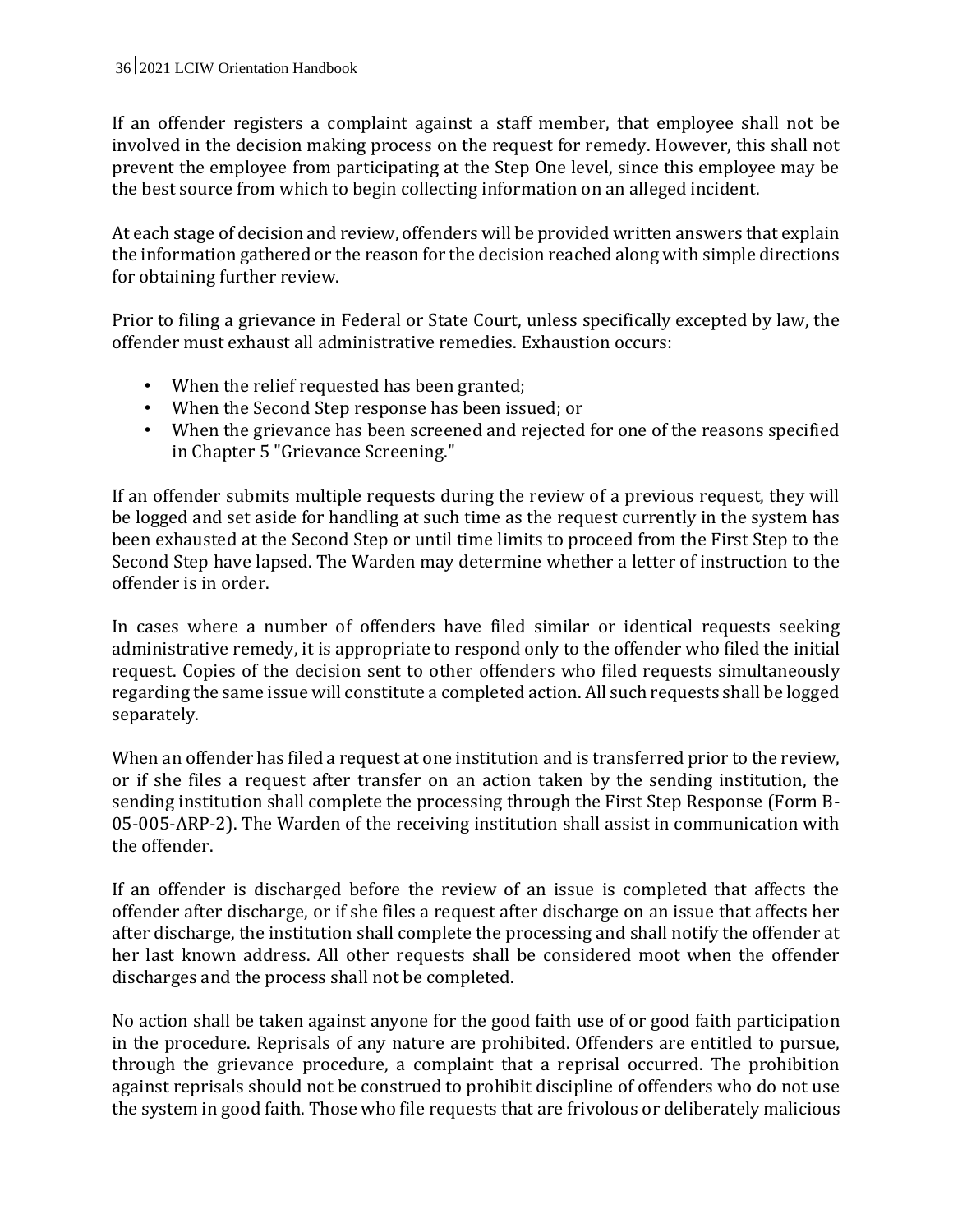may be disciplined under the appropriate rule violation described in the DPS&C "Disciplinary Rules and Procedures for Adult Offenders."

INITIATING A FORMAL GRIEVANCE: Offenders are encouraged to resolve their problems within the institution informally, before initiating the formal process. Informal resolution is accomplished through communication with appropriate staff members. If an offender is unable to resolve her problems or obtain relief in this fashion, she may initiate the formal process. In order to ensure their right to use the formal procedure, a request to the Warden shall be made in writing within a 90-day period after an incident has occurred. This requirement may be waived when circumstances warrant. The Warden or designee shall use reasonable judgment in such matters. There is no time limit imposed for grievances alleging sexual abuse.

The offender commences the process by completing a Request for Administrative Remedy (Form B-05-005ARP-1) or writing a letter to the Warden, in which she briefly sets out the basis for her claim, and the relief sought. For purposes of this process, a letter is: Any form of written communication which contains the phrase: "This is a request for administrative remedy" or "ARP;" or Request for Administrative Remedy (Form B-05-005-ARP-1) at those institutions that wish to furnish forms for commencement of this process.

The institution is not required to be responsible for furnishing the offender with copies of her letter of complaint. It is the offender's responsibility for obtaining or duplicating a copy of her letter of complaint through established institutional procedures and for retaining the copy for her own records. The form or original letter will become a part of the administrative record and will not be returned to the offender.

Original letters or requests to the Warden should be as brief as possible. Offenders should present as many facts as possible to answer all questions (who, what, when, where and how) concerning the incident. If a request is unclear or the volume of attached material is too great, it may be rejected and returned to the offender with a request for clarity or summarization on one additional page. The deadline for this request begins on the date the resubmission is received in the Warden's office.

No request for administrative remedy shall be denied acceptance into the Administrative Remedy Procedure because it is or is not on a form; however, no letter as set forth above shall be accepted into the process unless it contains the phrase, "This is a request for administrative remedy or "ARP"."

WITHDRAWING A FORMAL GRIEVANCE: If, after filing a formal request for administrative remedy, an offender receives a satisfactory response through informal means, the offender may request (in writing) that the Warden cancel the administrative remedy request.

EMERGENCY OR SENSITIVE ISSUES: If an offender feels she is subjected to emergency conditions, she must send an emergency request to the shift supervisor. The shift supervisor shall immediately review the request to determine the appropriate corrective action to be taken. All emergency requests shall be documented on an Unusual Occurrence Report (Form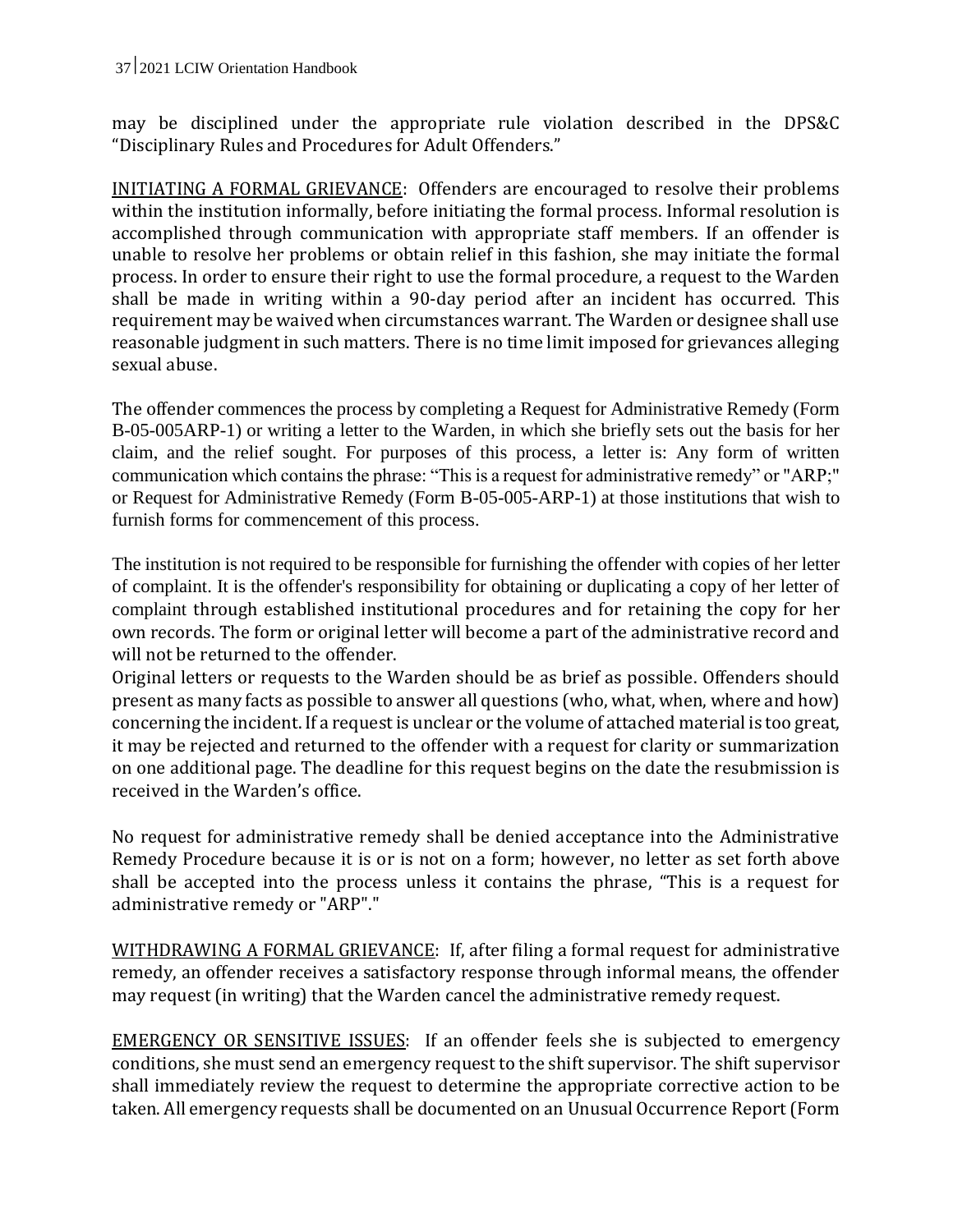C-05-001-W-1) by the appropriate staff member. Abuse of the emergency review process by an offender shall be treated as a frivolous or malicious request and the offender shall be disciplined accordingly. Particularly, but not exclusively, matters relating to administrative transfers and time computation disputes are not to be treated as emergencies for purposes of this procedure, but shall be expeditiously handled by the shift supervisor, when appropriate.

If the offender believes the complaint is sensitive and that she would be adversely affected if the complaint became known at the institution, she may file the complaint directly with the Secretary through the Chief of Operations/Office of Adult Services (Second Step Response-Form B-05-005-ARP3). The offender must explain, in writing, her reason for not filing the complaint at the institution. If the Chief of Operations/Office of Adult Services agrees that the complaint is sensitive, she shall accept and respond to the complaint. If she does not agree that the complaint is sensitive, she shall so advise the offender in writing, and return the complaint to the Warden's office. The offender shall then have five days from the date the rejection memo is received in the Warden's office to submit her request through regular channels (beginning with the First Step if her complaint is acceptable for processing in the Administrative Remedy Procedure).

If an emergency complaint alleges that the offender is subject to a substantial risk of imminent sexual abuse, the grievance shall be sent immediately to the unit's PREA Compliance Manager who shall then immediately notify the unit's PREA Investigator. The unit PREA Compliance Manager shall provide an initial response with 48 hours of receipt of the grievance outlining any corrective actions warranted and shall issue a First Step Response within five days. If the offender has been secured and is no longer in danger or imminent harm, the grievance procedure shall proceed as outlined within the deadlines and time limits stated in the Administrative Remedy Procedure.

GRIEVANCE SCREENING: The ARP Screening Officer shall screen all requests prior to assignment to the First Step. The screening process should not unreasonably restrain the offender's opportunity to seek a remedy. The ARP Screening Officer shall furnish the offender with notice of the initial acceptance or rejection of the request to advise that her request is being processed or has been rejected. If the request is processed, the Warden, or designee, will assign a staff member to conduct further fact-finding and/or information gathering prior to rendering her response. If a request is rejected, it must be for one of the following reasons, which shall be noted on the Request for Administrative Remedy (Form B-05-005ARP-1) or on the offender's written letter.

- This matter is not appealable through this process, such as Court decisions; Board of Pardons and Parole decisions; Sex Offender Assessment Panel recommendations; Lockdown Review Board (refer to Chapter 2 "General Policy").
- There are specialized administrative remedy procedures in place for this specific type of complaint, such as: Disciplinary matters; Lost property claims.
- It is a duplicate request.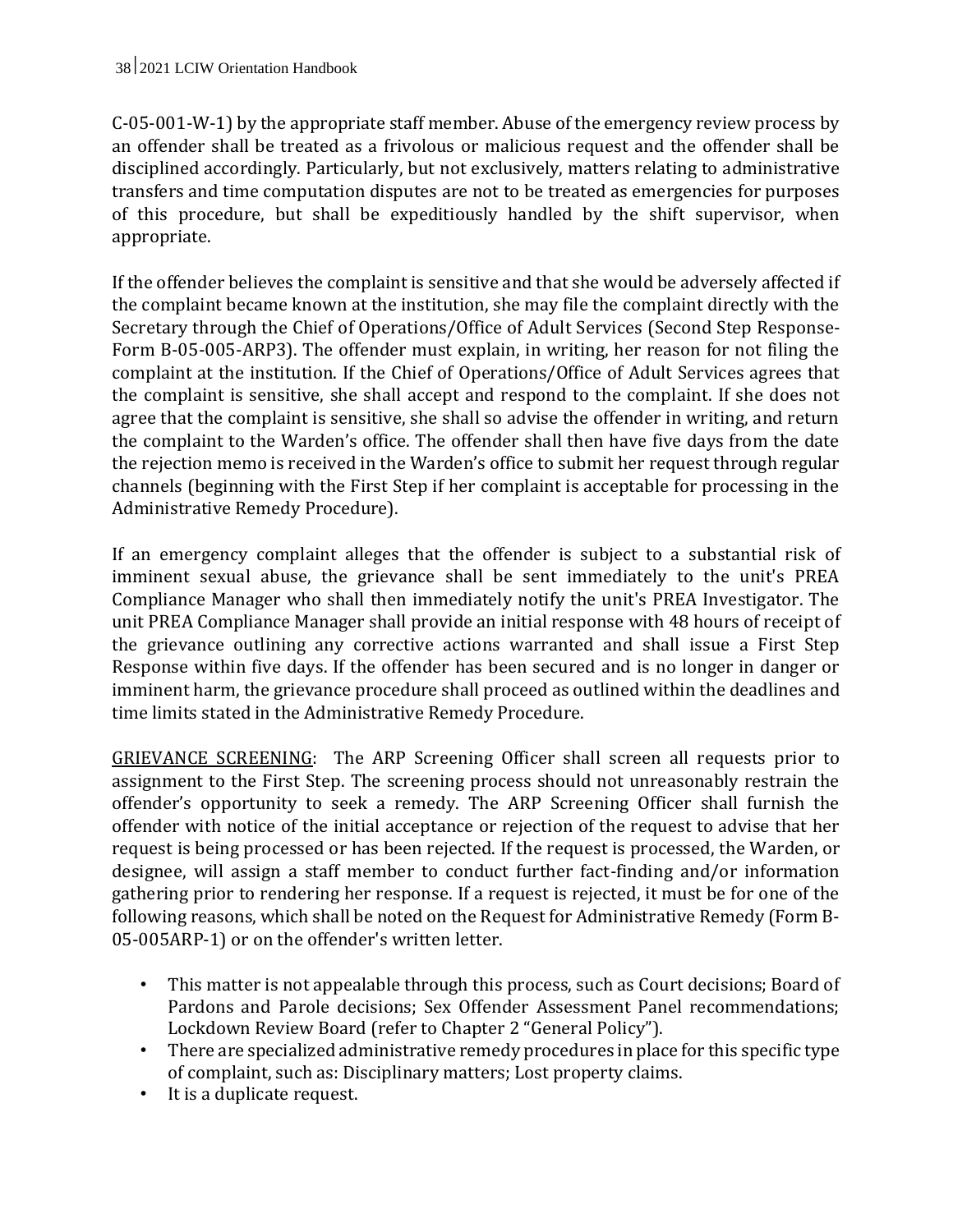- The complaint concerns an action not yet taken or a decision which has not yet been made.
- The offender has requested a remedy for another offender (unless the request is a third party report of an allegation of sexual abuse).
- The request was not written by the offender and a waiver was not approved. The only exception is if the offender has alleged sexual abuse. In this instance, the offender may seek help from a third party to file the initial grievance; must attach written authorization for the named third party to submit the grievance on the offender's behalf; and must personally pursue any remaining subsequent steps in the process.
- The offender has requested a remedy for more than one incident (a multiple complaint) unless the request is a report of an allegation of sexual abuse.
- Established rules and procedures were not followed.
- There has been a time lapse of more than 90 days between the event and the initial request, unless waived by the Warden (some exceptions may apply, e.g., time computation issues, ADA and PREA issues, on-going medical issues, etc.).
- The offender does not request some type of remedy unless the request pertains to an allegation of sexual abuse, in which case stopping the abuse is the implied request for remedy.

Once an offender's request is accepted into the procedure, she must use the manila envelope that is furnished to her with the First Step Response (Form B-05-005-ARP-2) to continue in the procedure. The flaps on the envelope may be tucked into the envelope for mailing to the facility's ARP Screening Officer.

GRIEVANCE PROCESSING: The following process and time limits shall be adhered to in processing any ARP request.

FIRST STEP (Time Limit 40 days/Five days for PREA) If an offender refuses to cooperate with the inquiry into her allegation, the request may be denied by noting the lack of cooperation on the appropriate Step Response and returning it to the offender. The Warden shall respond to the offender within 40 days/five days for PREA from the date the request is received at the First Step utilizing the First Step Response (Form B-05-005-ARP-2). If the offender is not satisfied with the decision rendered at the First Step, she should pursue her grievance to the Secretary, through the Chief of Operations/Office of Adult Services via the Second Step. For offenders wishing to continue to the Second Step, sufficient space will be allowed on the response to give a reason for requesting review at the next level. It is not necessary to rewrite the original letter of request as it will be available to all reviewers at each Step of the process.

SECOND STEP (Time limit 45 days) An offender who is dissatisfied with the First Step Response (Form B-05-005-ARP-2) may appeal to the Secretary of the Department of Public Safety and Corrections by so indicating that she is not satisfied in the appropriate space on the response form and forwarding it to the ARP Screening Officer within five days of receipt of the decision. A final decision will be made by the Secretary or designee and the offender shall be sent a response within 45 days from the date the request is received at the Second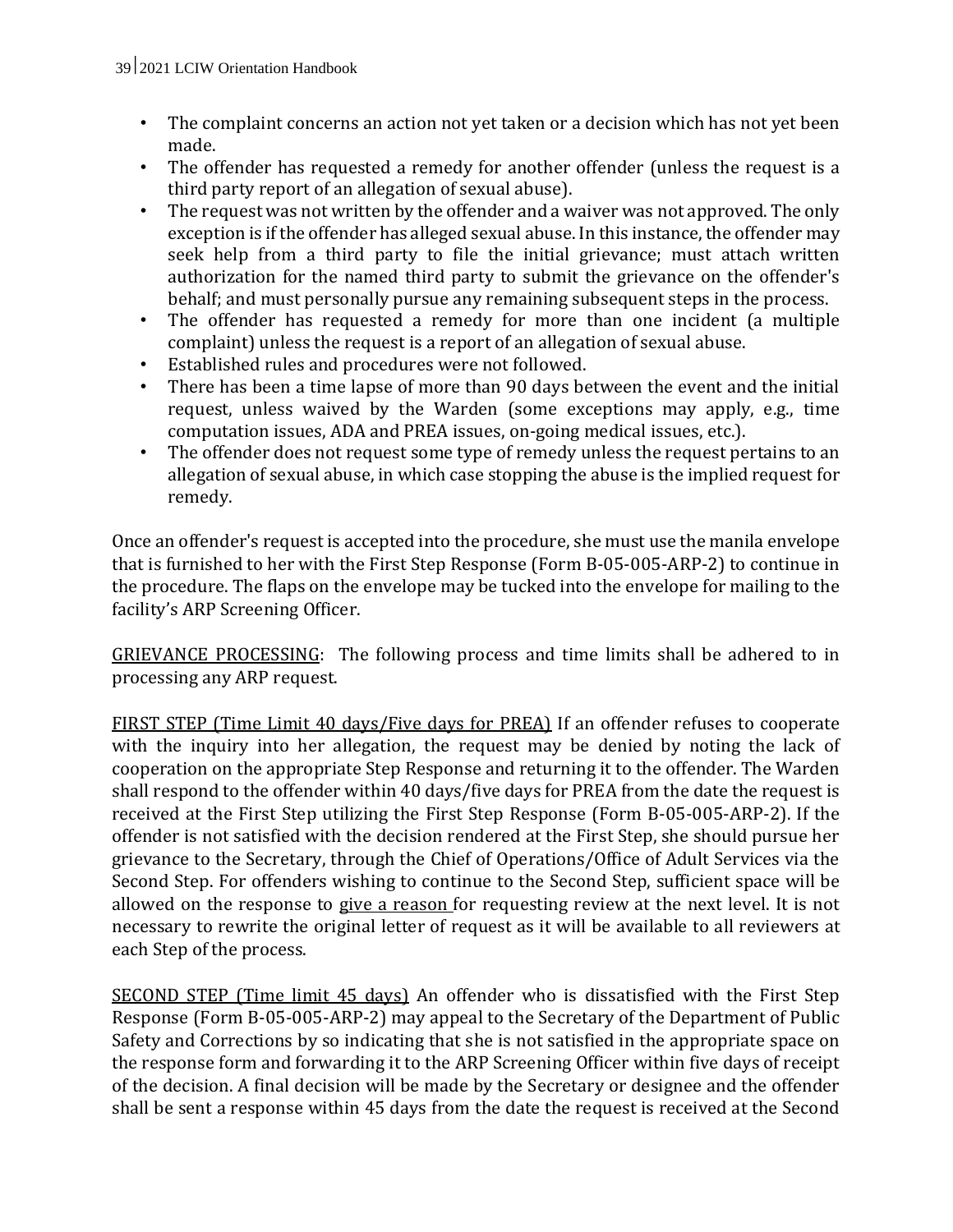Step utilizing the Second Step Response (Form B-05-005-ARP-3). A copy of the Secretary's decision shall be sent to the Warden. If an offender is not satisfied with the Second Step Response (Form B-05-005-ARP-3), she may file suit in District Court. The offender must furnish the administrative remedy procedure number on the court documents.

DEADLINES AND TIME LIMITS: No more than 90 days from the initiation to completion of the process shall elapse, unless an extension has been granted. Absent such an extension, expiration of response time limits shall entitle the offender to move on to the next Step in the process. An offender may request an extension in writing of up to five days in which to file at any stage of the process. This request shall be made to the ARP Screening Officer for an extension to initiate a request; to the Warden for the First Step Response (Form B-05- 005-ARP-2) and to the Secretary through the Chief of Operations/Office of Adult Services for the Second Step Response (Form B-05-005-ARP-3). The offender must certify valid reasons for the delay, which must accompany her untimely request. The issue of sufficiency of valid reasons for delay shall be addressed at each Step, along with the substantive issue of the complaint.

The Warden may request permission for an extension of time not more than five days from the Chief of Operations/Office of Adult Services for the Step One review/response. The offender must be notified in writing of such an extension. Cumulative extensions of time shall not exceed 25 days unless the grievance concerns sexual abuse, in which case an extension of time up to 70 days may be made. If the extension is approved, written communication shall be sent to the offender of the extension and a date by which the decision shall be rendered. Reasons for the extension of time for unusual circumstances shall be maintained in the administrative record.

MONETARY DAMAGES: The Department of Public Safety and Corrections based upon credible facts within a grievance or complaint filed by an offender, may determine that such an offender is entitled to monetary damages where monetary damages are deemed by the Department as appropriate to render a fair and just remedy. Upon a determination that monetary damages should be awarded, the only remaining question is quantum or the determination as to the dollar amount of the monetary damages to be awarded. The determination of quantum shall be made after a formal review by the Case Contractor for the Office of Risk Management within the Division of Administration. The determination reached by the Case Contractor shall be submitted to the Office of Risk Management and the Department of Public Safety and Corrections for a final decision. If a settlement is reached, a copy of the signed release shall be given to the Warden on that same date.

## Offender Advisory Council

The Offender Advisory Council is a committee of offenders who meets with a representative from the administration of the Louisiana Correctional Institute for Women, usually the Colonel, Assistant Wardens, Deputy Warden and/or Warden on a quarterly basis to address concerns of the offender population as a whole. Council members are generally offenders

**\_\_\_\_\_\_\_\_\_\_\_\_\_\_\_\_\_\_\_\_\_\_\_\_\_\_\_\_\_\_\_\_\_\_\_\_\_\_\_\_\_\_\_\_\_\_\_\_\_\_\_\_\_\_\_\_\_\_\_\_\_\_\_\_\_\_\_\_\_\_\_\_\_\_\_\_\_\_\_\_\_\_\_\_\_\_\_\_\_\_\_\_\_\_\_\_\_\_\_\_\_\_\_\_\_**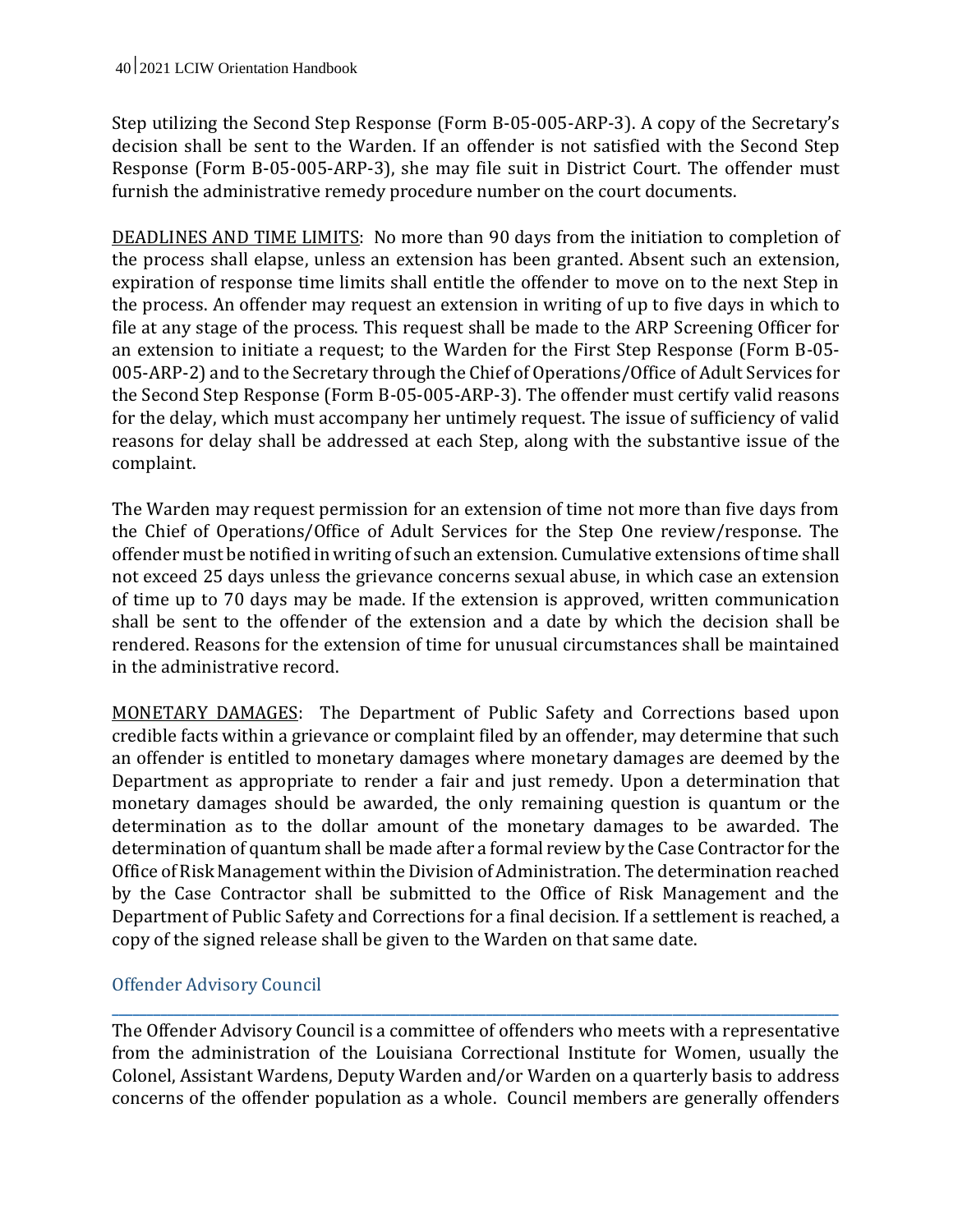with good conduct records who are chosen to serve because of their leadership skills, their willingness to assist other offenders and their desire to improve and enhance the overall quality of life and conditions of confinement for all offenders. This Council serves strictly at the discretion of the Warden.

Offender representatives are assigned to represent each floor or wing of each dormitory. The representative will receive concerns from offenders assigned to her housing unit. Representatives from general population will be selected to represent offenders who are in segregation units and the Infirmary. Representatives will go to their assigned living areas and report to the dayroom on the first and third Thursday of each month between the hours of 4:00pm and 5:00pm. Concerns brought up during the meeting will be addressed and responded to. All responses to concerns will be posted in all offender dormitories and in the Library. Issues which affect all offenders or groups of offenders (i.e., safety issues, sanitation concerns, questions concerning policies/procedures, issues related to the overall quality of life and conditions of confinement) are the types of issues entertained at quarterly Offender Advisory Council meetings with administrative employees.

#### Emergency Procedures

All work areas and dormitories have posted emergency evacuation routes and are equipped with a fire alarm system. In case of a fire or in case the alarm is activated, each offender should immediately evacuate her work area and/or dormitory to the designated staging area and line up by her assigned dormitory. The designated staging areas for all living and work areas are posted with the evacuation routes.

**\_\_\_\_\_\_\_\_\_\_\_\_\_\_\_\_\_\_\_\_\_\_\_\_\_\_\_\_\_\_\_\_\_\_\_\_\_\_\_\_\_\_\_\_\_\_\_\_\_\_\_\_\_\_\_\_\_\_\_\_\_\_\_\_\_\_\_\_\_\_\_\_\_\_\_\_\_\_\_\_\_\_\_\_\_\_\_\_\_\_\_\_\_\_\_\_\_\_\_\_\_\_\_\_\_**

#### Educational Programs

Offenders interested in academic classes will be placed on the waiting list for the appropriate class based upon their scores on the initial or most recent TABE assessment test. Offenders returning to the compound from the segregation area who have an interest in academic classes must send a written request on a correspondence form (1-01-006 Form A) to the Education Coordinator. As classroom vacancy becomes available, the waiting lists will be reviewed and students selected as appropriate with regard to educational assessment, discharge date, and conduct.

**\_\_\_\_\_\_\_\_\_\_\_\_\_\_\_\_\_\_\_\_\_\_\_\_\_\_\_\_\_\_\_\_\_\_\_\_\_\_\_\_\_\_\_\_\_\_\_\_\_\_\_\_\_\_\_\_\_\_\_\_\_\_\_\_\_\_\_\_\_\_\_\_\_\_\_\_\_\_\_\_\_\_\_\_\_\_\_\_\_\_\_\_\_\_\_\_\_\_\_\_\_\_\_\_\_**

Offenders interested in vocational classes must send a written correspondence form (1-01- 006 Form A) to the Education Coordinator. Applicants will be prioritized for enrollment according to their release dates and the minimum TABE scores required for the applicable program.

BASIC ADULT LITERACY: This is a reading/writing program designed to teach non-readers through intermediate readers reading skills, and life skills through reading, writing, and mathematical exercises. Offenders whose test scores indicate 1.0 to 4.9 grade level are enrolled in this class.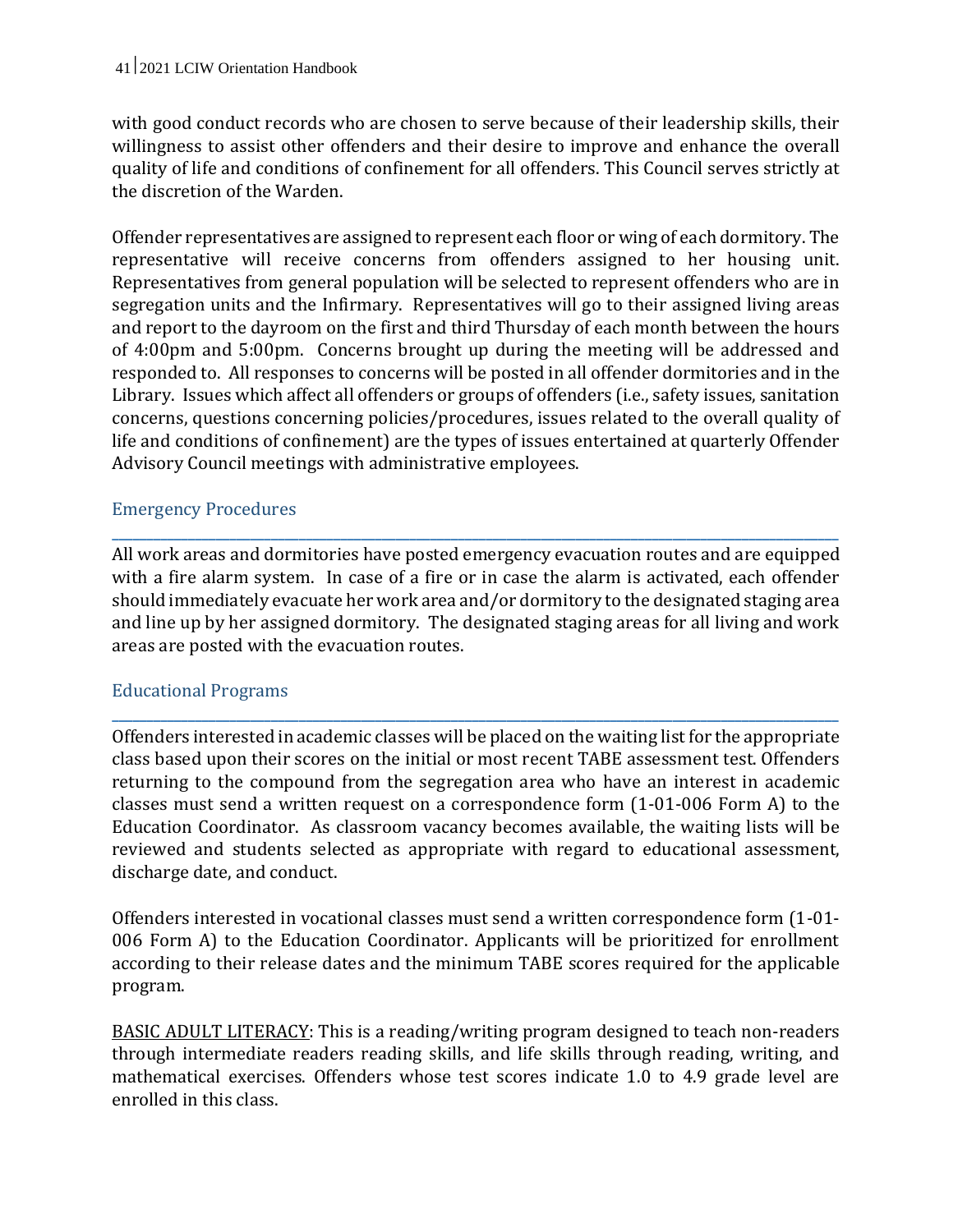ADULT BASIC EDUCATION (ABE)/DEVELOPMENTAL STUDIES: ABE/Developmental Studies is a class that provides instruction in the basics of Reading, English, and Math for offenders who have a High School Diploma or GED / HSE and test below a 10.0 grade level. This program offers those offenders basic upgrades to prepare them for a variety of vocational occupations and classes offered at LCIW.

GENERAL EDUCATION DEVELOPMENT: GED is a class that enhances instruction in Reading, English, Math, Science, and Social Studies. Offenders with test scores 5.0 and above who need a GED and are enrolled in this program. Students participating in this program work towards achieving their high school equivalency diploma.

SPECIAL EDUCATION: Services offered by Special School District (SSD) to offenders who are under 25 years of age and who qualified for or received special education while enrolled in secondary school before being incarcerated.

COSMETOLOGY: LCIW'S Cosmetology School is registered with the Louisiana State Board of Cosmetology and uses Licensed Cosmetology Instructors to teach the full curriculum. Prepared students will be allowed to take the LSBC exams and become licensed cosmetologists in the state of Louisiana. Proof of HSD or GED is required. Current TABE scores must show ability to succeed in this program.

FURNITURE RESTORATION: This class provides offenders with the knowledge and skills necessary for employment in the field of upholstery and woodworking. Training is provided in restoring furniture, upholstering items, covering automobile and boat interiors, and making cabinets. This is approximately a 12 to 18-month program. NCCER certification is offered. Offenders must have current TABE scores showing ability to succeed to enroll in this class.

HORTICULTURE: The Horticulture class provides offenders with the knowledge and skills necessary for employment as arborists, florists, horticulturists, and landscape contractors. Training emphasizes the study of plants, pesticides, herbicides, insecticides, planting techniques and planning, and management of horticultural enterprises. Testing for Louisiana State Licensure is offered to qualified candidates. Offenders must have current TABE scores showing ability to succeed to enroll in this class.

WELDING: LCIW's Welding Program takes individuals through a welding curriculum providing industry-based credentials as the student progresses. The course is designed to provide hands-on training. Students are instructed in stick, MIG, and TIG welding principles, working with steel and various alloys in plate and pipe configurations. Length of the class is 12 to 18 months. NCCER certification is offered. Offenders must have current TABE scores showing ability to succeed to enroll in this class.

ASHLAND UNIVERSITY: Offenders with high school diploma or equivalency who are not in default of previous student loans may request to enroll in college classes with Ashland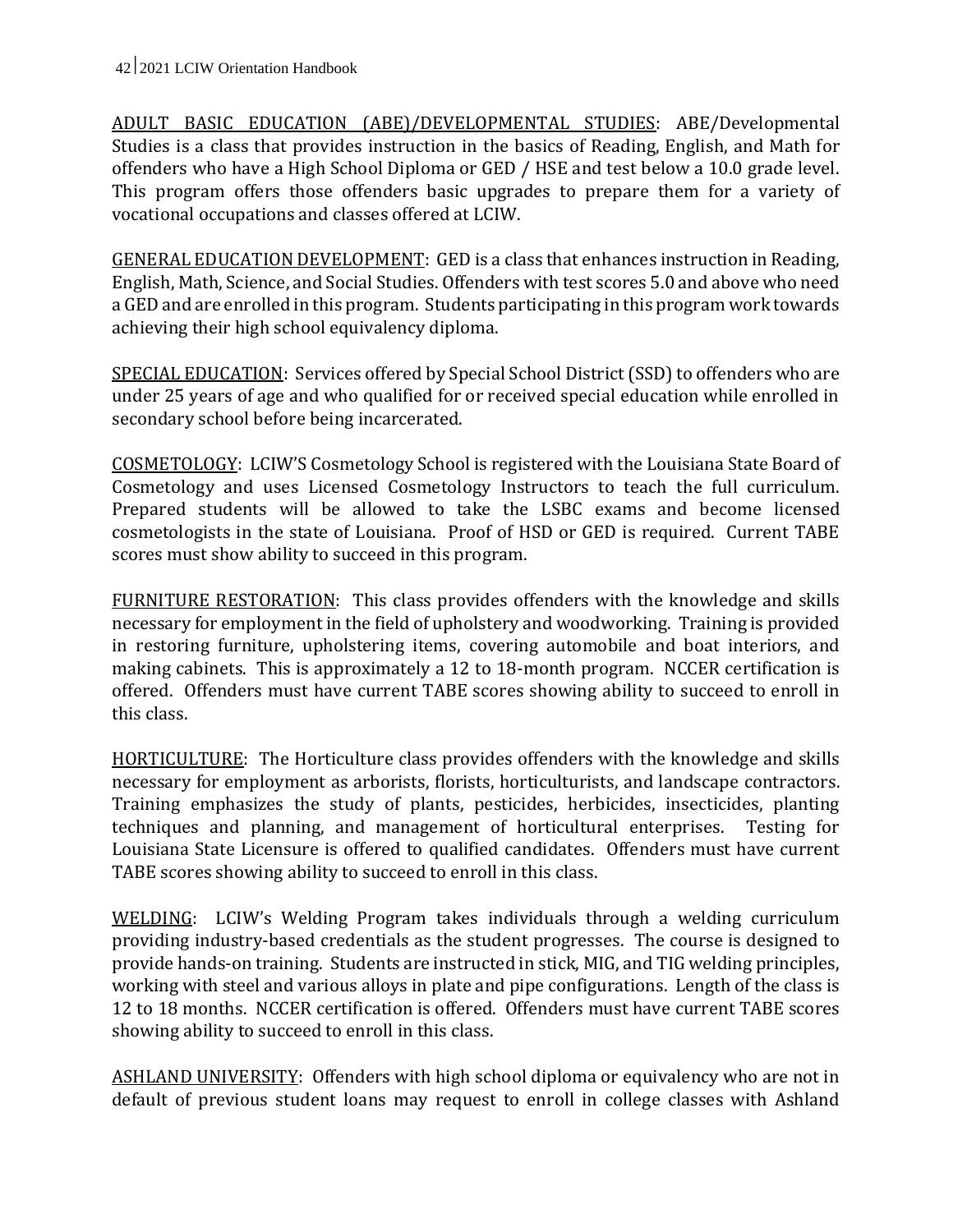University to earn an Associate or Bachelor degree. Offenders will keep a full-time job. Tuition, books, and supplies are free if Pell Grant eligible.

TULANE UNIVERSITY: Operation Restoration, a non-profit organization based in New Orleans, along with Tulane University is offering free credit-earning college classes at LCIW. Offenders must have a HSD or GED and will be enrolled in a part-time curriculum to earn an Associate's Degree while keeping a full-time job with LCIW. Tuition, books, and supplies are free.

SERVSAFE: Food and beverage safety training and certificate program administered by the U. S. National Restaurant Association. All food industry including food serving, transportation, storage, and handling needs personnel holding this certificate. Certificate must be renewed every 5 years or sooner.

NCCER CORE: The National Center for Construction Education and Research CORE class offers modules in basic safety and enrollment in a national database verifying earned credentials for successfully passing standardized written and performance exams.

OSHA (30): Occupational Safety and Health Administration's 30-hour course is designed to reduce the risk of workplace hazards. The credential is often required in plants and on the job to verify successful participation in the health and safety awareness program. IC3 DIGITAL LITERACY: A global benchmark for basic computer literacy, operating systems, hardware, software and networks. The certification is designed to help students remain relevant in a technology driven world.

**PYTHON CODING:** Offenders must have approval from the Education Coordinator before enrolling in any education correspondence courses. All fees for enrollment and supplies is the responsibility of the offender.

**\_\_\_\_\_\_\_\_\_\_\_\_\_\_\_\_\_\_\_\_\_\_\_\_\_\_\_\_\_\_\_\_\_\_\_\_\_\_\_\_\_\_\_\_\_\_\_\_\_\_\_\_\_\_\_\_\_\_\_\_\_\_\_\_\_\_\_\_\_\_\_\_\_\_\_\_\_\_\_\_\_\_\_\_\_\_\_\_\_\_\_\_\_\_\_\_\_\_\_\_\_\_\_\_\_**

## Dissemination of Policies/Information Relevant to Offenders

All policies and procedures which offenders need to know are generally posted on all bulletin boards in all dormitories for at least thirty (30) consecutive calendar days. At the end of the thirty (30) day period, they are removed to make space for further announcements. Information relative to call-outs and/or special activities are posted until the completion of the call-out or activity. Permanent copies of all regulations/policies and procedures are on file in the Library. All new commitments receive a copy of this handbook upon admission, which outlines the basic contents of most if not all regulations and procedures applicable to offenders.

The Offender Advisory Council also serves as a source of information to offenders on an ongoing basis.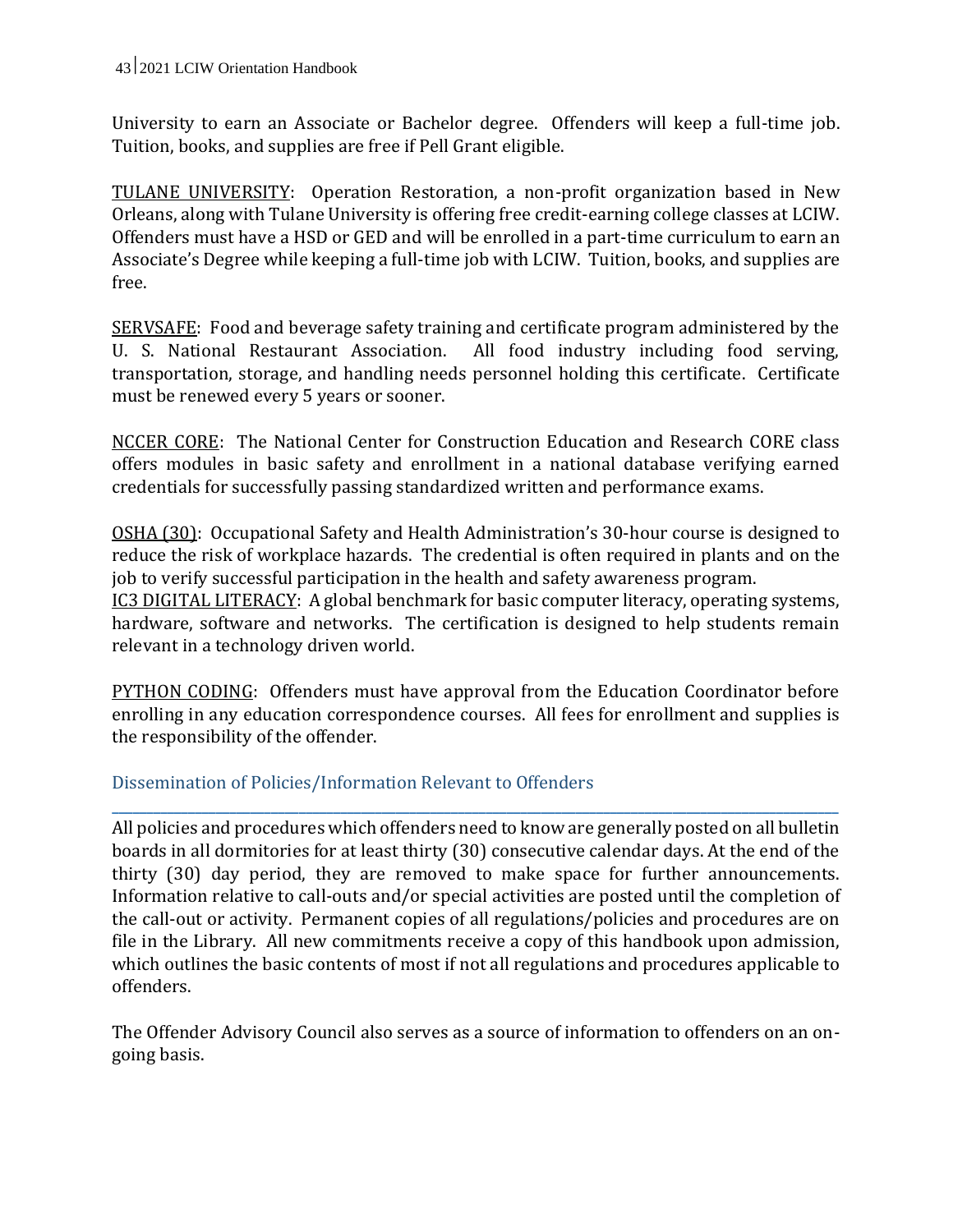Minutes of all meetings are published on all bulletin boards in offender dormitories and in the library. These minutes contain decisions of the administration relative to various concerns expressed by the offender population as a whole. Offenders are encouraged to check the bulletin boards in their dormitories and/or go to the library to keep up with information and procedures that may impact their day to day living at the Louisiana Correctional Institute for Women while an offender of this institution.

## Committee on Parole

A Pre-Parole Interview will be completed four months prior to the offender's parole eligibility date by a personal interview with the ARDC Specialist. During the interview, the offender is provided with an Employment Agreement Form and Residence Agreement Form and given instructions to have the forms completed and returned to the Parole Board Office. Upon completion of the interview, the ARDC Specialist will submit the completed Pre-Parole Interview Form to the ARDC Supervisor who in turn submits the forms with the cover letter to the Office of the Committee on Parole.

**\_\_\_\_\_\_\_\_\_\_\_\_\_\_\_\_\_\_\_\_\_\_\_\_\_\_\_\_\_\_\_\_\_\_\_\_\_\_\_\_\_\_\_\_\_\_\_\_\_\_\_\_\_\_\_\_\_\_\_\_\_\_\_\_\_\_\_\_\_\_\_\_\_\_\_\_\_\_\_\_\_\_\_\_\_\_\_\_\_\_\_\_\_\_\_\_\_\_\_\_\_\_\_\_\_**

The Committee on Parole meets on the day of their choice once a month. The list of candidates for all hearings is screened at the Louisiana Correctional Institute for Women six (6) months in advance and the offender is notified of the scheduled hearing. All offenders at Louisiana Correctional Institute for Women who are eligible for Parole and have a hearing scheduled by the Parole Board shall be present for the hearing. A Parole Progress Report and LARNA II assessment will be prepared by the ARDC Specialist and shall be available for the hearing. Additionally, a copy of the Progress Report and the LARNA II assessment will be forwarded to the Parole Board three months to the offender's hearing date. The Progress Report will contain the offender's crimes and sentence, the disciplinary record, the institutional work record, program participation, medical information as needed, prior experience on release programs, residence and employment plans, substance abuse treatment program eligibility, and work release eligibility.

The Committee on Parole requires that any offender wishing to have her case re-heard, or to re-appear before the committee, submit a re-hearing application for this purpose no sooner than six (6) months after the date of denial. This application is available through the Library at the Louisiana Correctional Institute for Women. Correspondence sent in any other format to the Committee on Parole by an offender requesting a hearing shall not be recognized by the Board. Please keep in mind that the Committee on Parole will not honor to request for a re-hearing until six (6) months have elapsed from the last request for re-hearing.

#### Board of Pardons

Offenders who wish to apply for pardon must fill out an application and submit the completed application to their ARDC Specialist. The ARDC Specialist will verify the information on the application and will send the completed form and appropriate documents to the Board of Pardons, giving a copy of the completed application to the offender. All

**\_\_\_\_\_\_\_\_\_\_\_\_\_\_\_\_\_\_\_\_\_\_\_\_\_\_\_\_\_\_\_\_\_\_\_\_\_\_\_\_\_\_\_\_\_\_\_\_\_\_\_\_\_\_\_\_\_\_\_\_\_\_\_\_\_\_\_\_\_\_\_\_\_\_\_\_\_\_\_\_\_\_\_\_\_\_\_\_\_\_\_\_\_\_\_\_\_\_\_\_\_\_\_\_\_**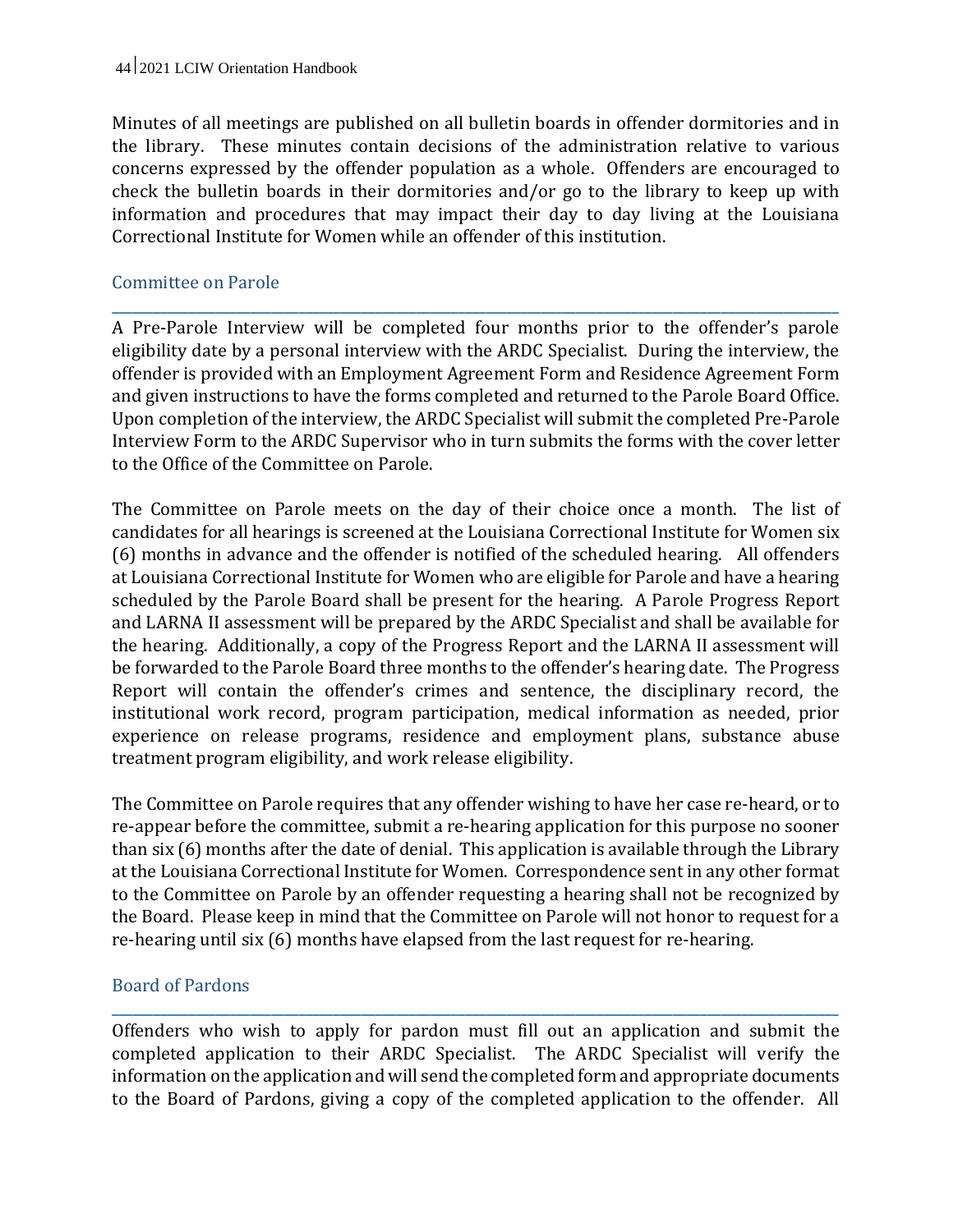offenders at LCIW who are scheduled for a Board of Pardons' Hearing shall be interviewed by an ARDC Specialist. A Pardon Progress Report and a LARNA II assessment will be prepared by the ARDC Specialist. The Pardon Progress Report contains the offender's crimes and sentence, the disciplinary record, the institutional work record, program participation, medical information as needed, prior experience on release programs, residence and employment plans, substance abuse treatment program eligibility, and work release eligibility.

## Critical Illness/Death of a Family Member

Qualified offenders are allowed their choice to attend the funeral of an immediate family member or to attend a death bed/critical illness visit at the hospital with a dying immediate family member. Immediate family does not include stepparents or grandparents unless the offender's record clearly indicates that person raised the offender. Making the choice of attending the funeral of a grandmother who raised the offender prevents the offender from attending the funeral of the mother who did not raise the offender. Offenders shall be charged an access fee of \$25 for the trip.

**\_\_\_\_\_\_\_\_\_\_\_\_\_\_\_\_\_\_\_\_\_\_\_\_\_\_\_\_\_\_\_\_\_\_\_\_\_\_\_\_\_\_\_\_\_\_\_\_\_\_\_\_\_\_\_\_\_\_\_\_\_\_\_\_\_\_\_\_\_\_\_\_\_\_\_\_\_\_\_\_\_\_\_\_\_\_\_\_\_\_\_\_\_\_\_\_\_\_\_\_\_\_\_\_\_**

**\_\_\_\_\_\_\_\_\_\_\_\_\_\_\_\_\_\_\_\_\_\_\_\_\_\_\_\_\_\_\_\_\_\_\_\_\_\_\_\_\_\_\_\_\_\_\_\_\_\_\_\_\_\_\_\_\_\_\_\_\_\_\_\_\_\_\_\_\_\_\_\_\_\_\_\_\_\_\_\_\_\_\_\_\_\_\_\_\_\_\_\_\_\_\_\_\_\_\_\_\_\_\_\_\_**

#### Discharge Procedures

Normally offenders are released from the institution upon reaching one of three (3) release dates, unless otherwise stipulated by the court. Releases are as follows: (1) Full Term Date (FTD): Offender has served her entire sentence imposed by the court. (2) Good Time Date (GTD): Good Time earned at the rate of 30 or 15 days per month as set forth in Act 138; or 3 days for every 17 days in custody pursuant to Act 1099 of the 1995 Regular Session; Good Time earned at the rate of 35 days for every 30 days served in actual custody pursuant to Act 572; or 25 days per month pursuant to Act 739 of the 1977 Regular Session, or Act 426 of the 1964 Regular Session (or as specified by Act). (3) Diminution of Sentence: A release from physical custody to parole supervision pursuant to La.R.S.15:571.5. On Full-Term, Good-Time Date, and Diminution of Sentence releases, the offender's certificate of release is prepared at the institution by the ARDC Manager or designee and signed by the Warden, or designee (Deputy Warden). Offenders shall receive copies of their paperwork prior to leaving the institutional grounds.

PAROLE RELEASES: Offenders who are released on parole shall have their certificate of release sent to the LCIW Reception and Diagnostic Center Manager (ARDC) by the Parole Board. Once received by the ARDC Manager, she shall contact the offender to prepare the necessary paperwork. Offenders shall receive copies of their paperwork prior to leaving the institutional grounds.

DISCHARGE ADDRESS: By the 3rd of each month, the ARDC Record Supervisor will submit the listing of the offenders scheduled to discharge in the upcoming month. The ARDC Specialist will conduct a personal interview with the offender and complete the address form. The completed forms will be routed to the ARDC Records Supervisor.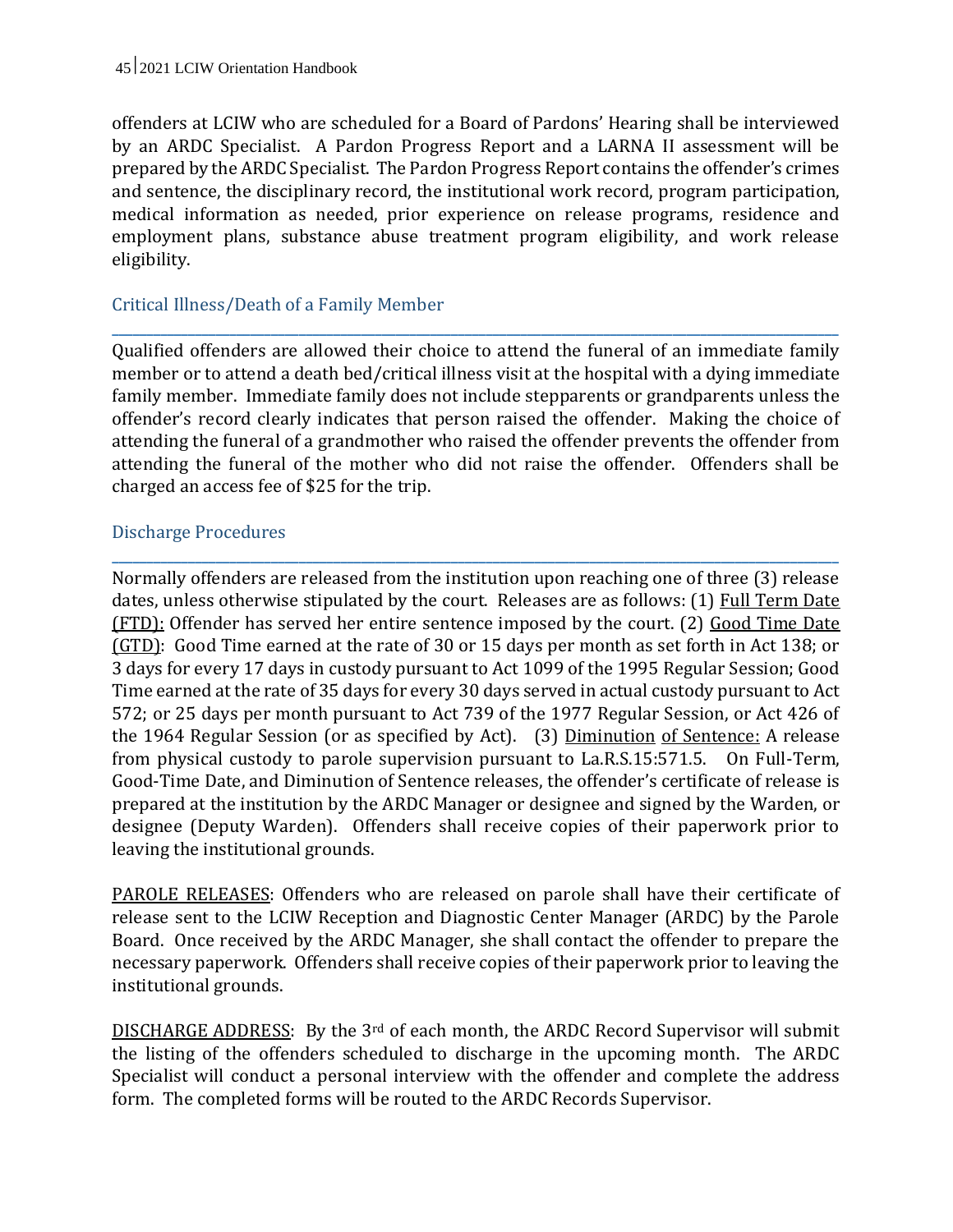DISCHARGE PAY: Approximately sixty (60) days prior to her release date, the offender's account is closed by Offender Banking. The offender, however, is allowed to shop in the canteen (if balance exceeds \$50.00) prior to her account being closed. Discharge pay and a bus ticket shall be paid by the institution to those offenders who do not have sufficient funds in their accounts. However, those offenders who do have the funds shall have their discharge pay and bus ticket money taken from their accounts. Discharging offenders without funds shall receive a debit card with \$20.00 discharge pay, plus the amount equal to the cost of a bus ticket to the destination of their choice within Louisiana. Discharging offenders with funds will receive a portion of their funds on the debit card with the balance sent in a check to their releasing address.

## Notification to the Sex Offender

Offenders identified as sex offenders will be notified by an ARDC Specialist of the requirements of the laws that apply to them when released. Such offenders will be given a copy of the sex offender requirements and statute, and will be required to sign acknowledging that they have received copies of the requirements. Sixty (60) days before the release of the sex offender, the LCIW Diagnostic and Reception department will notify the Administrative Program Director to transfer from the offender's account to pay the required fees for sex offender registration to the Sheriff and to the Chief of Police. If the offender has enough to only pay one, priority goes to the Sheriff. Partial payments are not accepted. It will be explained to the sex offender that she has to report to both agencies within 10 days of release regardless of payment. (See information in final sections for requirements relative to Sex Offenders.)

**\_\_\_\_\_\_\_\_\_\_\_\_\_\_\_\_\_\_\_\_\_\_\_\_\_\_\_\_\_\_\_\_\_\_\_\_\_\_\_\_\_\_\_\_\_\_\_\_\_\_\_\_\_\_\_\_\_\_\_\_\_\_\_\_\_\_\_\_\_\_\_\_\_\_\_\_\_\_\_\_\_\_\_\_\_\_\_\_\_\_\_\_\_\_\_\_\_\_\_\_\_\_\_\_\_**

APPROVED RESIDENCE PLAN FOR SEX OFFENDERS: All Sex Offenders releasing to supervision must have an approved residence plan prior to release. This applies to all Sex Offenders releasing on GTPS or Parole dates. A Sex Offender Residence Plan must be submitted by the Reception and Diagnostic Department at least 90 days prior to the Sex Offender's scheduled release date. A Sex Offender Residence Plan can be obtained from the ARDC Specialist in the Adult Reception and Diagnostic Center (ARDC).

All Sex Offenders releasing from this facility to supervision must submit an address to the ARDC Specialist. This address must be submitted on a Sex Offender Residence Form. Sex Offenders will have to list all individuals residing at the residence including their relationship to the Sex Offender. Once the address is submitted to the Reception and Diagnostic Department, ARDC will forward the address to the Probation and Parole office in the district of the submitted address. The Probation and Parole office will determine if a residence form is approved or disapproved. If a residence form is not approved, the Sex Offender can submit another address. An offender cannot release on a GTPS date without an approved residence plan.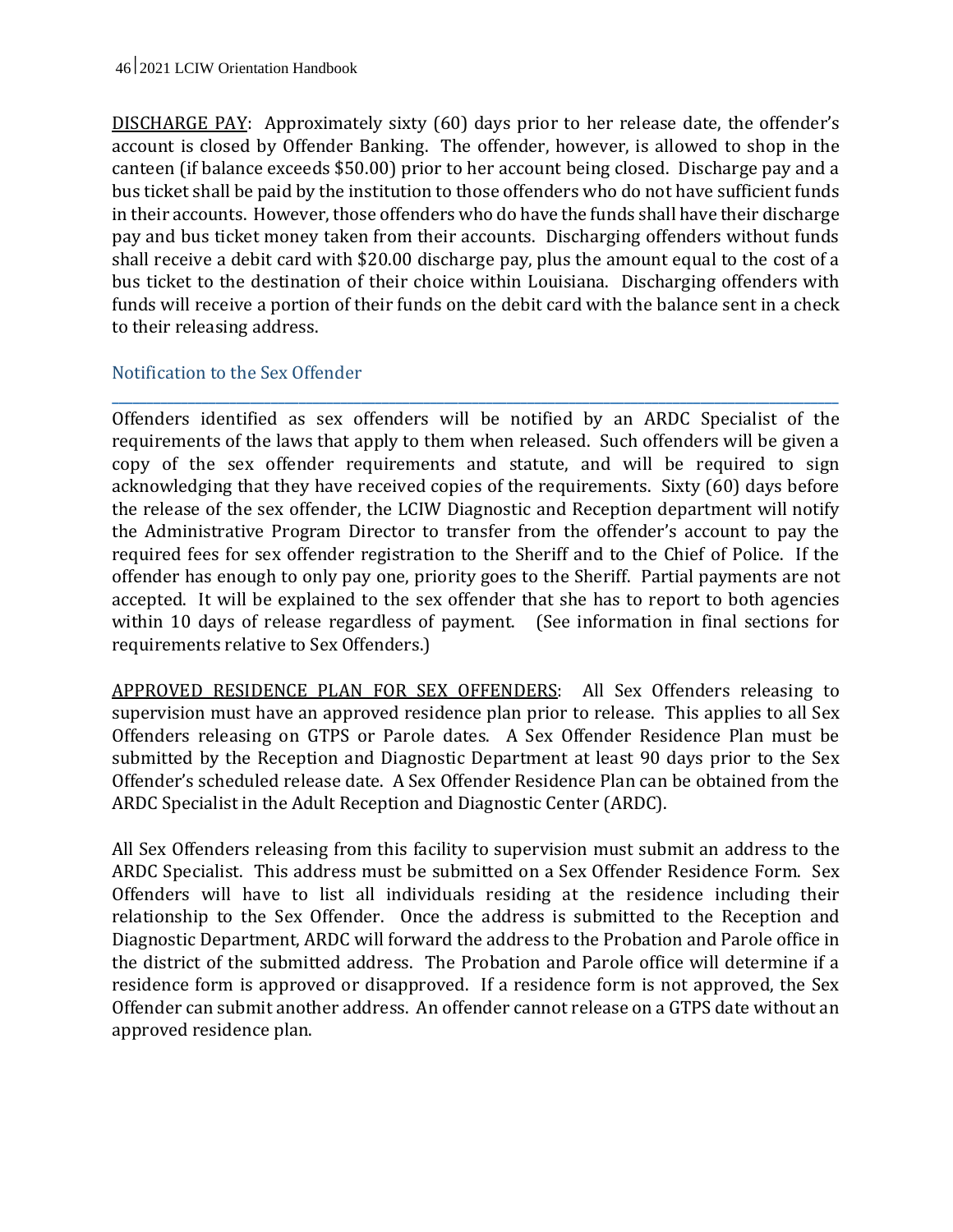Sex Offenders releasing Full Term do not need an approved Sex Offender Residence Plan. However, they must submit an address to the Reception and Diagnostic Department. All Sex Offenders releasing from this facility must comply with all laws regarding Sex Offenders.

#### Release

Offenders discharging shall be allowed to depart the institution beginning at 12:01 a.m. on their release date. The person scheduled to provide transportation for the offender must have a valid picture identification and must present this identification when picking up the offender.

**\_\_\_\_\_\_\_\_\_\_\_\_\_\_\_\_\_\_\_\_\_\_\_\_\_\_\_\_\_\_\_\_\_\_\_\_\_\_\_\_\_\_\_\_\_\_\_\_\_\_\_\_\_\_\_\_\_\_\_\_\_\_\_\_\_\_\_\_\_\_\_\_\_\_\_\_\_\_\_\_\_\_\_\_\_\_\_\_\_\_\_\_\_\_\_\_\_\_\_\_\_\_\_\_\_**

#### Offender Problem Resolution/Chain-of-Command

In all attempts to resolve problems, start at the lowest level and work up to the highest level necessary.

**\_\_\_\_\_\_\_\_\_\_\_\_\_\_\_\_\_\_\_\_\_\_\_\_\_\_\_\_\_\_\_\_\_\_\_\_\_\_\_\_\_\_\_\_\_\_\_\_\_\_\_\_\_\_\_\_\_\_\_\_\_\_\_\_\_\_\_\_\_\_\_\_\_\_\_\_\_\_\_\_\_\_\_\_\_\_\_\_\_\_\_\_\_\_\_\_\_\_\_\_\_\_\_\_\_**

SECURITY RELATED ISSUES: Includes, but not limited to, questions regarding problems with other offenders, sanitation/hygiene issues, confiscated property, lost property, conditions of confinement. Begin at the Compound Manager on duty at the time and then work upwards to the Lt. Colonel or Colonel, to the Assistant Warden of Unit 1 or Unit 2, then to the Assistant Warden of Security, if needed. You may proceed to the Deputy Warden or Warden if your problems are not resolved at lower levels.

SOCIAL SERVICES RELATED ISSUES: Includes questions about need for counseling, family problems, substance abuse problems, death/serious illness of family members, mental health problems. Begin at the Compound Manager on duty at the time and then work upwards to the Program Manager, to the Mental Health Director, then to the Assistant Warden of Rehabilitation, if needed. You may proceed to the Deputy Warden or Warden if your problems are not resolved at lower levels.

MEDICAL RELATED ISSUES: Includes questions about sick call, medicine call, clinic appointments, and general medical care. Begin at the Compound Manager on duty at the time and then work upwards to the Assistant Director of Nursing, then the Director of Nursing. Go on to the Medical Director, then to the Assistant Warden of Rehabilitation, if needed. You may proceed to the Deputy Warden or Warden if your problems are not resolved at lower levels.

OFFENDER BANKING ISSUES: Includes questions about account balances, deposits, withdrawals, outside purchases from accounts, locks/keys, savings accounts, bonds, indigent requests, final shops, closing of accounts, and incentive pay. Begin at the Compound Manager on duty at the time and then work upwards to the Accountant, and then to the Administrative Program Director, if needed. You may proceed to the Deputy Warden or Warden if your problems are not resolved at lower levels.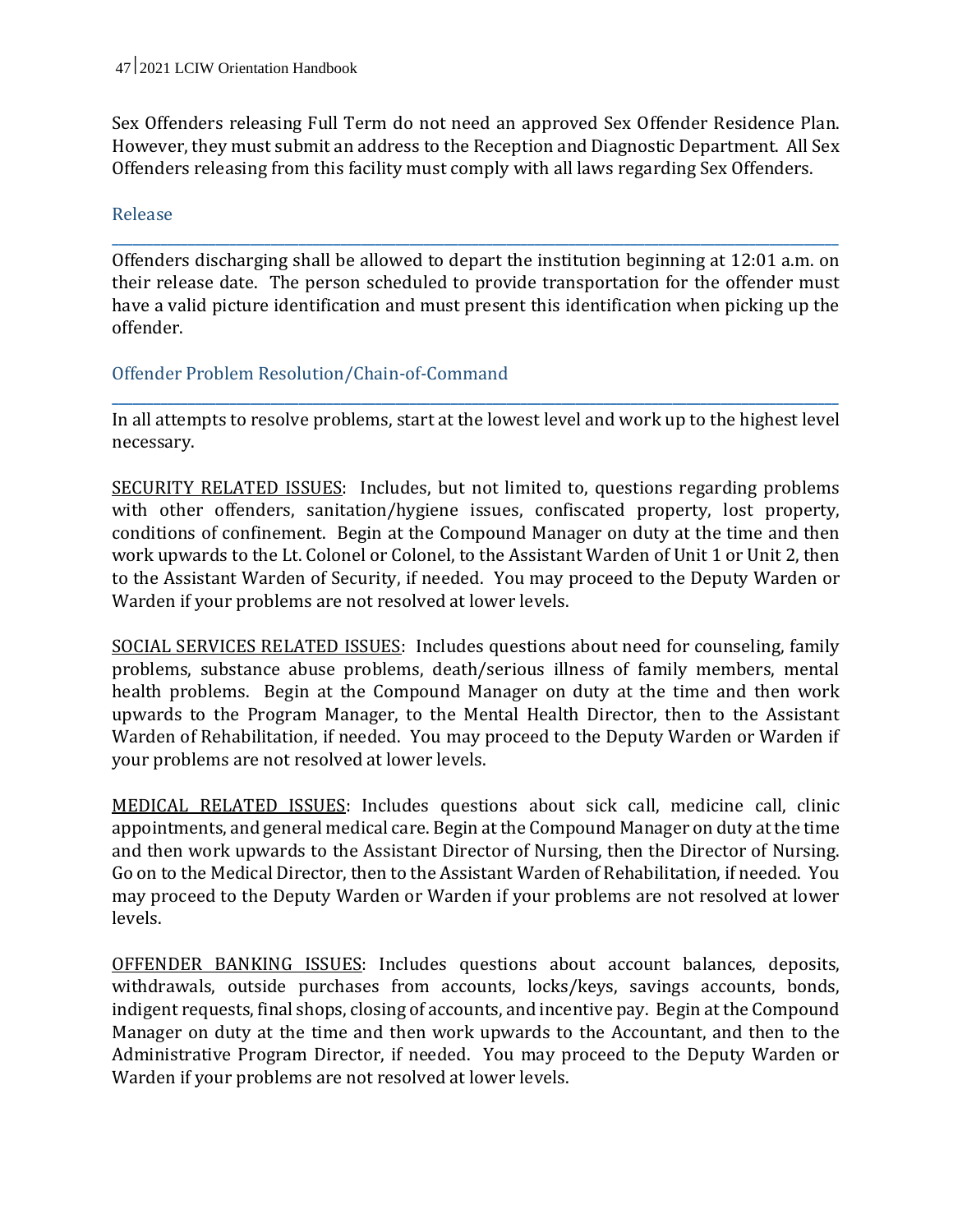MAILROOM ISSUES: Includes questions about packages and mail. Begin at the Compound Manager on duty at the time and then work upwards to the Lieutenant over the Mailroom, then to the Major over Safety. You may proceed to the Deputy Warden or Warden if your problems are not resolved at lower levels.

LIBRARY RELATED ISSUES: Includes questions about Library, Law Library, availability of reading materials, access to counsel substitutes, assistance with legal work. Begin at the Compound Manager on duty at the time and then work upwards to the Library Supervisor, then to the Assistant Warden of Rehabilitation, if needed. You may proceed to the Deputy Warden or Warden if your problems are not resolved at lower levels.

PASTORAL CARE ISSUES: Includes questions regarding pastoral counseling, availability of spiritual services, religious volunteer services. Begin at the Compound Manager on duty at the time and then work upwards to the Chaplain. You may proceed to the Deputy Warden or Warden if your problems are not resolved at lower levels.

ARDC/RECORDS ISSUES: Includes questions regarding time computation, good time credits and Master Prison Record sheets. This process begins with the offender writing a correspondence to the Records Department. If a response is not received in a timely manner, the offender should then notify the Compound Manager on duty. After this takes place and no progress has been made, the offender should then work upwards to the Assistant Warden of Rehabilitation. You may proceed to the Deputy Warden and then the Warden if your problems are not resolved at lower levels.

WAREHOUSE ISSUES: Includes questions concerning personal and clothing items/supplies issued from Warehouse. Begin at the Compound Manager on duty at the time and then work upwards to the Warehouse Lieutenant, then to the Assistant Warden/Unit 2, you may proceed to the Deputy Warden or Warden if your problems are not resolved at lower levels.

FOOD SERVICES ISSUES: Includes questions concerning Food Services job changes, schedule changes, menu items, operations, quality/quantity of food. Begin at the Compound Manager on duty at the time and then work upwards to Kitchen Lieutenant, then the Kitchen Supervisor before the Assistant Warden/Unit 2, if needed. You may proceed to the Deputy Warden or Warden if your problems are not resolved at lower levels.

CANTEEN ISSUES: Includes all questions concerning items available in the canteen, missed shopping dates and/or to shop. Begin at the Compound Manager on duty at the time and then work upwards to Canteen Captain, then the Administrative Program Director, if needed. You may proceed to the Deputy Warden or Warden if your problems are not resolved at lower levels.

MAINTENANCE RELATED ISSUES: Includes questions concerning repairs to equipment, fixtures, and temperature of buildings. Begin at the Compound Manager on duty at the time and then work upwards to the Facility Maintenance Manager, if needed. You may proceed to the Deputy Warden or Warden if your problems are not resolved at lower levels.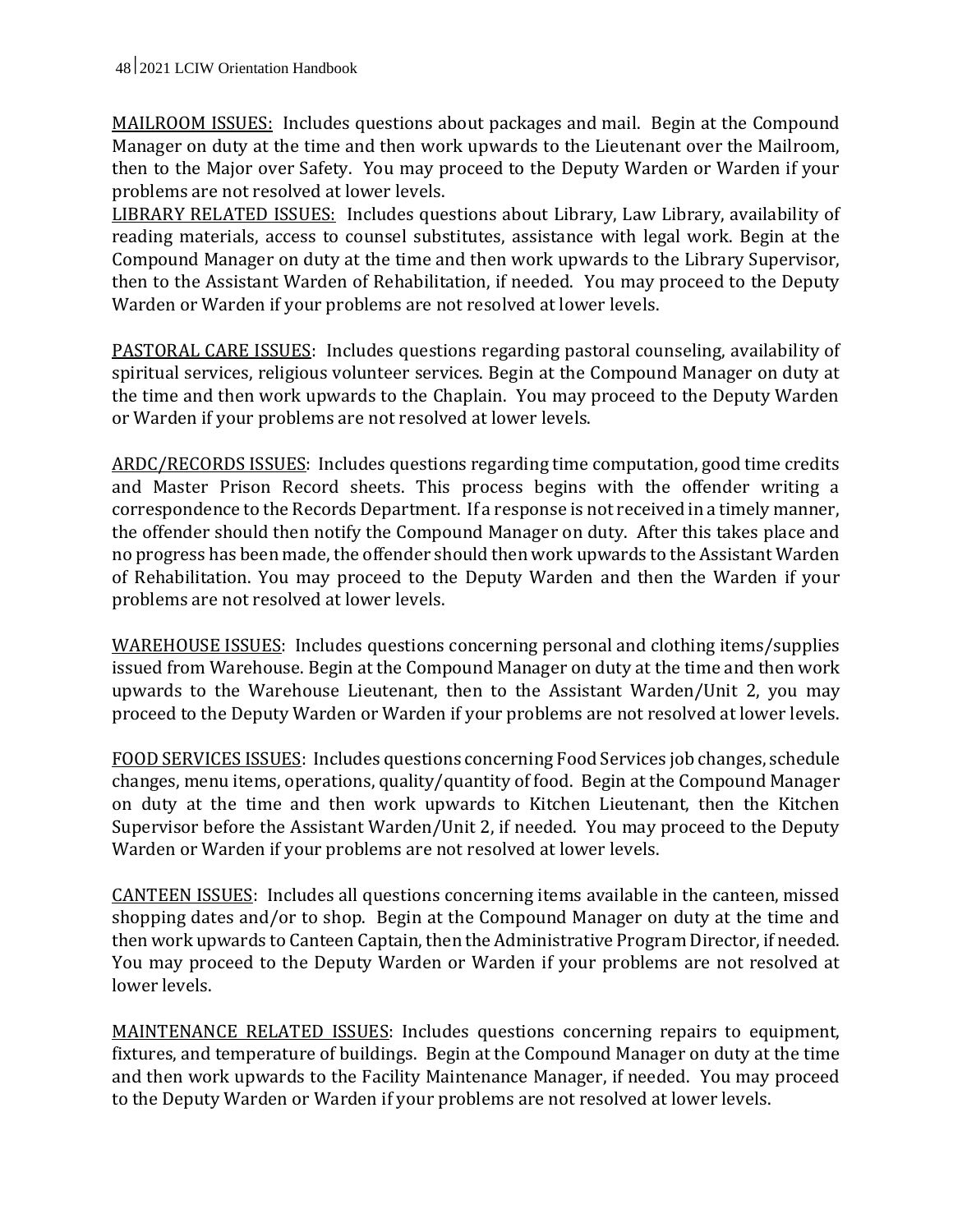PRISON ENTERPRISES PROGRAMS RELATED ISSUES: Includes all programs operated by Prison Enterprises. Begin at the Compound Manager on duty at the time and then work upwards to the Prison Enterprise Site Supervisor before the Assistant Warden/Rehabilitation, if needed. You may proceed to the Deputy Warden or Warden if your problems are not resolved at lower levels.

EDUCATION PROGRAM ISSUES: Includes questions about enrolling in educational classes offered at LCIW. Begin at the Compound Manager on duty at the time and work upwards to the Education Coordinator, then to the Assistant Warden/Rehabilitation, if needed. You may proceed to the Deputy Warden or Warden if your problems are not resolved at lower levels.

RECREATION PROGRAM ISSUES: Includes questions about available recreational activities offered by LCIW. Begin at the Compound Manager on duty at the time and work upwards to the Program Manager, then the Mental Health Director. You may proceed to the Deputy Warden or Warden if your problems are not resolved at lower levels.

NOTE: All concerns requiring immediate attention should be brought to the attention of the Control Officer in your respective living area.

## Louisiana Sex Offender Registration and Notification Requirements

Any adult residing in this state who has pled guilty to, has been convicted of, or adjudication has been deferred or withheld for the perpetration or attempted perpetration of, or any conspiracy to commit an enumerated offense as outlined in La. R.S. 15:542 shall register and make proper notifications pursuant to statute based on the requirements outlined below.

**\_\_\_\_\_\_\_\_\_\_\_\_\_\_\_\_\_\_\_\_\_\_\_\_\_\_\_\_\_\_\_\_\_\_\_\_\_\_\_\_\_\_\_\_\_\_\_\_\_\_\_\_\_\_\_\_\_\_\_\_\_\_\_\_\_\_\_\_\_\_\_\_\_\_\_\_\_\_\_\_\_\_\_\_\_\_\_\_\_\_\_\_\_\_\_\_\_\_\_\_\_\_\_\_\_**

## INITIAL REGISTRATION:

Sex offenders must register with the Sheriff of the parish of residence, or residences, if there are more than one, and with the Chief of Police if address is located in an incorporated area which has a police department. If the parish has a population in excess of 450,000, sex offenders shall register with the Police Department of the municipality of residence. Sex offenders must also register with the Sheriff of the parish or parishes where employed and the Sheriff of the parish or parishes where they go to school. If the population is in excess of 450,000, they shall register with the Police Department of the municipality where employed or attend school. If the school is an institution of postsecondary education, sex offenders must also register with the campus law enforcement agency at least one business day prior to the beginning of the school term or semester.

Offenders relocating outside of the state of Louisiana must register immediately with the local law enforcement agency in the receiving state. If a Louisiana address was submitted during pre-registration and then the sex offender relocates out of state, she must also notify the Sheriff in the parish where the address was submitted of her intent of leaving the state of Louisiana.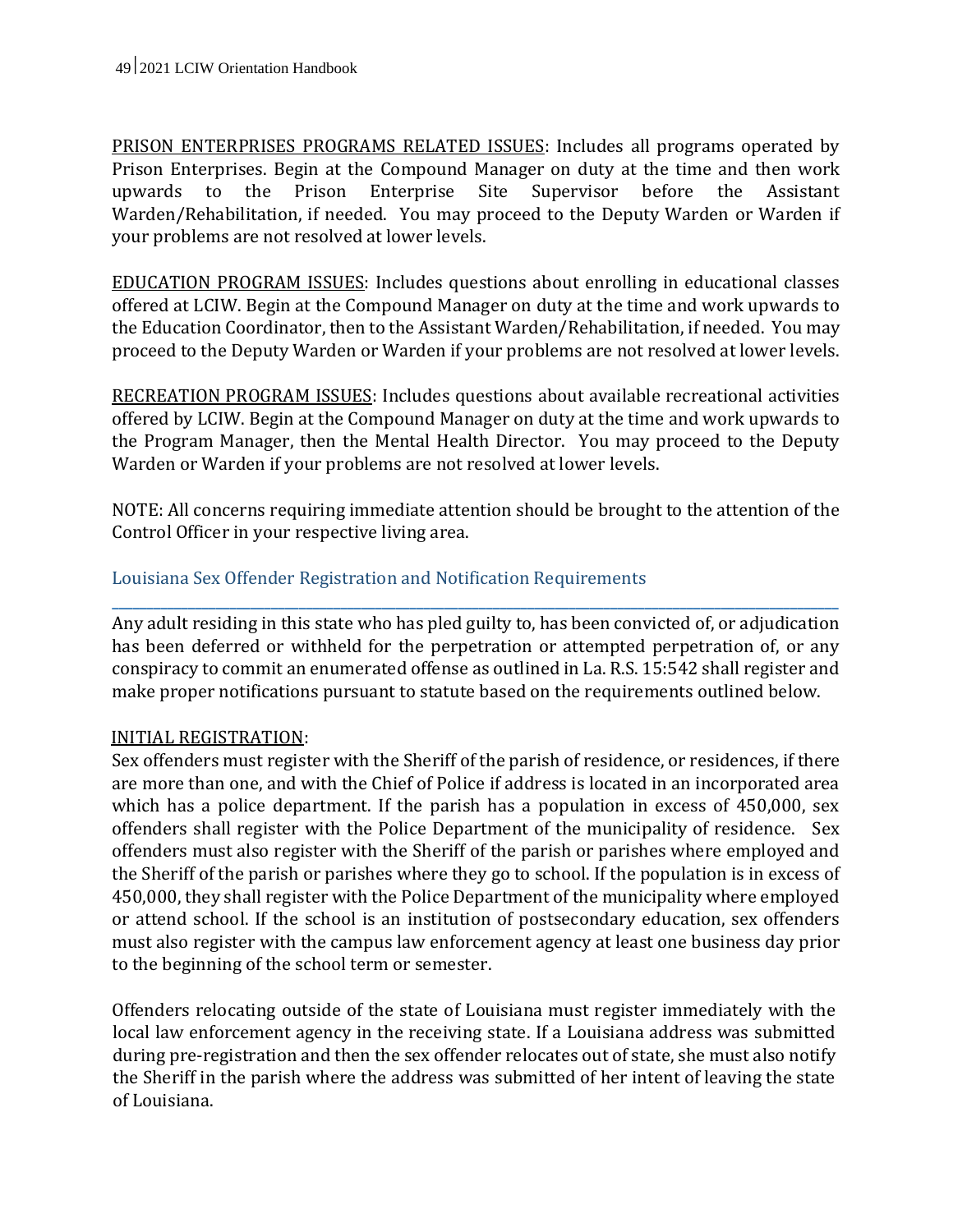In accordance with law, sex offenders are required to report in-person within three business days after release from confinement to register with the Sheriff of the parish(es) in which they will reside, are employed or attend school. They are required to pay an initial registration fee of \$60.00 to each appropriate law enforcement agency, except for the campus law enforcement agency of an institution of postsecondary education. Failure to pay the fee within 30 days of initial registration shall constitute a failure to register.

Sex offenders shall provide the following information to the appropriate law enforcement agency at registration and to the DPS&C at pre-registration: name and any aliases used; physical address or addresses of residence; name and physical address of employment, including travel routes used; name and physical address of school attended; two forms of proof of residence for each residential address or affidavit of an adult resident at address; crime of conviction including statue, date and place of conviction, and if known, the court and docket number; current photograph, fingerprints, palm prints and DNA sample if not already provided; telephone number, including cell phone number; description of every motorized vehicle and vehicle identification number registered to or operated, including license plate number and copy of driver's license; Social Security number and date of birth; physical description including but not limited to sex, race, hair color, height, age, weight, scars, tattoos or other identifying marks; every e-mail address, online screen name or other online identifiers.

#### INITIAL NOTIFICATION:

Sex Offenders must provide community notification within 21 days of release from confinement as follows: Notice of the crime for which convicted and name; At least one person in every residence or business within a one-mile radius in a rural area and a threetenths of a mile radius in an urban or suburban area of the address of residence, including any adults residing in residence; The superintendent of the school district where the sex offender resides; The lessor, landlord, or owner of the residence or property on which the sex offender resides; The superintendent of any park, playground or recreation district within the designated area where the sex offender resides.

The sex offender must also have published on two separate days a notice of the crime convicted, including name, the jurisdiction of conviction, a description of physical characteristics, physical address and a recent photograph or a clear copy of a recent photograph, in a newspaper or an approved official journal in the parish in which the sex offender will reside. This will be without cost to the state. (Persons convicted of La. R.S.  $14:92(A)(7)$  shall not be required to comply with the above). Any other notice that was deemed appropriate by the court that subjects to the duty to register, including but not limited to signs, handbills, bumper stickers or labeled clothing, etc. Sex offenders who provide recreational instruction to persons under the age of 17shall also post a notice in the building or facility where such instruction is being given that shall contain name, photograph, the date, jurisdiction of conviction and the crime convicted.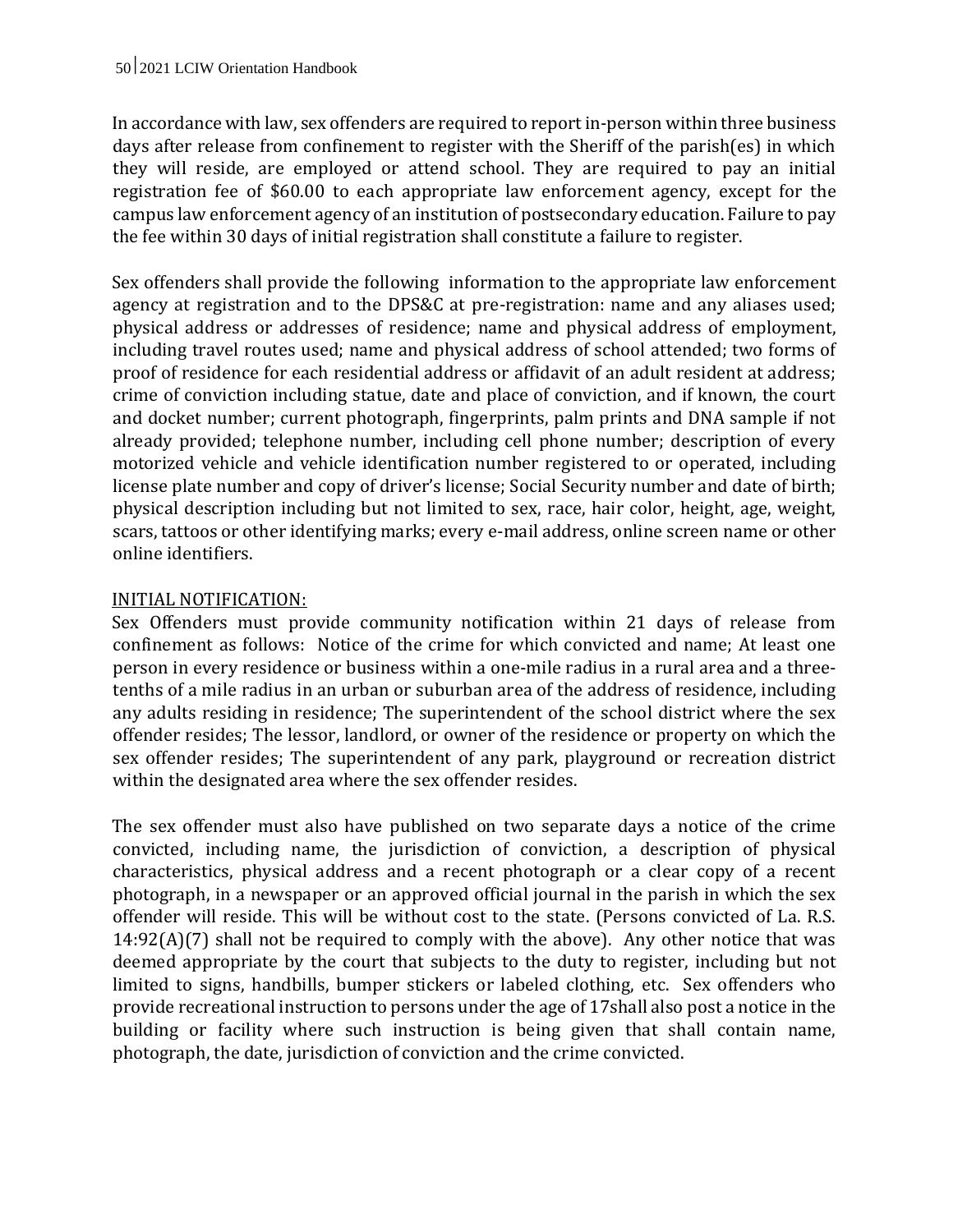#### PROHIBITED EMPLOYMENT:

It shall be unlawful for any person required to maintain registration pursuant to Chapter 3- B of Title 15 to operate any bus, taxicab or limousine for hire or to engage in employment as a service worker who goes into a residence to provide any type of services. It shall be unlawful for any person required to maintain registration whose offense involved a minor child to operate any carnival or amusement ride. (This section applies only to persons ordered by the court to register as a sex offender on or after August 15, 2010).

## PROHIBITED USE/ACCESS OF SOCIAL MEDIA:

Intentional use of a social networking website by a person who is required to register as a sex offender and was convicted of La. R.S. 14:81, 14:81.1, 14:81.3, 14:283 or convicted of a sex offense as defined in La. R.S. 15:541 in which the victim of the sex offense was a minor child is unlawful and may be charged pursuant to La. R.S. 14:91.5. Any person who is required to register pursuant to La. R.S. 15:542, who is otherwise not prohibited from using a networking website and who creates a profile or who uses the functionality of a networking website to contact or attempt to contact other networking website users shall include in her profile for the website, an indication that she is a sex offender or child predator and include the crime of conviction, jurisdiction of conviction, physical characteristics and residential address.

## UNLAWFUL PRESENCE OF A SEX OFFENDER:

Those convicted of an offense as described in La. R.S. 15:541 when the victim is under the age of 13, or are deemed a sexually violent predator, may not be in, on or within 1000 feet of any school or motor vehicle or other means of conveyance, owned, leased or contracted by such school to transport students.; may not be in, on or within 1,000 feet of any public park, recreational facility or child care facility as defined in La. R.S. 46:1403 or public library unless access is granted to the library through a regulated access plan; and may not establish any residence within 1,000 feet of any public or private elementary or secondary school, group home, residential home, child care facility as defined in La. R.S. 46:1403, family child day care home as defined in La. R.S. 46:1441.1, playground, public or private youth center, public swimming pool or free standing video arcade facility. Any person convicted of a sex offense as defined in La. R.S. 15:541, shall not establish a residence or physically reside within three miles of the victim of the offense for which she was convicted. She may not knowingly be physically present within three hundred feet of the victim or communicate with the victim either by electronic communication, in writing or verbally. Those releasing to parole supervision or supervised release, may have further restrictions that apply.

## SUPERVISED RELEASE OF SEX OFFENDERS UPON EXPIRATION OF SENTENCE:

A person convicted on or after August 15, 2006, and releasing on or after August 15, 2008, of a sex offense as defined in La. R.S. 15:541 when the victim is under the age of thirteen years, as stated on the Bill of Information, shall be placed upon supervised release for life when she is released from the custody of the Department of Public Safety and Corrections upon expiration of his sentence. Notwithstanding any other provision of law to the contrary, any person who is placed upon supervised release may petition the sentencing court for a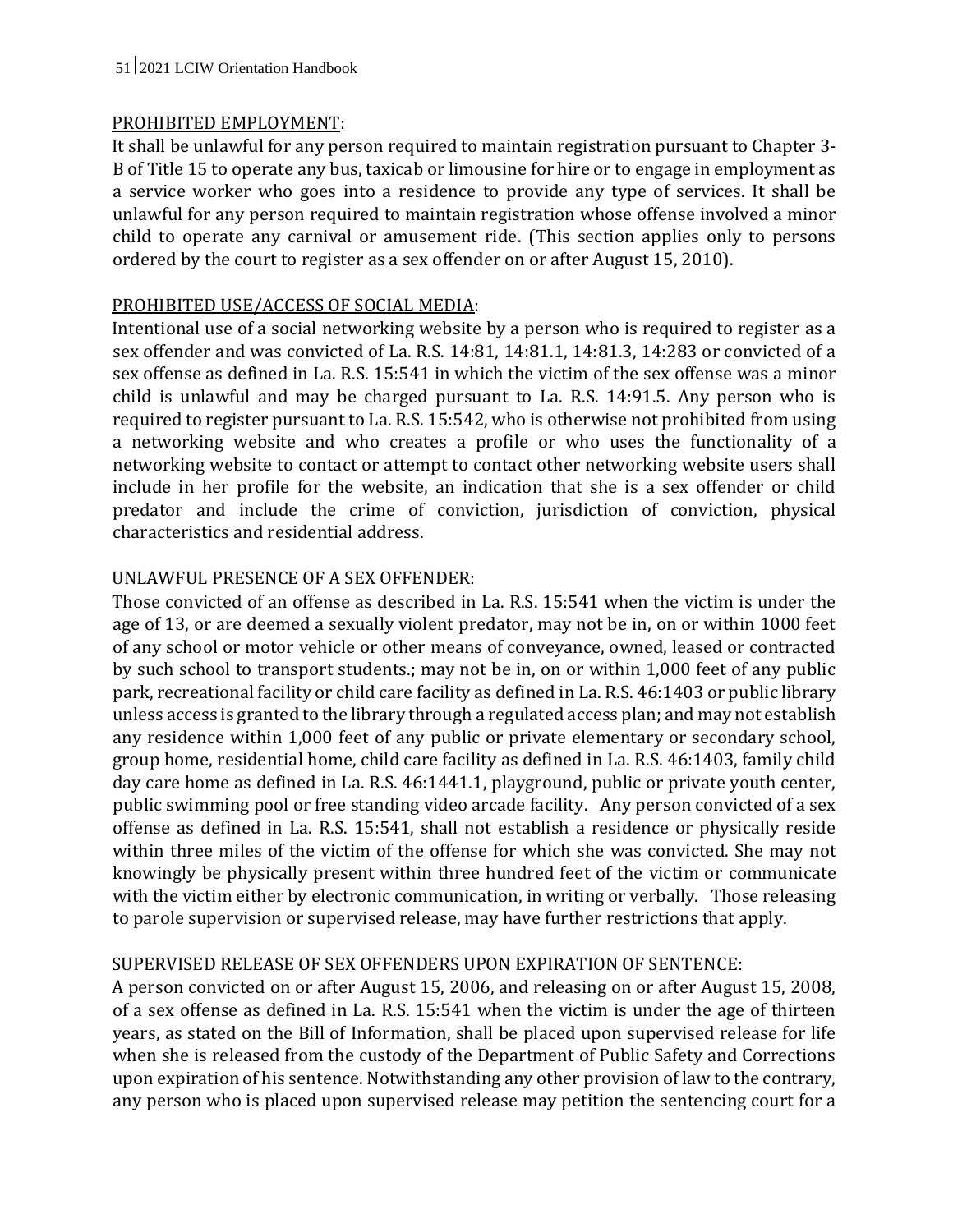termination of the supervision. When a sex offender is placed on supervised release pursuant to the provisions of this regulation, the Probation and Parole Officer shall: 1) Inform the sex offender that she will be placed upon supervised release for the duration of her natural life; 2) Inform the sex offender of the conditions of supervised release as provided for in La. R.S. 15:561.5; 3) Require the sex offender to read and sign a Notification of Supervised Release Certificate (Form C-07-002-A) to verify the fact that the sex offender will be placed upon supervised release and that the conditions of the supervised release have been explained to her.

A sex offender placed on supervised release pursuant to the provisions of this regulation shall comply with the following conditions:

- 1) Report immediately to the Division of Probation and Parole District Office which is listed on the certificate of supervised release;
- 2) Establish a schedule of a minimum of one meeting per month with the Probation and Parole Officer to provide the officer with his current address, e-mail address or addresses, instant message name or names, date of birth, place of employment and verification of compliance with all registration and notification requirements of a sex offender as required by statute;
- 3) Be subject to periodic visits with the Probation and Parole Officer without prior notice;
- 4) Abide by any curfew set by the Probation and Parole Officer;
- 5) Refrain from using or possessing any controlled dangerous substance or alcoholic beverage and submit, at the sex offender's expense, to screening, evaluation and treatment for controlled dangerous substances or alcohol abuse as directed by the Probation and Parole Officer;
- 6) Refrain from using or possessing any pornographic or sexually explicit materials. "Pornographic or sexually explicit materials" means any paper, magazine, book, newspaper, periodical, pamphlet, composition, publication, photograph, drawing, phonograph record, album, cassette, wire or tape recording, compact disc, digital versatile disc, digital video disc or any other form of visual technology or other similar tangible work or thing which is devoted to or principally consists of descriptions or depictions of illicit sex or sexual immorality, the graphic depiction of sex, including but not limited to the visual depiction of sexual activity or nudity, ultimate sexual acts, normal or perverted, actual, simulated or animated, whether between human beings, animals or an animal and a human being;
- 7) Report to the Probation and Parole Officer when directed to do so;
- 8) Not associate with persons known to be engaged in criminal activities or with persons known to have been convicted of a felony without written permission of the Probation and Parole Officer;
- 9) In all respects, conduct herself honorably, work diligently at a lawful occupation and support his dependents, if any, to the best of his ability;
- 10)Promptly and truthfully answer all inquiries directed to her by the Probation and Parole Officer;
- 11)Live and remain at liberty and refrain from engaging in any type of criminal conduct;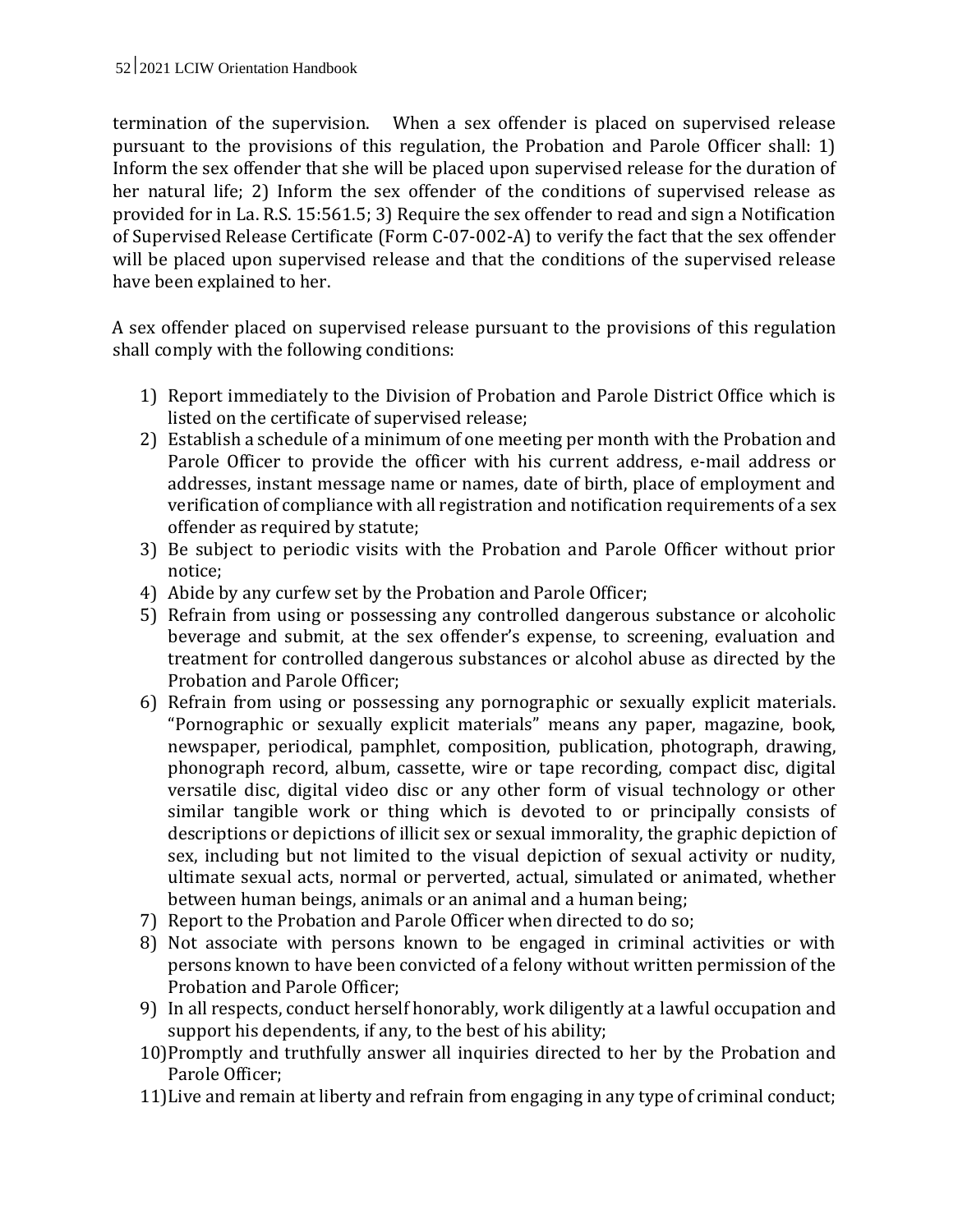- 12)Not have in her possession or control any firearms or dangerous weapons;
- 13)Submit herself to available medical, psychiatric or mental health examination and treatment for offenders convicted of sex offenses when deemed appropriate and ordered to do so by the Probation and Parole Officer;
- 14)Defray the cost, or any portion thereof, of the supervised release by making payments to the Department in a sum and manner determined by the Department, based upon the offender's ability to pay;
- 15)Submit a residence plan for approval by the Probation and Parole Officer;
- 16)Submit herself to continued supervision, either in person or through remote monitoring, of all of the following internet related activities:
	- a. The sex offender's incoming and outgoing e-mail and other Internet-based communications;
	- b. The sex offender's history of websites visited and the content accessed; and
	- c. The periodic unannounced inspection of the contents of the sex offender's computer or any other computerized device or portable media device and the removal of such information, computer, computer device or portable media device to conduct a more thorough inspection.)
- 17)Comply with such other specific conditions as are appropriate, stated directly and without ambiguity so as to be understandable to a reasonable man. Sex offenders on supervised release pursuant to this regulation shall be subject to the same Probation and Parole policies and procedures as any other sex offender on probation or parole supervision.

Sex offenders on supervised release who fail to comply with the conditions of their release and supervision as provided for in Section 8. shall be referred to the District Attorney for prosecution of the new charge pursuant to La. R.S. 15:561.7. Upon a first conviction of La. R.S. 15:561.7, the sex offender shall be fined not more than one thousand dollars and imprisoned with hard labor for not less than two years nor more than ten years without benefit of parole, probation or suspension of sentence. Upon a second or subsequent conviction of La. R.S. 15:561.7, the sex offender shall be fined three thousand dollars and imprisoned with hard labor for not less than five years or more than twenty years without benefit of parole, probation or suspension of sentence.

## Categories of Sex Offenses (Tiers)

Sex Offenses have now been placed into categories. There are three different tiers that a Sex Offender can be categorized. The length of registration time has been changed to coincide with the tier to which the offender is assigned. (Tiers as per 8/1/15 revision)

**\_\_\_\_\_\_\_\_\_\_\_\_\_\_\_\_\_\_\_\_\_\_\_\_\_\_\_\_\_\_\_\_\_\_\_\_\_\_\_\_\_\_\_\_\_\_\_\_\_\_\_\_\_\_\_\_\_\_\_\_\_\_\_\_\_\_\_\_\_\_\_\_\_\_\_\_\_\_\_\_\_\_\_\_\_\_\_\_\_\_\_\_\_\_\_\_\_\_\_\_\_\_\_\_\_**

# TIER I: Registration for a Period of 15 Years and Update Annually

Offenses-Differed adjudication, adjudication withheld or conviction for the perpetration. Attempted perpetration or conspiracy to commit any of the following offenses:

- 14:41 Rape
- $\blacksquare$  14:43 Simple Rape (A)(3) (which occurred before  $8/1/15$ )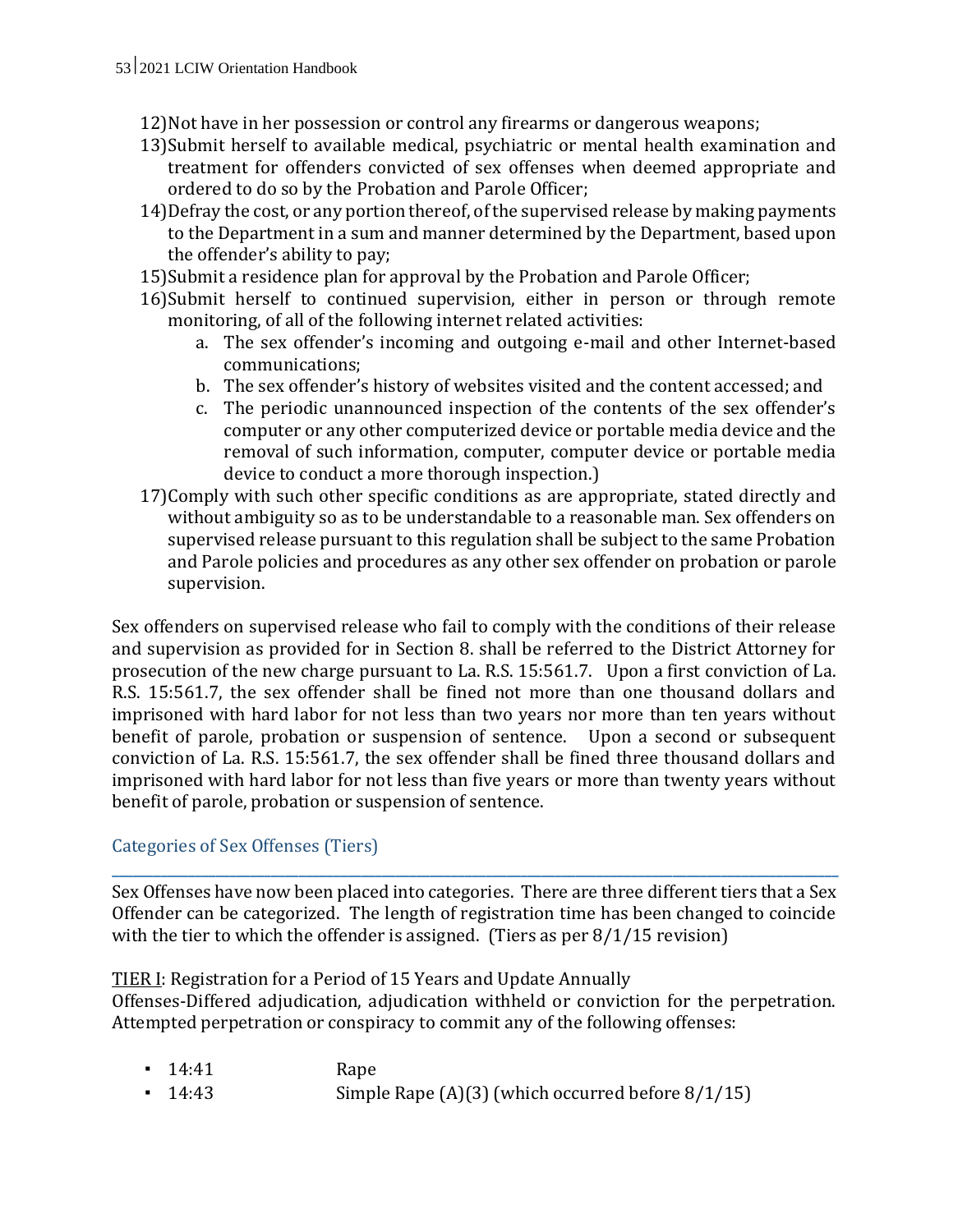#### 54 2021 LCIW Orientation Handbook

- $\blacksquare$  14:43 Third Degree Rape (A)(3) (which occurred before  $8/1/15$ )
- 14:43.1 Sexual Battery-when the victim is 18 or over
- 14:43.5 Intentional Exposure to Aids Virus
- 14:46.2(B)(2) Human Trafficking
- 14:78 Incest (Repealed and moved to 14:89(A)(2) by Act No. 602 of The 2014 Regular Session-Effective June 12, 2014)
- 14:80 Felony Carnal Knowledge of a Juvenile (May waive as per R.S. 15:542(F)(2)
- **•** 14:81 Indecent Behavior with Juveniles
- 14:81.4 Prohibited Sexual Conduct Between an Educator and Student
- 14:89 Crime Against Nature
- 14:89(2) Solicitation of an Adult Does Not Register (See 14:89.2)
- 14:89(A)(2) Added by Act No. 601 of the 2014 Regular Session-(Effective for offenses committed on or after June 12, 2014)
- 14:89.2(B)(3) Crime Against Nature Solicitation (Persons under 18-Effective August 1, 2012) and (persons under 17-Prior to August 1, 2012) 14:89.2(B)(3) Crime Against Nature, Solicitation (Solicitation of persons under 18)
- 14:92(A)(7) Contributing to the Delinquency of Juveniles (Perform any sexually immoral act)
- 14:106(A)(5) Obscenity by Solicitation of a Person Under 17
- 14:283(E) Video Voyeurism
- 14:283.1 Voyeurism, second or subsequent offense

Registration only when the victim is under 18 and defendant is not the parent of the victim:

| $-14:40.2$ | Felony Violation of Stalking when the defendant is more than<br>Four years older than the victim and convicted under Section<br>$(B)(1)(b)$ -Effective for anyone convicted, in custody or on<br>supervision on or after August 1, 2014) |
|------------|------------------------------------------------------------------------------------------------------------------------------------------------------------------------------------------------------------------------------------------|
| $-14:45.1$ | Interference with the Custody of a Child                                                                                                                                                                                                 |
| $-14:46$   | False Imprisonment of a Child                                                                                                                                                                                                            |
| $-14:46.1$ | False Imprisonment: Offender Armed with a Dangerous<br>Weapon                                                                                                                                                                            |

Registration for any defendant under the age of 18:

| 14:46.2(B)(2) | Human Trafficking                                        |
|---------------|----------------------------------------------------------|
| 23:251(A)(4)  | Minors Under 16, Prohibits Employment for Exhibition Use |

TIER II: Registration for a Period of 25 Years and Update Every Six Months Sexual Offenses Against a Victim Who is a Minor-(R.S. 15:541) (25)-means a conviction for the perpetration or attempted perpetration of, or conspiracy to commit, any of the following: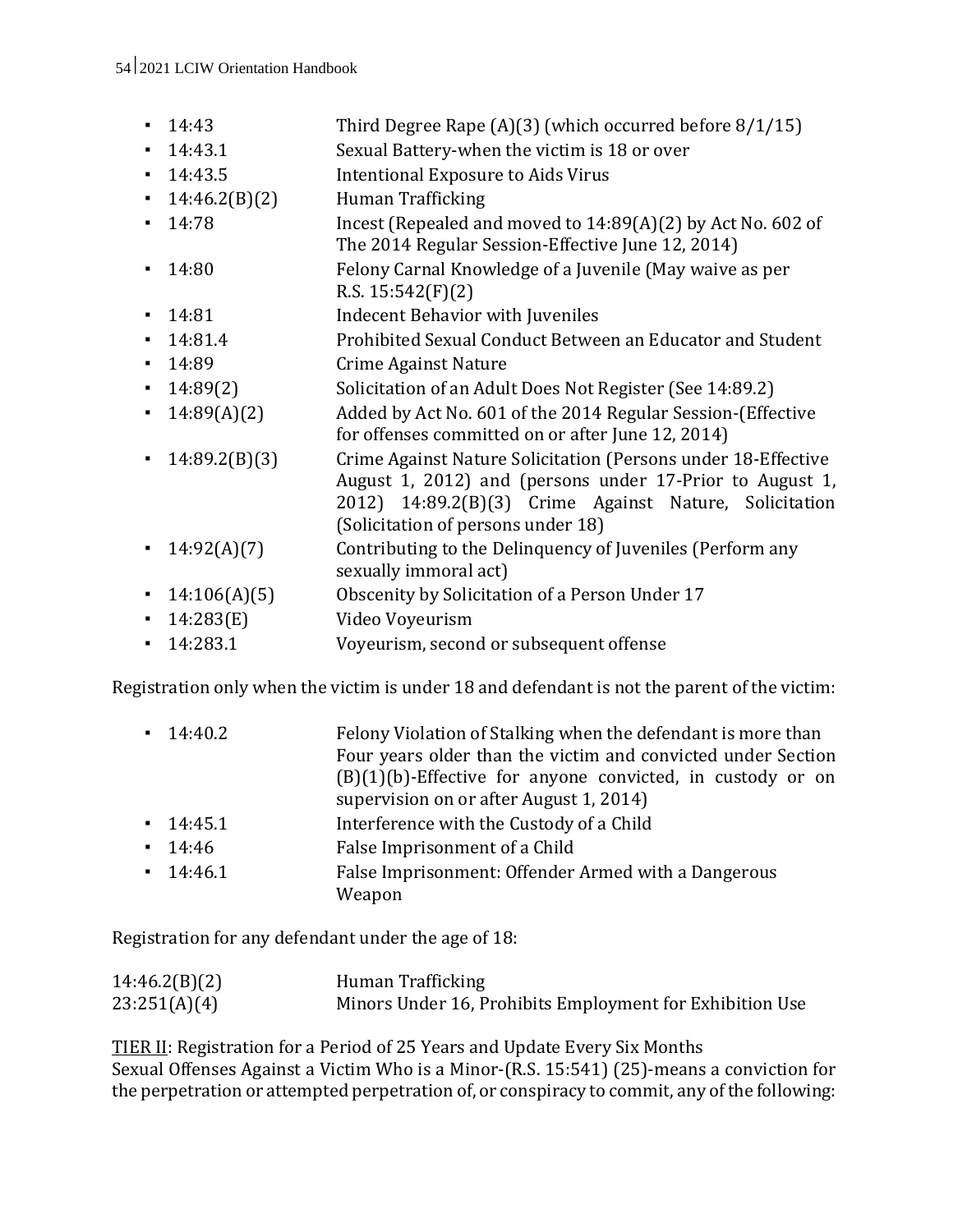|                | 14:43.1       | Sexual Battery-when the victim is under the age of 18, except<br>under the provisions of R.S. $14:43.1(C)(2)$                                                                                                                                                    |
|----------------|---------------|------------------------------------------------------------------------------------------------------------------------------------------------------------------------------------------------------------------------------------------------------------------|
| ٠              | 14:43.3       | Oral Sexual Battery                                                                                                                                                                                                                                              |
| $\blacksquare$ | 14:78.1       | Aggravated Incest-under the circumstances not listed as an<br>"aggravated offense" (Repealed and moved under 14:89(A)(2)<br>under circumstances not constituting an aggravated offense by<br>Act No. 602 of the 2014 Regular Session-Effective June 12,<br>2014) |
| ٠              | 14:81.1       | Pornography Involving Juveniles                                                                                                                                                                                                                                  |
| ٠              | 14:81.2       | Molestation of a Juvenile, except under the provisions of R.S.                                                                                                                                                                                                   |
|                | 14:81.2(E)(1) | (Anyone sentenced after August 15, 2011 except those under<br>the provisions of $(C)(1)$ , $(D)(1)$ and $(D)(2)$                                                                                                                                                 |
| ٠              | 14:81.3       | Computer-aided Solicitation of a Minor                                                                                                                                                                                                                           |
|                | 14:82.1       | Prostitution: Person Under 17                                                                                                                                                                                                                                    |
| ٠              | 14:83         | Solicitation for Prostitution Involving Person Under 18                                                                                                                                                                                                          |
| $\blacksquare$ | 14:83.1       | Inciting Prostitution When the Prostitution Involves Person<br>Under 18                                                                                                                                                                                          |
| ٠              | 14:83.2       | Promoting Prostitution When the Person Promoted is under 18                                                                                                                                                                                                      |
| ٠              | 14:84         | Pandering in Violation of $(1)$ , $(3)$ , $(5)$ and $(6)$                                                                                                                                                                                                        |
| ٠              | 14:86         | <b>Enticing Persons Under 18 into Prostitution</b>                                                                                                                                                                                                               |
|                | 14:89.1(A)(2) | Aggravated Crime Against Nature Under Circumstances Not<br>Constituting an Aggravated offense (Modified by Act No. 602 of<br>the 2014 Regular Session-Effective June 12, 2014)                                                                                   |
| ٠              | 14:282        | Operation of a Place of Prostitution Involving Person Under 18                                                                                                                                                                                                   |

TIER III: Lifetime Registration and Update Every Three Months

Aggravated Offense-R.S. 15:541 (2)(a-n)-a conviction for the perpetration or attempted perpetration of, or conspiracy to commit, any of the following:

|    | 14:42         | Aggravated Rape (to include R.S. 14:43.4 Aggravated Oral<br>Sexual Battery occurring prior to August 15, 2001)                                                 |
|----|---------------|----------------------------------------------------------------------------------------------------------------------------------------------------------------|
| ٠  | 14:42         | First Degree Rape (which occurred on or after August 1, 2015 and<br>includes R.S.14:43.4 Aggravated Oral Sexual Battery occurring<br>prior to August 15, 2001) |
| ٠  | 14:42.1       | Forcible Rape (which occurred prior to August 1, 2015)                                                                                                         |
| ٠  | 14:42.1       | Second Degree Rape (which occurred on or after August 1, 2015)                                                                                                 |
| ۰. | 14:43         | Simple Rape-under the provisions of $(A)(1)$ and $(2)$ (which<br>occurred prior to August 1, 2015)                                                             |
| ٠  | 14:43.1(C)(2) | Sexual Battery when prosecuted under this provision                                                                                                            |
| ٠  | 14:43.2       | Second Degree Sexual Battery when prosecuted under this<br>Provision                                                                                           |
|    | 14:44         | Aggravated Kidnapping of a Child who has not attained the age of                                                                                               |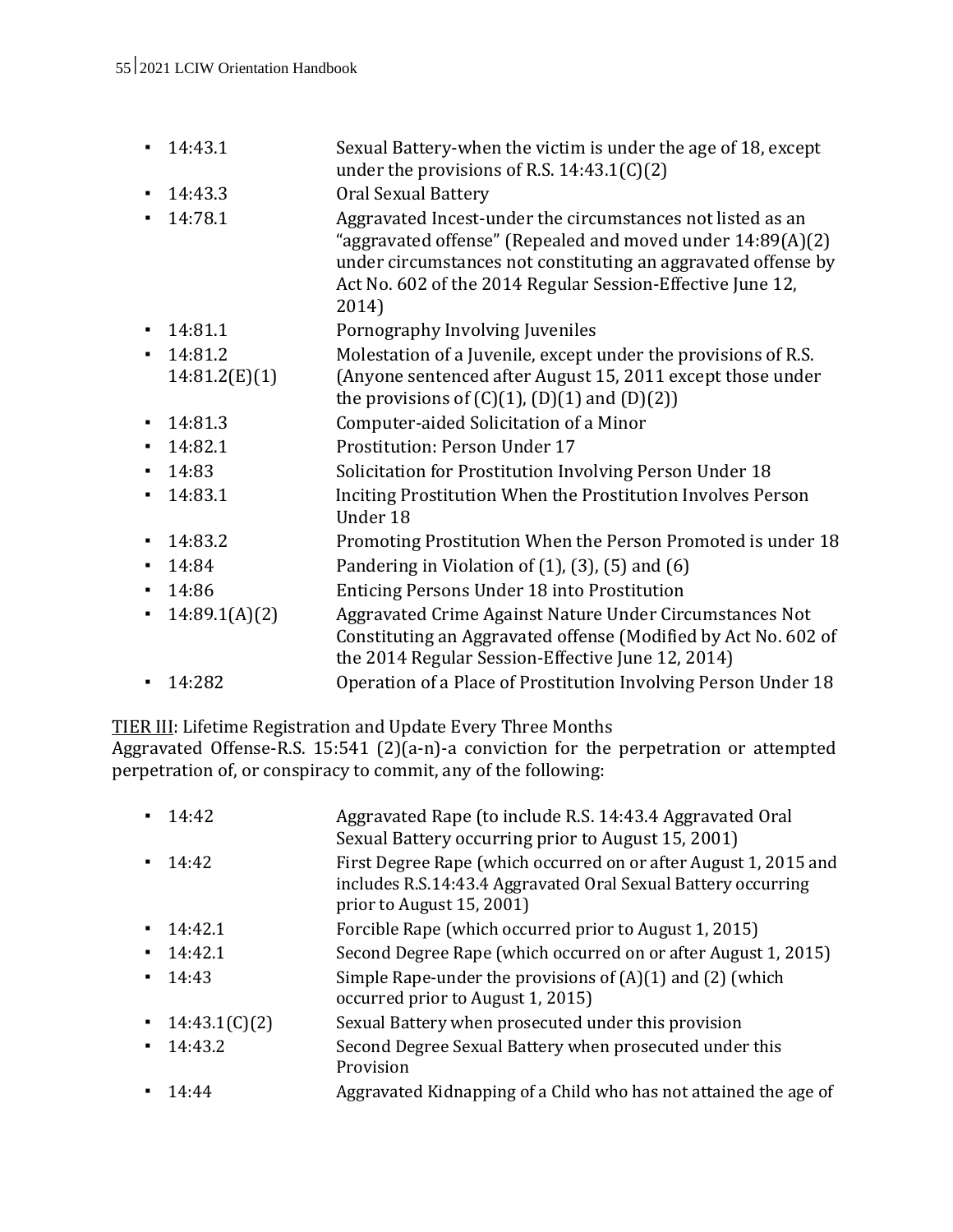|   |                     | 18 years                                                                                                                                                                                                                                                                                  |
|---|---------------------|-------------------------------------------------------------------------------------------------------------------------------------------------------------------------------------------------------------------------------------------------------------------------------------------|
|   | 14:44.1             | Second Degree Kidnapping of a Child who has not attained the age<br>of 18 years                                                                                                                                                                                                           |
|   | 14:44.2             | Aggravated Kidnapping of a Child                                                                                                                                                                                                                                                          |
|   | 14:45               | Simple Kidnapping of a Child who has not attained the age of 18<br>years                                                                                                                                                                                                                  |
|   | 14:46.2             | Human Trafficking-victim under the age of 18 or when the<br>services include commercial sexual activity                                                                                                                                                                                   |
|   | 14:46.3             | Trafficking of Children for Sexual Purposes                                                                                                                                                                                                                                               |
|   | 14:78.1             | Aggravated Incest Involving Sexual Intercourse, Second Degree<br>Sexual Battery, Oral Sexual Battery or when prosecuted under<br>the provisions of R.S. $14:78.1(D)(2)$ (Repealed and moved<br>under 14:89.1(A)(2) by Act No. 602 of the 2014 Regular<br>Session-Effective June 12, 2014) |
|   | 14:81.2             | Molestation of a Juvenile when prosecuted under this provision<br>(Anyone sentenced after August 15, 2011 shall be under the<br>provisions of $(C)(1)$ , $(D)(1)$ and $(D)(2)$ )                                                                                                          |
| ٠ | $14:82(C)(4)$ & (5) | Purchase of Commercial Sexual Activity with a Person Under 18<br>or a Victim of Human Trafficking                                                                                                                                                                                         |
|   | 14:89.1             | Aggravated Crime Against Nature (All subparagraphs of<br>14:89.1 included up until offense committed on or after August<br>1, 2014)                                                                                                                                                       |
|   | 14:89.1(A)(1)       | Aggravated Crime Against Nature (Modified by Act No. 602 of<br>the 2014 Regular Session-Effective June 12, 2014)                                                                                                                                                                          |
|   | 14:89.1(A)(2)       | Aggravated Crime Against Nature Involving Sexual Intercourse,<br>Second Degree Sexual Battery, Oral Sexual Battery or when<br>prosecuted under the provisions of (C)(2) (Modified by Act No.<br>602 of the 2014 Regular Session-Effective June 12, 2014)                                  |
|   | 14:93.5             | Sexual Battery of the Infirm                                                                                                                                                                                                                                                              |

NOTE: Lifetime Registration with updates every three months also apply for any person with a prior conviction or adjudication for an enumerated registration offense, regardless of whether or not the prior offense required registration at the time of commission or conviction and who is subsequently convicted of or adjudicated for an offense which requires registration.

## LIST OF SEX OFFENSES La. R.S. 15:541(24) (revised 8/1/15)

| $-14.41$   | Rape                                 |
|------------|--------------------------------------|
| $-14.42$   | Aggravated Rape or First Degree Rape |
| $-14:42.1$ | Forcible Rape or Second Degree Rape  |
| $-14.43$   | Simple Rape or Third Degree Rape     |
| $-14:43.1$ | <b>Sexual Battery</b>                |
|            |                                      |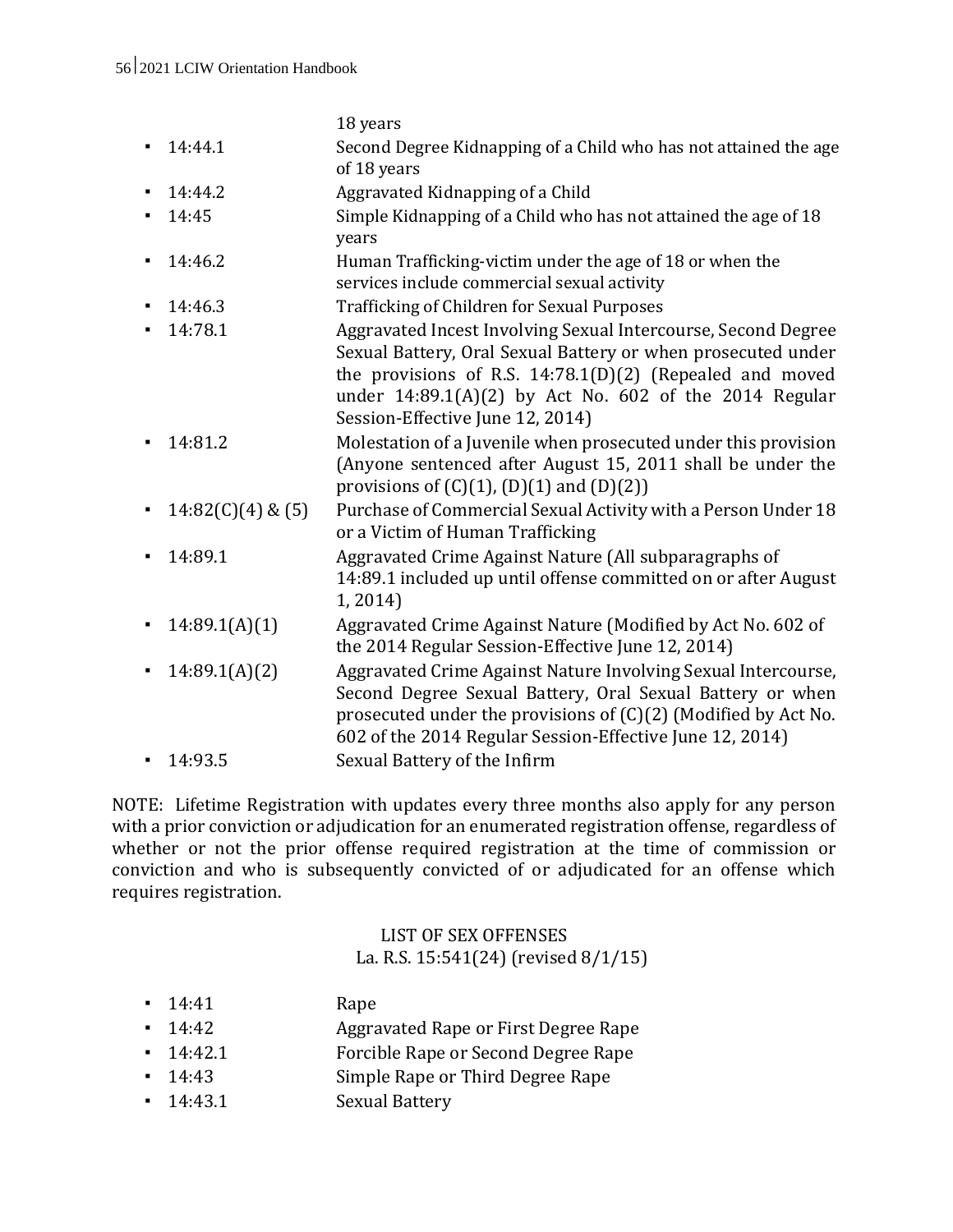- 14:43.2 Second Degree Sexual Battery
- 14:43.3 Oral Sexual Battery
- 14:43.4 Aggravated Oral Sexual Battery occurring prior to August 15, 2001
- 14:43.5 Intentional Exposure of Aids Virus
- 14:46.2(B)(2) Human Trafficking
- 14:46.3 Trafficking of Children
- 14:78 Incest (Repealed and moved under 14:89(A)(2) by Act No. 602 of the 2014 Regular Session-Effective June 12, 2014)
- 14:78.1 Aggravated Incest (Repealed and moved under 14:89.1 by Act No. 602 of the 2014 Regular Session-Effective June 12, 2014)
- 
- 14:80 Felony Carnal Knowledge of a Juvenile
- **•** 14:81 Indecent Behavior with Juveniles
- 14:81.1 Pornography Involving Juveniles
- 14:81.2 Molestation of a Juvenile or a Person with Infirmities
- 14:81.3 Computer Aided Solicitation of a Juvenile
- 14:81.4 Prohibited Sexual Conduct Between an Educator and Student
- 14:82.1 Prostitution Persons Under 18
- 14:82.2(C)(4) & (5) Purchase of Commercially Sexual Activity
- 14:89 Crime Against Nature
- 14:89.1 Aggravated Crime Against Nature
- 14:89.2(B)(3) Crime Against Nature by Solicitation (Persons Under 18)
- 14:92(A)(7) Contributing to the Delinquency of Juveniles (Perform any Sexually Immoral Act)
- 14:93.5 Sexual Battery of the Infirm
- 14:106(A)(5) Obscenity by Solicitation (Persons Under 17)
- 14:283(E) Video Voyeurism
- 14:283.1 Voyeurism, Second or Subsequent Offense

NOTE: Deferred adjudication, adjudication withheld, or a conviction for the perpetration, attempted perpetration, or conspiracy to commit one of the offenses listed above shall be considered a sex offense.

#### LIST OF CHILD PREDATOR OFFENSES La. R.S. 15:541(12) (Criminal offense against a victim who is a minor under the age of 18)

The status below require registration only when the defendant is not the parent of the victim (R.S. 15:541(9)(a)):

- 14:44 **Aggravated Kidnapping**
- 14:44.1 Second Degree Kidnapping
- 14:44.2 Aggravated Kidnapping of a Child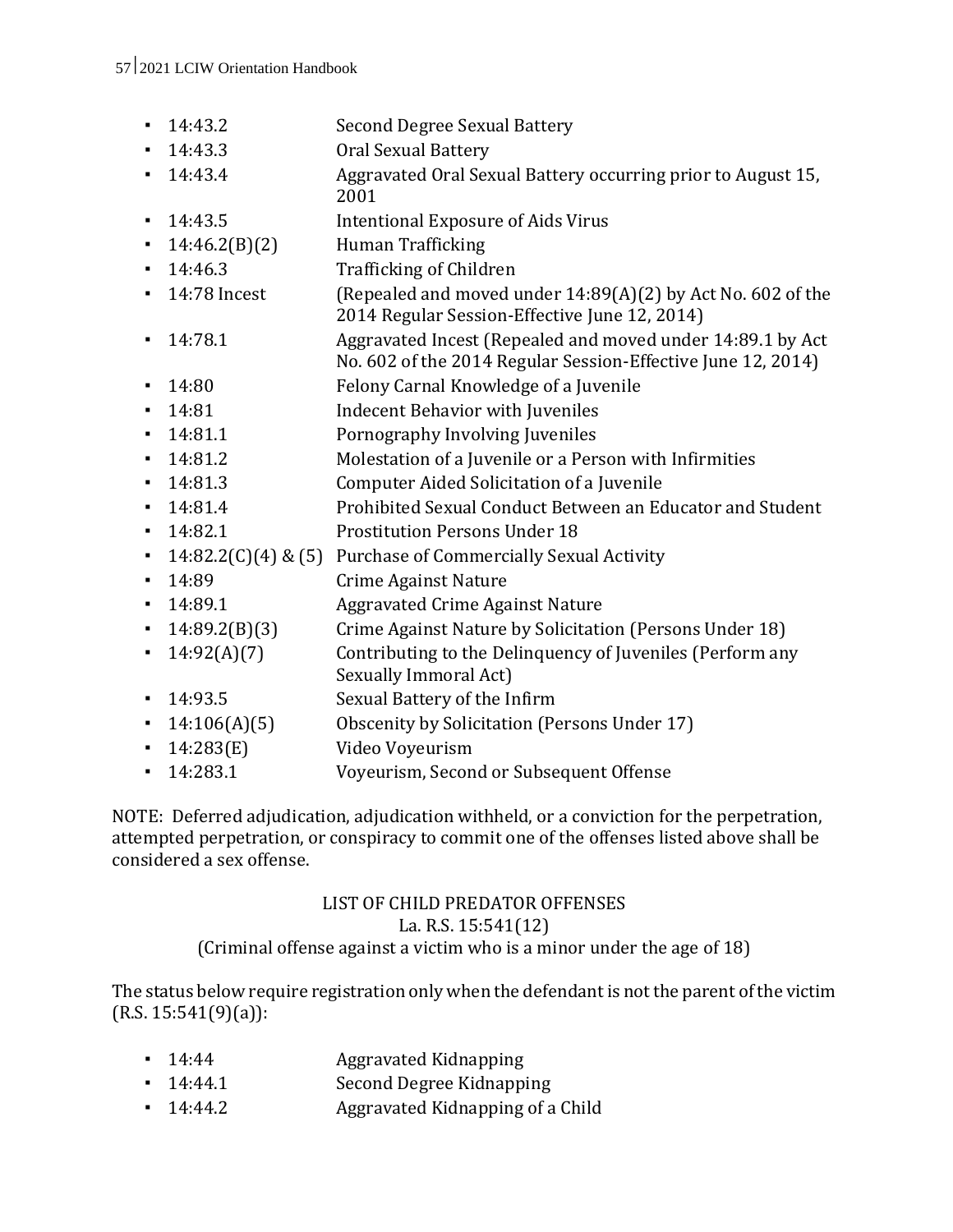#### 58 2021 LCIW Orientation Handbook

- 14:45 Simple Kidnapping
- 14:45.1 Interference with the Custody of a Child
- 14:46 False Imprisonment
- 14:46.1 False Imprisonment; Offender Armed with a Dangerous Weapon

The statute below require registration for any defendant when the victim or the person being prostituted is under 18 (R.S. 15:541(9)(b):

|                | 14:40.2              | Felony Violation of Stalking when the defendant is more than<br>four years older than the victim and convicted under Section<br>$(B)(1)(b)$ -Effective for anyone convicted, in custody or on<br>supervision on or after August 1, 2014 |
|----------------|----------------------|-----------------------------------------------------------------------------------------------------------------------------------------------------------------------------------------------------------------------------------------|
|                | $-14:46.2$           | Human Trafficking when the victim is under 18 or when the<br>services include commercial sexual activity                                                                                                                                |
| $\blacksquare$ | 14:83                | Solicitation for Prostitution Involving Person Under 18                                                                                                                                                                                 |
|                | $-14:83.1$           | Inciting Prostitution When the Prostitution Involves Person<br>Under 18                                                                                                                                                                 |
|                | $-14:83.2$           | Promoting Prostitution When the Person Promoted is Under 18                                                                                                                                                                             |
|                | $-14:84$             | Pandering in Violation of $(1)$ , $(3)$ , $(5)$ and $(6)$                                                                                                                                                                               |
| ٠.             | 14:86                | <b>Enticing Persons into Prostitution</b>                                                                                                                                                                                               |
| $\blacksquare$ | 14:282               | Operation of a Place of Prostitution Involving Person Under 18                                                                                                                                                                          |
|                | $\cdot$ 23:251(A)(4) | Minors Under 16, Prohibits Employment for Exhibition Use                                                                                                                                                                                |

A conviction for any offense provided in the above list includes a conviction for an equivalent offense under the laws of another state, military, territorial, foreign, tribal or federal law.

NOTE: A conviction for the perpetration, attempted perpetration, or conspiracy to commit any of the offenses outlined above shall be considered as a child predator for all circumstances.

## Reentry Services

Reentry Services ensure that offenders have a seamless transition from incarceration into their communities. This is achieved by employing evidence-based strategies to reduce recidivism and victimization. Reentry strategies are designed to increase access to employment and ensure a continuum of care process after incarceration.

**\_\_\_\_\_\_\_\_\_\_\_\_\_\_\_\_\_\_\_\_\_\_\_\_\_\_\_\_\_\_\_\_\_\_\_\_\_\_\_\_\_\_\_\_\_\_\_\_\_\_\_\_\_\_\_\_\_\_\_\_\_\_\_\_\_\_\_\_\_\_\_\_\_\_\_\_\_\_\_\_\_\_\_\_\_\_\_\_\_\_\_\_\_\_\_\_\_\_\_\_\_\_\_\_\_**

#### PRERELEASE CLASS:

Prerelease is a ten-module curriculum which contains material to assist offenders in building and strengthening soft skills. Furthermore, it prepares offenders for their transition from incarceration. The average amount of time it takes to complete the program is twelve weeks. It is mandatory for all offenders to complete Prerelease. The curriculum provides access to relevant information supporting the full range of reentry challenges and builds preparedness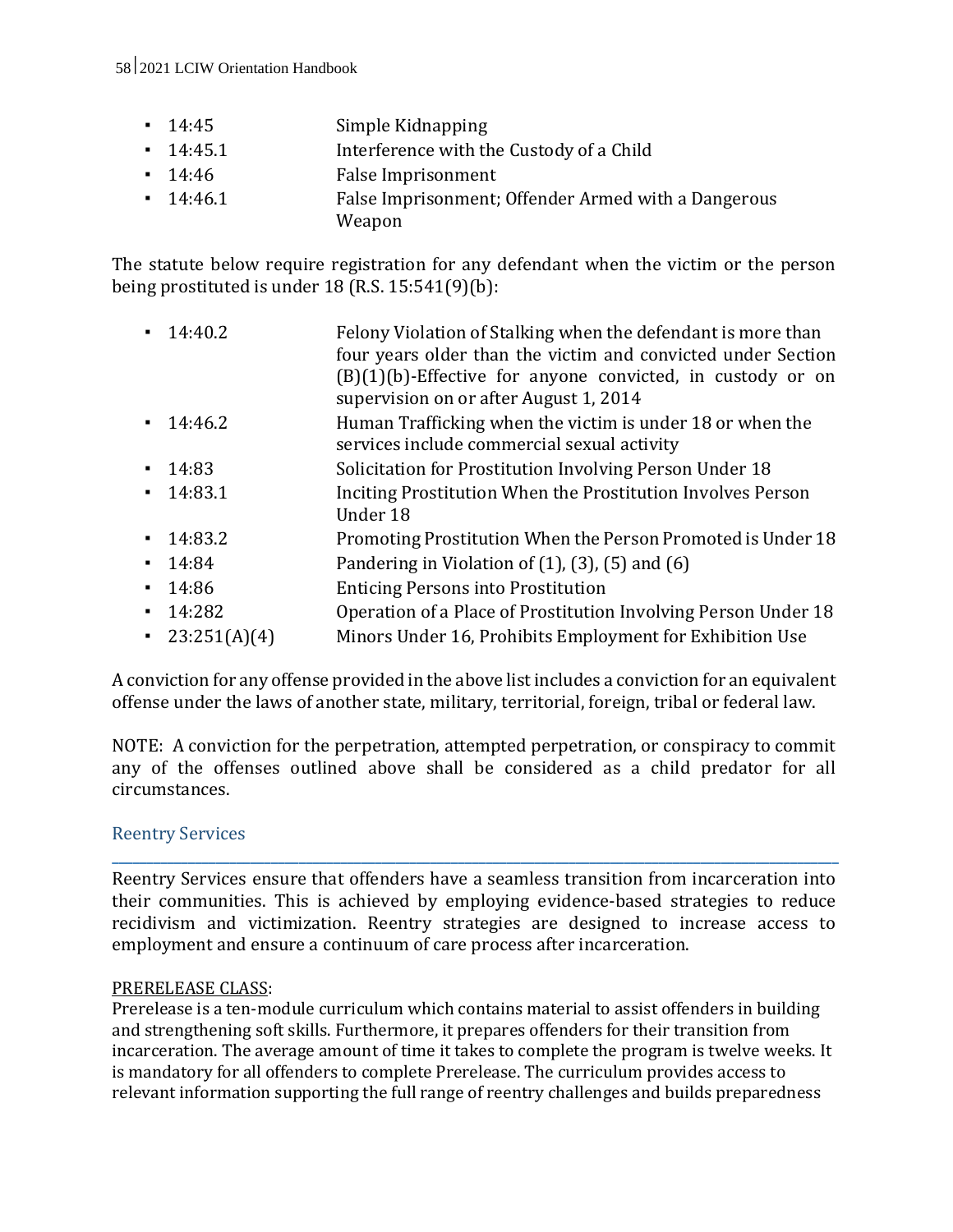with practice activities that include real-life scenarios. Guest speakers provide presentations on Prerelease topics related to their expertise.

#### REENTRY ACCOUNTABILITY PLAN (REAP): A

rehabilitative plan is developed on all offenders entering LCIW. The plan is a collaboration of education goals, faith-based programs, and cognitive behavioral classes all designed to reduce offender's risk of recidivism.

#### IDENTIFICATION DOCUMENT:

All offenders must release with two valid forms of identification. State Identification card is mandatory and the most important. A social security card is the desired secondary form. A birth certificate is pursued if needed to secure a State ID. Offenders must pay the cost of acquiring appropriate forms of identification.

#### COMPETENCY CERTIFICATION:

Offenders who have gained a skilled craft or trade work assignment and who are being released or transferred to a job listed in the Job and Safety skills assessment will be provided with recognition of competency. The certificate verifies that the holder has acquired the skills listed on the certificate.

#### TRANSITIONAL HOUSING:

Offenders who are in need of housing upon release will be referred to an appropriate transitional housing program. Housing referrals require an application process. Offenders are referred to programs which have services to meet offenders' needs.

#### MEDICAID ASSISTANCE APLLICATION:

The Affordable Care Act expands access to health insurance coverage to offenders upon their release. Enrollment begins nine months before release to ensure that upon release offenders will have a Medicaid card, and access to Marketplace resources.

#### SOCIAL SECURITY APPLICATION ASSSISTANCE:

Individuals released from incarceration may be eligible for Social Security retirement, survivors, or disability benefits. Offenders who have a certified disability either mental or physical will be provided with assistance in completing a social security disability application. The Prerelease agreement between DOC and SSA allows offenders to submit an application for benefits 90 days prior to their scheduled release.

#### JOB & RESOURCE FAIR:

The Reentry staff host an annual job and resource fair. The purpose is to connect offenders with offender friendly employers, education providers, and to link offenders with community-based programs to support their needs.

#### VICTIM'S AWARENESS/ACCOUNTABILITY PROJECT:

Victim's awareness and the accountability project is designed to bring offenders to a clearer understanding of the impacts of crime upon their victims and to enable a more real and personal sense of responsibility. Personal accountability can help offenders transform